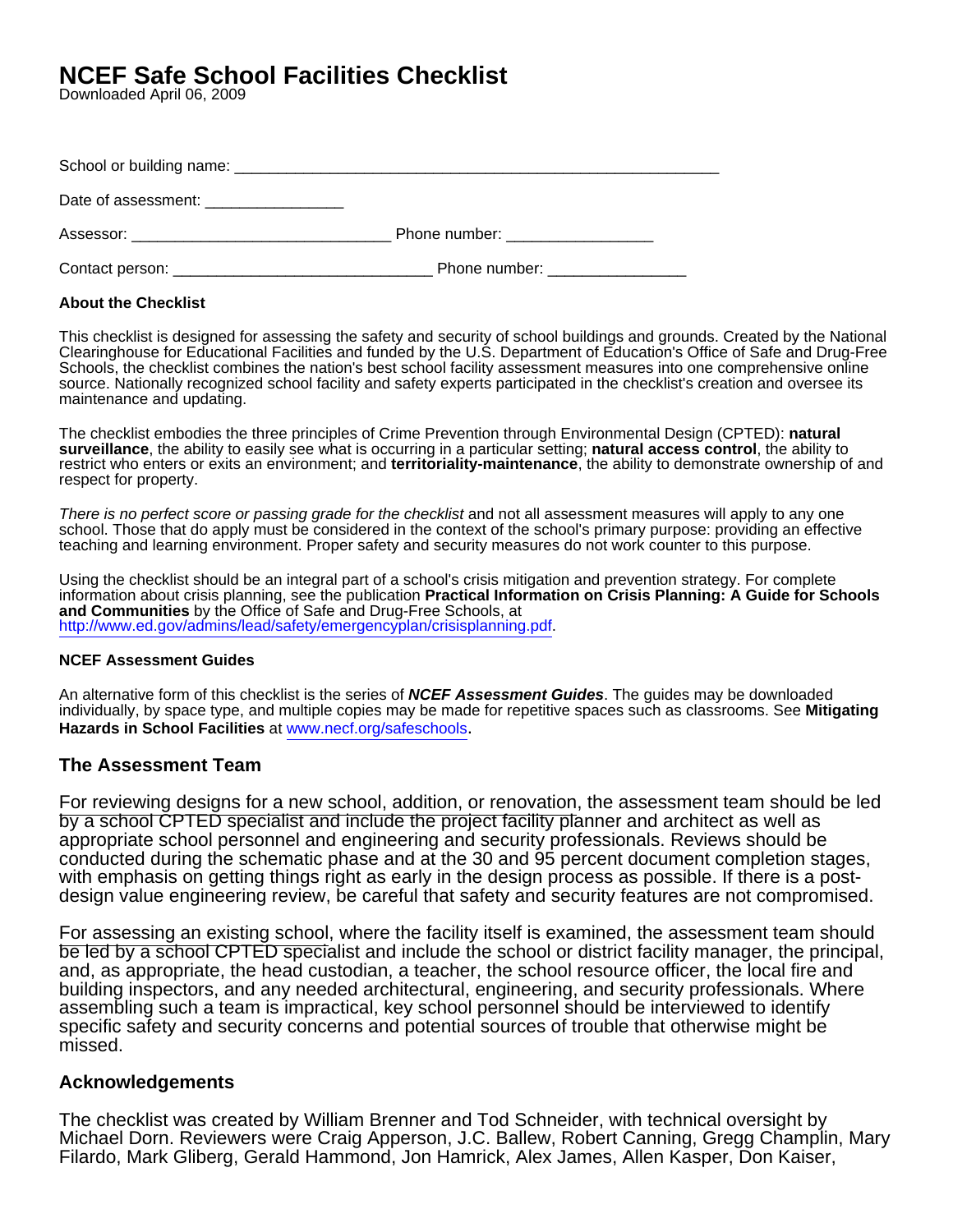Gordon Leeks, Kelvin Lee, Joe Levi, John Lyons, Judy Marks, Peter McGlinchy, Tom Mock, Bill Modzeleski, David Mooij, Ed Murdough, Irene Nigaglioni, Russ Riddell, Tom Roger, Joe Sanches, Henry Sanoff, Linda Sargent, David Sellers, Yale Stenzler, Grace Taylor, Jennifer Woolums, and Richard Yelland.

Special thanks to Julie Collins and Jon Hamrick of the Florida Department of Education and to Billy Lassiter of the North Carolina Center for Prevention of School Violence.

# **Sources**

The checklist is drawn primarily from six sources:

Florida Safe School Design Guidelines: Strategies to Enhance Security and Reduce Vandalism. University of Florida. Florida Department of Education. 2003. Online at http://www.firn.edu/doe/edfacil/safe\_schools.htm

Safe Schools Facilities Planner. Division of School Support, Public Schools of North Carolina, State Board of Education, Department of Public Instruction. February 1998. (Based in part on the 1993 edition of the Florida Safe School Design Guidelines.) Online at http://www.schoolclearinghouse.org/pubs/safesch.pdf

School Safety and Security. School Facilities Planning Division, California Department of Education. 2002.

School Safety Audit Protocol. Section 1, "Buildings and Grounds." Jo Lynne DeMary, Marsha Owens, A.K. Ramnarian. Virginia Department of Education. June 2000. Online at http://www.pen.k12.va.us/VDOE/Instruction/schoolsafety/safetyaudit.pdf

NIOSH Safety Checklist Program for Schools. National Institute for Occupational Safety and Health, Centers of Disease Control and Prevention, U.S. Department of Health and Human Services. October 2003. Online at http://www.cdc.gov/niosh/docs/2004\_101/

FEMA 428, Primer to Design Safe School Projects in Case of Terrorist Attacks. Appendix F, "Building Vulnerability Checklist." Federal Emergency Management Agency. December 2003. Appendix F is based on Appendix II, "Facility Assessment Checklist," of the Physical Security Assessment for the Department of Veterans Affairs Facilities, Recommendations of the National Institute of Building Sciences Task Group. U.S. Department of Veterans Affairs. September 6, 2002. Online at http://www.fema.gov/fima/rmsp428.shtm

Other sources include:

A Practical Guide for Crisis Response in Our Schools. Fifth Edition. "Preventive Measures," p. 80. Mark D. Lerner, Joseph S. Volpe, Brad Lindell. American Academy of Experts in Traumatic Stress. 2003.

USA TM 5-853-1, 2, 3, 4, Security Engineering. U.S. Army. May 12, 1994. [Included in FEMA 428]

Safety and Security Administration in School Facilities; Forms, Checklists, and Guidelines. Second edition. Sara N. DiLima, Editor. "Security Assessment Checklist," pp. 2:25 - 2:28. Aspen Publishers, Inc. 2003.

CDC/NIOSH Pub. No. 2002-139, Guidance for Protecting Building Environments for Airborne Chemical, Biological, or Radiological Attacks. Centers for Disease Control and Prevention/National Institute for Occupational Safety and Health. May 2002. [Included in FEMA 428]

DOC CIAO Vulnerability Assessment Framework 1.1. U.S. Department of Commerce, Critical Infrastructure Assurance Office. October 1998. [Included in FEMA 428]

DOD UFC 4-010-01, DoD Minimum Antiterrorism Standards for Buildings. U.S. Department of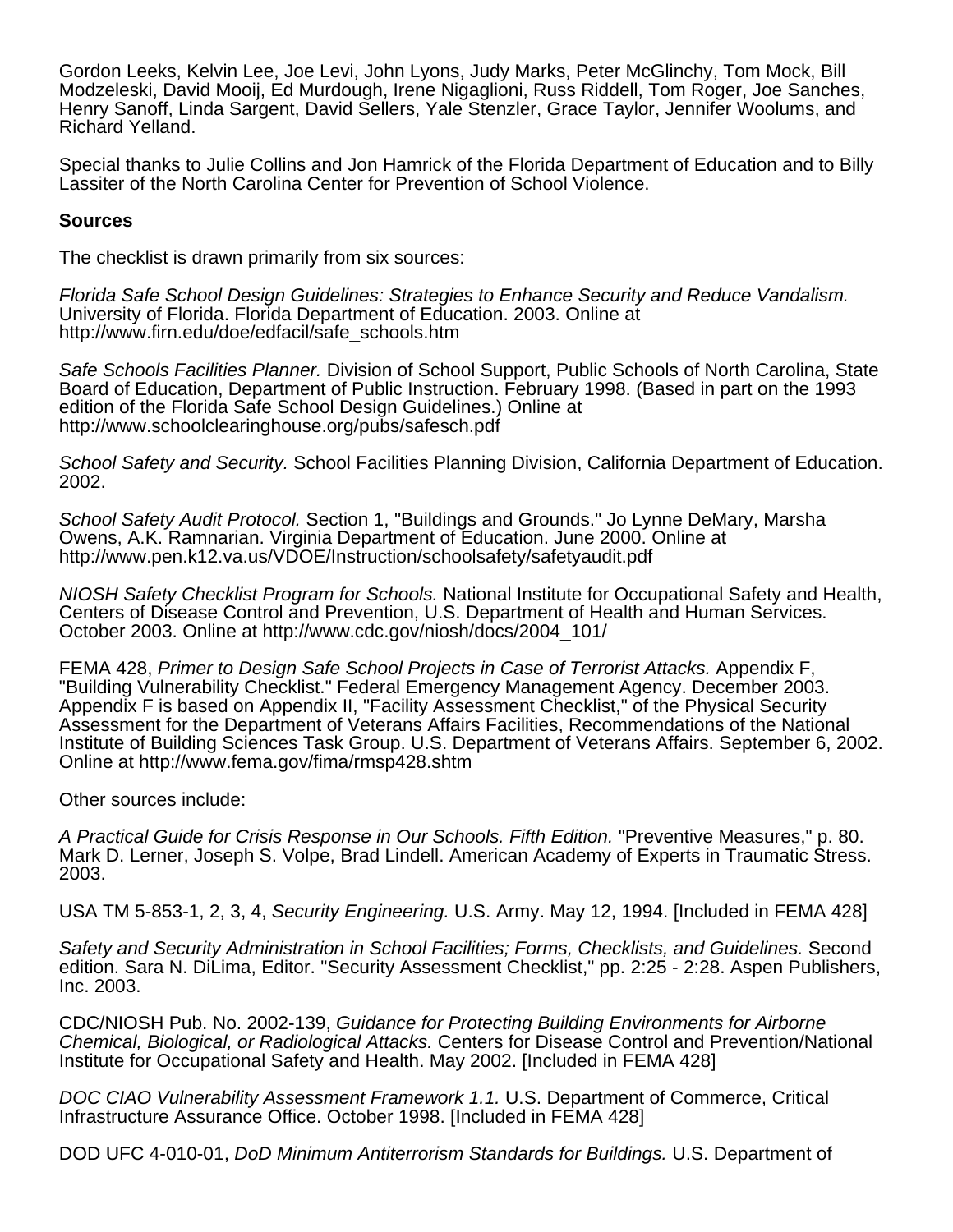Defense. July 31, 2002. [Included in FEMA 428]

Creating Safe Schools for All Children. Chapter 8, "Standard 6: School Facilities Designed for Safety." Daniel L. Duke. Allyn and Bacon. Boston. 2002.

Multihazard Emergency Training for Schools, Train-the-Trainer. Appendix A, "Hazard Identification Guidelines." Federal Emergency Management Agency. No date.

FEMA SLG 101, Guide for All-Hazard Emergency Operations Planning. Chapter 6, Attachment G, "Terrorism." Federal Emergency Management Agency. April 2001. [Included in FEMA 428]

FEMA 154, Rapid Visual Screening of Buildings for Seismic Hazards: A Handbook. (Also Applied Technology Council ATC-21 of same name). Federal Emergency Management Agency. 1988. [Included in FEMA 428]

FEMA 361, Design and Construction Guidance for Community Shelters. Federal Emergency Management Agency. July 2000. Online at http://www.fema.gov/fima/fema361.shtm [Included in FEMA 424]

FEMA 386-7, Integrating Human-Caused Hazards into Mitigation Planning. Federal Emergency Management Agency. September 2002. [Included in FEMA 428]

FEMA 424, Design Guide for Improving School Safety in Earthquakes, Floods, and High Winds. Federal Emergency Management Agency. January 2004. Online at http://www.fema.gov/fima/rmsp424.shtm

GSA PBS-P100, Facilities Standards for the Public Buildings Service. Chapter 8, "Security Design." General Services Administration. 2005. Online at http://www.gsa.gov

Protecting Our Kids from Disasters: Nonstructural Mitigation for Child Care Centers. Institute for Business & Home Safety. 1999. Online at http://www.ibhs.org/docs/childcare.pdf

Jane's Safe Schools Planning Guide for All Hazards. Sections 3.15.8 - 3.15.21, 12.1.24. Mike Dorn, Gregory Thomas, Marleen Wong, Sonayia Shepherd. Jane's Information Group. 2004.

LBNL Pub. 51959, Protecting Buildings from a Biological or Chemical Attack: Actions to Take Before or During a Release. Lawrence Berkeley National Laboratory (LBNL). January 10, 2003. [Included in FEMA 428]

Building and Renovating Schools. Chapter 4, "Integration of Security." Drummey Rosane Anderson, Inc, Architects, and Joseph Macualuso, David Lewek, Brian Murphy. R.S. Means. 2004.

Assessment Inventory for Safe, Orderly & Caring Schools. School Improvement Division, Public Schools of North Carolina, State Board of Education, Department of Public Instruction. No date. Online at http://www.ncpublicschools.org/docs/schoolimprovement/inventory.pdf

National Criminal Justice NCJ 181200, Fiscal Year 1999 State Domestic Preparedness Equipment Program, Assessment and Strategy Development Tool Kit. U.S. Department of Justice. May 15, 2000. [Included in FEMA 428]

The Appropriate and Effective Use of Security Technologies in U.S. Schools: A Guide for Schools and Law Enforcement Agencies. Mary W. Green. National Institute of Justice, U.S. Department of Justice. September 1999. Online at http://www.ncjrs.org/school/pdf.htm

Guide 4, Ensuring Quality School Facilities and Security Technologies. Tod Schneider. Northwest Regional Educational Laboratory. September 2002. Online at http://www.safetyzone.org/pdfs/ta\_guides/packet\_4.pdf

Guidance Document for School Safety Plans. "Hazard Identification," page 43. Project SAVE: Safe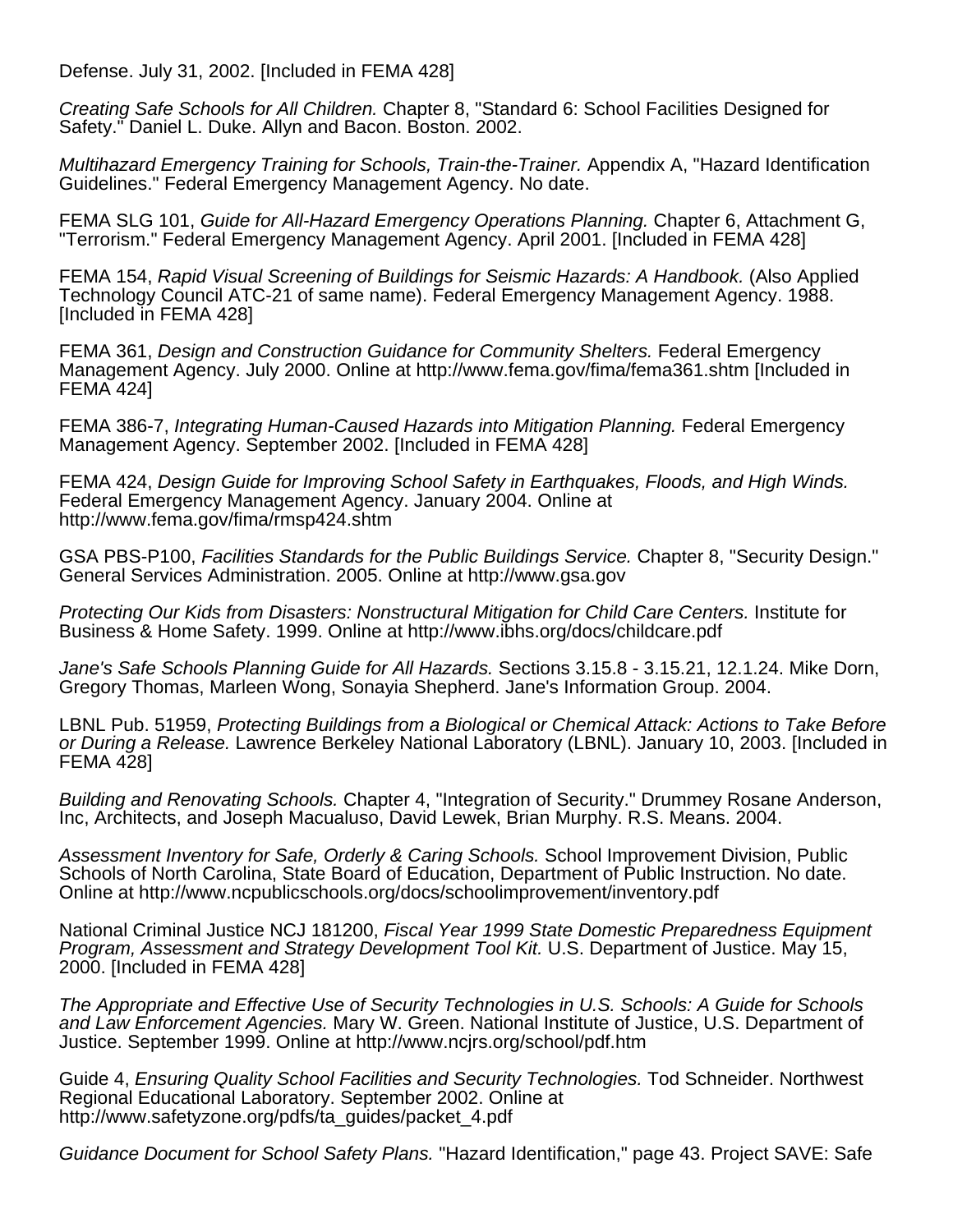Schools Against Violence in Education. The University of the State of New York. April 2001.

Installation Force Protection Guide. U.S. Air Force. 1997. [Included in FEMA 428]

# **Copyright**

This checklist was downloaded from www.ncef.org. Copyright © 2005, 2006, 2007, 2008, 2009, National Clearinghouse for Educational Facilities. The Clearinghouse is funded by a grant from the U.S. Department of Education.

The checklist is available in Word format for states and local school districts seeking to adopt and modify it; contact NCEF at bbrenner@nibs.org.

# **Questions and Comments**

For questions, comments, or suggestions, contact NCEF at bbrenner@nibs.org.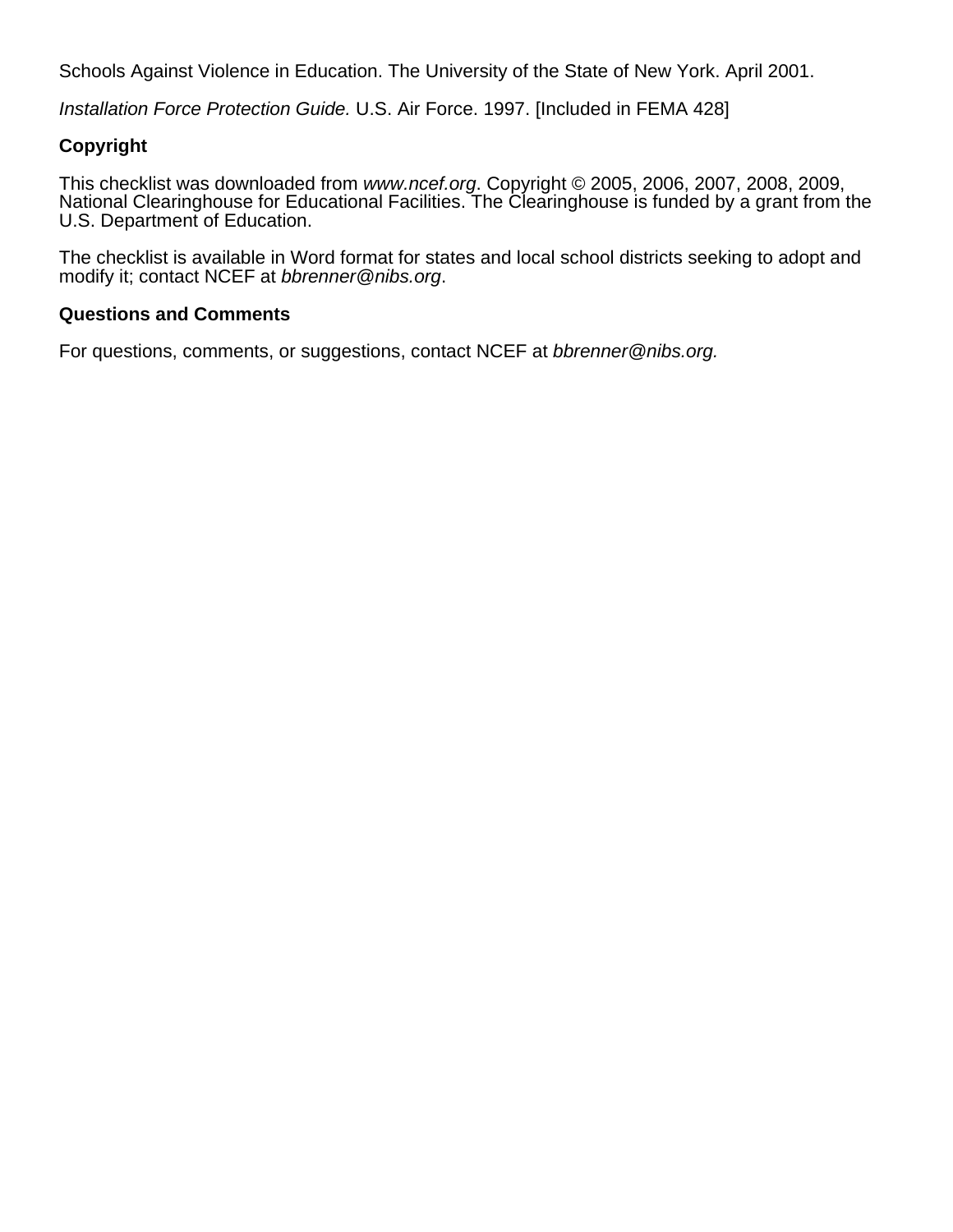# **You have made the following initial selections:**

Assessing an existing school facility

Acts of violence and terrorism **Earthquakes** Hurricanes, tornados, and other wind hazards Flooding

# **You have selected the following categories and subcategories of information:**

# SCHOOL SURROUNDINGS

- · Potential Man-Made Hazards
- · Seismic and Wind Hazards
- · Flood Hazards
- SCHOOL GROUNDS
- · General
- · Site Access Control
- · Site Circulation
- · School Bus Areas, Parent Pick-Up Areas, and Public Transportation
- · Vehicle Parking
- · Bicycle Parking
- · Pedestrian Pathways and Student Drop-Off Areas
- · School Grounds and Recreational Areas
- · Exterior Lighting
- · Landscaping
- · Dumpster Enclosures
- · Storm Water Retention Areas
- · Site Utilities
- SCHOOL BUILDINGS AND FACILITIES
- · General
- · Building Access Control
- · Exterior Walls
- · Exterior Doors
- · Windows
- · Roofs
- · Canopies, Awnings, Breezeways, and Covered Walkways
- · Courtyards
- · Portable, Modular, or Temporary Classrooms
- · Entryways
- · Main Office, Lobby, and Reception Area
- · Administrative Areas and Staff Offices
- · Corridors, Circulation, and Lockers
- · Stairs and Stairwells<br>· Classrooms
- · Classrooms
- · Media Center
- · Health Clinic/Nurse's Office
- · Guidance Office and Conference Rooms
- · Restrooms
- · Labs, Shops, and Computer Rooms
- · Art Rooms
- · Music Rooms
- · Dance Classrooms
- · Cafeterias and Student Commons
- · Auditoriums and Theaters
- · Gymnasiums
- · Locker Rooms
- · Interior Doors
- · Interior Lighting and Ceilings
- · Elevators
- **Water Fountains**
- · Vending Machines and Public Telephones
- · Fire Alarm and Control Systems
- · Means of Egress in Existing Buildings
- General Fire Requirements for Existing Buildings
- · Storage and Equipment Rooms
- · Non-Structural Building Hazards
- **Emergency Shelters**
- COMMUNICATIONS SYSTEMS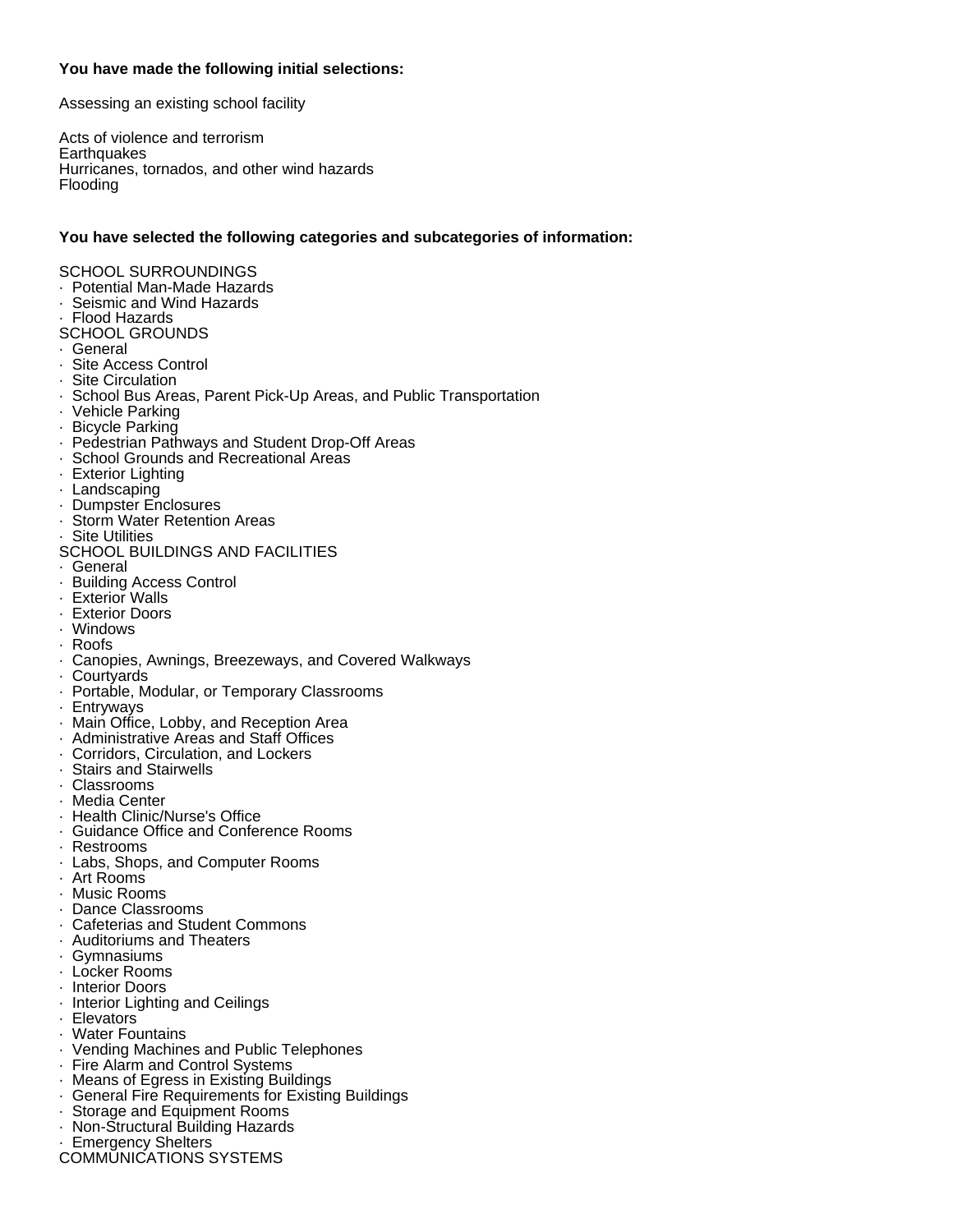- · Building Notification Systems
- · Radio/Wireless Communication Systems
- · Telephone Systems
- · Communications Wiring
- BUILDING ACCESS CONTROL AND SURVEILLANCE
- · Building Access Control
- · CCTV Surveillance Systems
- UTILITY SYSTEMS
- · Site Utilities
- · Water Supply and Storage
- EMERGENCY POWER
- · General
- MECHANICAL SYSTEMS
- · Fresh Air Intakes
- · Air Handling and Filtration
- · Equipment Inspection, Maintenance, Recommissioning, and Testing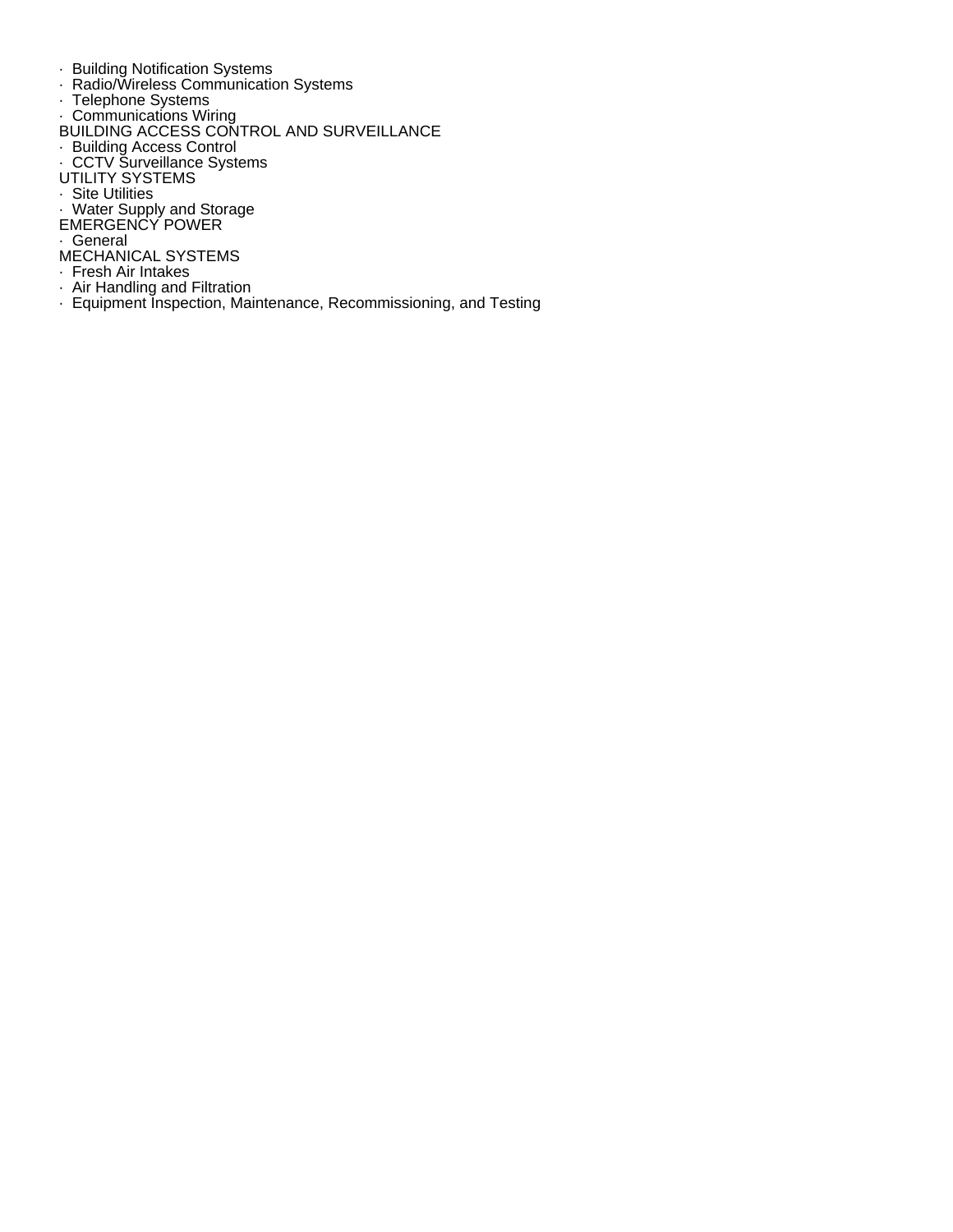# **1. SCHOOL SURROUNDINGS**

## **1.1. Potential Man-Made Hazards**

**1.1 a Potential threats or targets near the school have been identified, along with their possible impact. New buildings are designed accordingly, and appropriate crisis plans are in place for existing buildings.**

Examples of potential threats include chemical plants, gas lines, heavy truck traffic, and railroads. Potential targets include major government buildings, structures with high symbolic value, power plants, communications towers, and dams.

Yes No Not Applicable Further Study Notes:

**1.1 b Hidden areas adjacent to the school that might provide offenders with "cover" or provide students with a location for illicit activities have been made safer by opening them up, exposing them, sealing them off, or other measures.**

\_Yes \_No \_Not Applicable \_Further Study Notes:

**1.1 c Natural surveillance from the surrounding neighborhood is maintained, allowing neighbors and passing patrol cars to help serve as guardians of the school.**

\_Yes \_No \_Not Applicable \_Further Study Notes:

**1.1 d Future development plans in the surrounding area have been identified and school site development planning is being adjusted accordingly.**

\_Yes \_No \_Not Applicable \_Further Study Notes:

#### **1.2. Seismic and Wind Hazards**

**1.2 a In areas prone to earthquakes, the proximity and vulnerability to active geological faults has been investigated. Within the context of local conditions, the site is considered safe, or extra safety measures have been built into the facility to compensate for the risk. In any case, the facility meets all applicable building code requirements for earthquakes.**

\_Yes \_No \_Not Applicable \_Further Study Notes:

**1.2 b In areas prone to earthquakes or high winds, alternate routes into and out of the site have been identified to avoid potential fallen trees, buildings, utility lines, or other hazards.**

\_Yes \_No \_Not Applicable \_Further Study Notes:

#### **1.2 c In areas prone to earthquakes or high winds, backup and emergency power and communication sources have been incorporated into the design.**

\_Yes \_No \_Not Applicable \_Further Study Notes:

**1.2 d In areas prone to earthquakes or high winds, building setbacks are adequate to prevent battering from falling trees or buildings.**

\_Yes \_No \_Not Applicable \_Further Study Notes:

**1.2 e In areas prone to earthquakes, high winds, flooding, or other natural or man-made hazards, nearby facilities have been identified as a safe area of refuge or community gathering space. The refuge area is not in**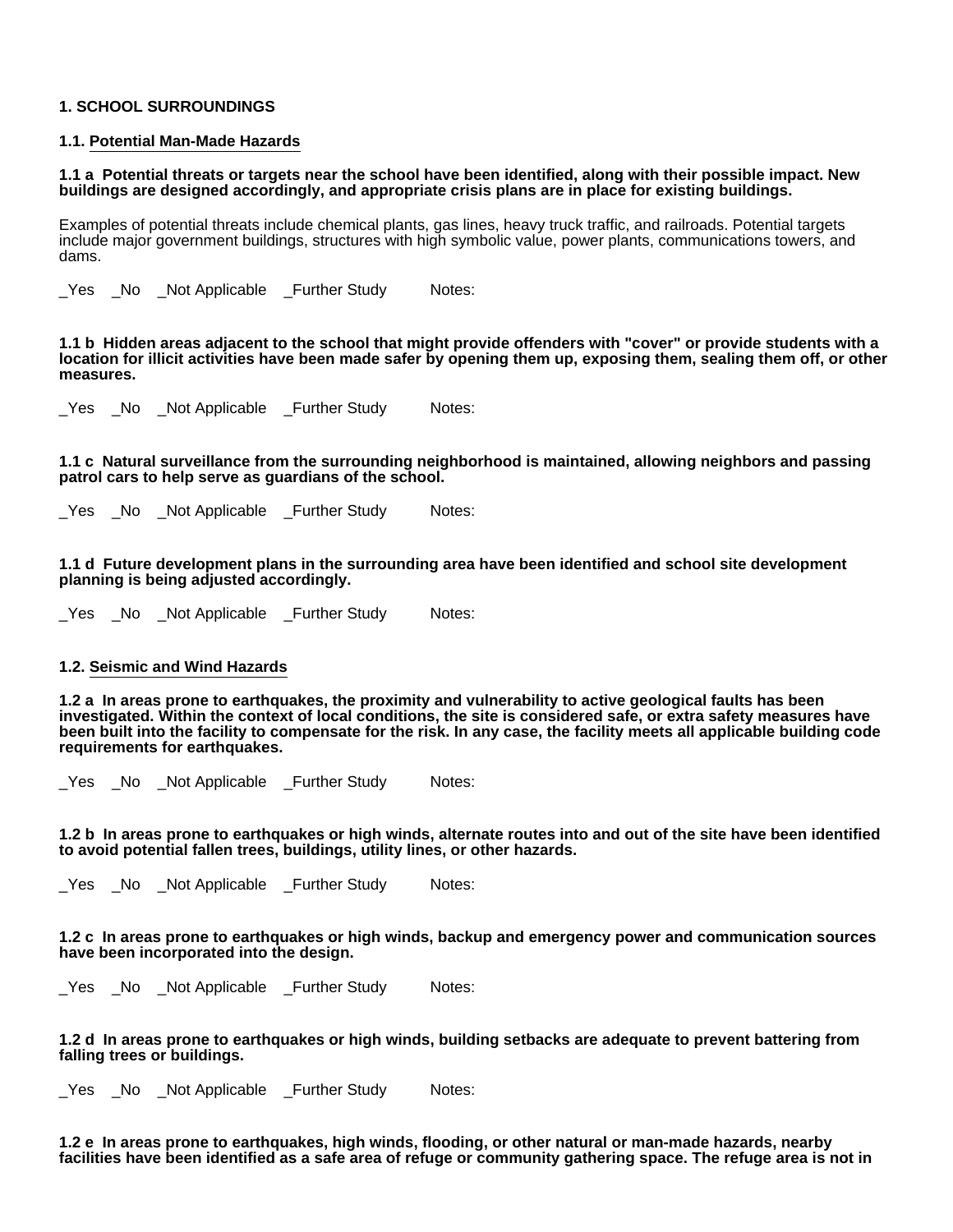**the likely path of falling buildings or trees, nor is it prone to flooding or adjacent to potential terrorist targets, chemical storage areas, or other high risk facililties.**

\_Yes \_No \_Not Applicable \_Further Study Notes:

#### **1.3. Flood Hazards**

**1.3 a In areas prone to flooding, the site is not located in a flood plain nor is it at high risk if nearby water sources flood.**

\_Yes \_No \_Not Applicable \_Further Study Notes:

#### **1.3 b In areas prone to flooding, the building design incorporates features to protect against flood damage.**

\_Yes \_No \_Not Applicable \_Further Study Notes:

### **1.3 c In areas prone to flooding, emergency vehicles can access the site during high water conditions.**

Yes No Not Applicable Further Study Notes:

# **2. SCHOOL GROUNDS**

# **2.1. General**

**2.1 a The school has a marquee or other sign clearly identifying the school by name and visible from beyond school property.**

\_Yes \_No \_Not Applicable \_Further Study Notes:

### **2.1 b The site layout maintains open sight lines throughout through careful placement and maintenance of buildings, landscaping features and lighting.**

Yes No Not Applicable Further Study Notes:

### **2.1 c The school site and buildings are well maintained, reinforcing territoriality.**

\_Yes \_No \_Not Applicable \_Further Study Notes:

#### **2.1 d School property lines are clearly marked, establishing territoriality. Boundaries between joint-use areas and school-only areas are similarly marked.**

Examples of property line markers include fencing, landscaping, natural geographic features, ground surface treatments, sculpture, architectural features, signs, or changes in elevation.

Yes No Not Applicable Further Study Notes:

#### **2.1 e In areas of high fire risk, fire evacuation sites are at least 300 feet from at-risk buildings.**

\_Yes \_No \_Not Applicable \_Further Study Notes:

# **2.1 f In high threat areas, bomb threat evacuation sites remain confidential to administrators, staff, and law enforcement.**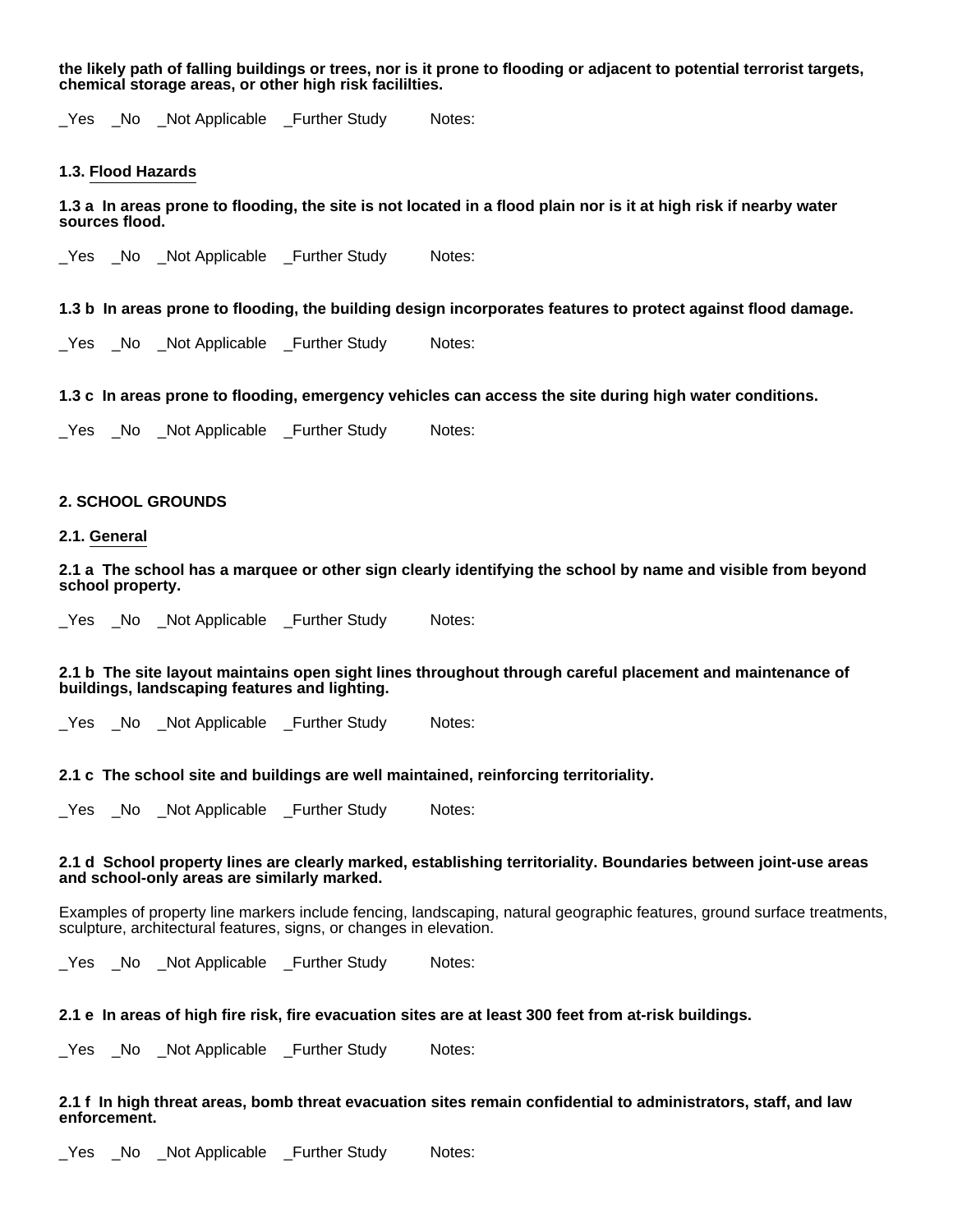# **2.2. Site Access Control**

**2.2 a In high threat areas, the perimeter of the site is secured at a level that prevents unauthorized vehicles or pedestrians from entering, and has this effect as far from the school building as possible.**

Yes No Not Applicable Further Study Notes:

**2.2 b In high threat areas, vehicle entry beyond checkpoints can be controlled, permitting entry by only one applicant at a time.**

Yes No Not Applicable Further Study Notes:

**2.2 c In high threat areas, there is space outside the protected perimeter to pull over and inspect cars.**

\_Yes \_No \_Not Applicable \_Further Study Notes:

#### **2.2 d All vehicle pathways, access points and interfaces with main thoroughfares are designed to avoid accidents, speeding, blind spots and traffic conflicts. Transitional areas between streets and school access points are clearly marked, such as with "School Zone" signs.**

Traffic control options include:

a) Traffic controls or calming devices such as speed humps, bumps, raised crosswalks or traffic circles reduce the likelihood of injury due to speeding vehicles.

b) Driveways curve, change direction, or are broken into short enough segments to prevent cars from building up speed. c) Driveways access slower streets directly, but not high speed streets.

d) Signs, fences and landscaping at intersections do not block vision.

Yes No Not Applicable Further Study Notes:

### **2.2 e Pedestrian safety is addressed with well designed crossing areas and separation from vehicle traffic.**

Pedestrian safety options include:

a) Lighting, traffic signals, flags, painted crosswalks, signs and crossing guards are visible to drivers, and are effective.

b) Electronically controlled "Walk/Don't Walk" lights with countdown displays and push buttons.

c) Pedestrian islands or median strips provide safe havens for students crossing streets.

d) Pedestrian bridges, walking or biking paths provide alternatives to walking near traffic.

\_Yes \_No \_Not Applicable \_Further Study Notes:

#### **2.2 f In high threat areas, manholes, utility tunnels, culverts, and similar unintended access points to the school property are secured with locks, gates, or other appropriate devices, without creating additional entrapment hazards.**

\_Yes \_No \_Not Applicable \_Further Study Notes:

### **2.2 g Perimeter fences, walls, or "hostile vegetation" provide sufficient access control, surveillance and territoriality.**

Fencing options, including their pros and cons, include:

- a) A solid wall or fence blocks natural surveillance and can attract graffiti.
- b) A stone or concrete block wall can be an effective barrier against bullets.
- c) A solid wall or fence can enhance privacy.
- d) Wire mesh fencing usually provides foot holds, making it easy to climb over.
- e) Wire mesh fencing is relatively easy to vandalize but often the most economical option.
- f) Smaller gauge wire mesh may deter climbing.
- g) Powder-coated wire mesh fencing can be more aesthetically pleasing.
- h) Wrought iron fencing is low maintenance, vandal resistant, without blocking surveillance or providing foot holds.
- i) A short fence can establish territoriality, but is of limited value for controlling access.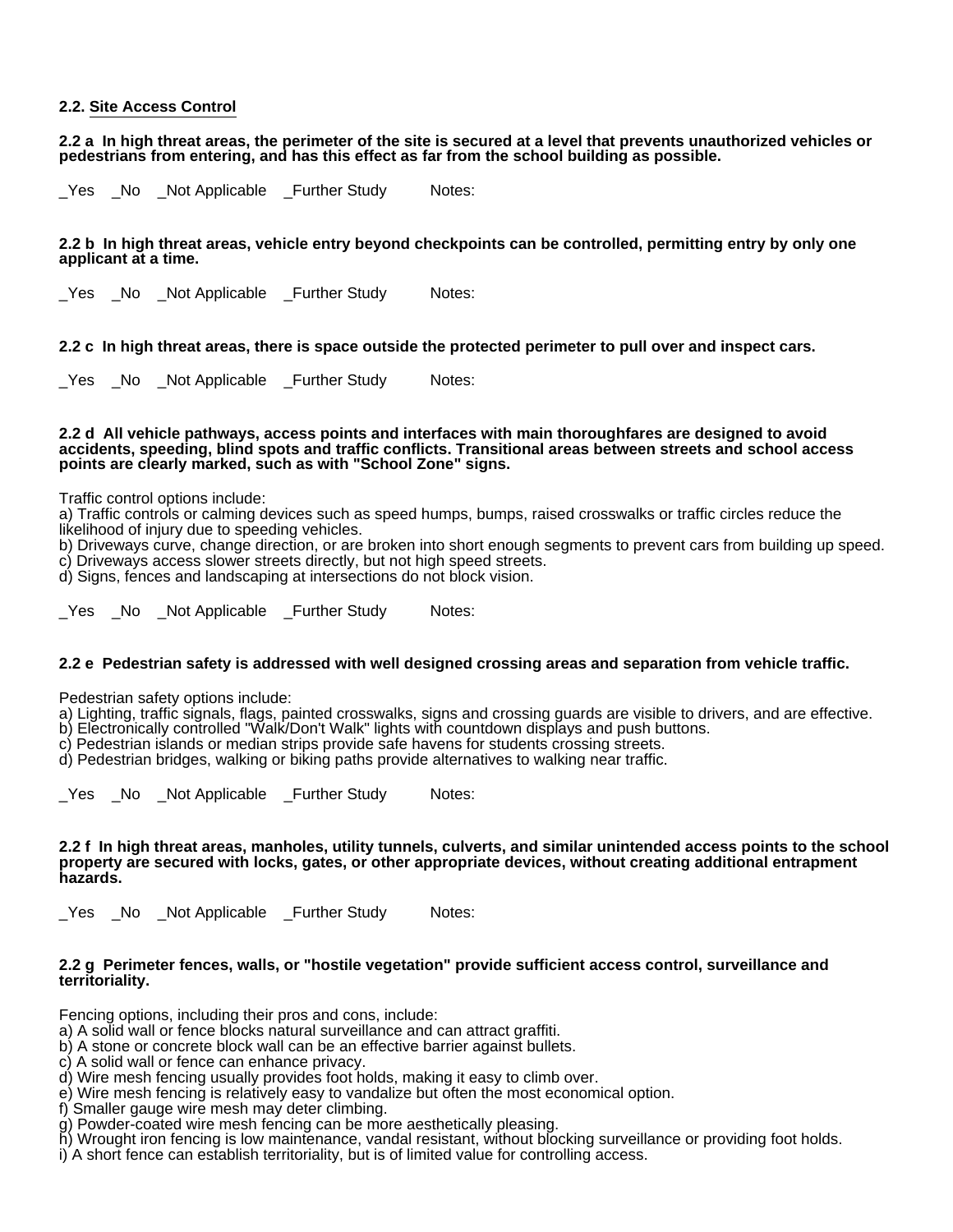j) Tall, continual fencing can significantly restrict access, but may also block a pedestrian path serving students who walk to and from school, forcing them to take a longer route where they are more exposed to traffic, crime, or environmental hazards. A compromise may be appropriate, such as installing gates at selected locations. Open gates at least define likely entry points; lockable gates provide the school with the ability to further secure the site but can also create an unexpected barrier for a studend trying to escape to or from the site.

(k) "Hositle vegetation" (dense, thorny groundcover or bushes) often can be used effectively to define boundaries of various kinds around and within school property, providing it doesn't interfere with natural surveillance.

Yes No Not Applicable Further Study Notes:

#### **2.2 h Site entry points are clearly marked, controllable, and easily seen from the school. Gates are available for closing access points when necessary.**

\_Yes \_No \_Not Applicable \_Further Study Notes:

# **2.2 i Entry points to the site are kept to a minimum.**

\_Yes \_No \_Not Applicable \_Further Study Notes:

### **2.2 j There are at least two entry points so that if one is blocked, the other can be used.**

\_Yes \_No \_Not Applicable \_Further Study Notes:

### **2.2 k In high threat areas, there area perimeter barriers capable of stopping vehicles.**

Anti-ram protection may be provided by adequately strengthened bollards, street furniture, sculpture, landscaping, walls, and fences. The anti-ram protection should be able to stop the threat vehicle size/weight at the speed attainable by that vehicle at impact. If the anti-ram protection cannot absorb the desired kinetic energy, consider adding speed controls such as speed bumps to limit vehicle speed. Serpentine driveways can also help slow down the vehicle's approach.

\_Yes \_No \_Not Applicable \_Further Study Notes:

### **2.2 l Site entry points can be readily observed and monitored by staff and students in the course of their normal activities.**

\_Yes \_No \_Not Applicable \_Further Study Notes:

# **2.2 m Site entry points are positioned so that one individual can monitor as many entries as possible. Nothing blocks this means of visual surveillance, such as signs, trees, shrubs, walls, etc.**

\_Yes \_No \_Not Applicable \_Further Study Notes:

#### **2.2 n Unsupervised site entrances may be secured during low-use times for access control purposes and to reinforce the idea that access and parking are for school business only.**

\_Yes \_No \_Not Applicable \_Further Study Notes:

# **2.2 o Site entries provide for the ready passage of fire trucks and other emergency vehicles.**

Yes No Not Applicable Further Study Notes:

### **2.2 p Fire hydrants on the site are readily visible and accessible.**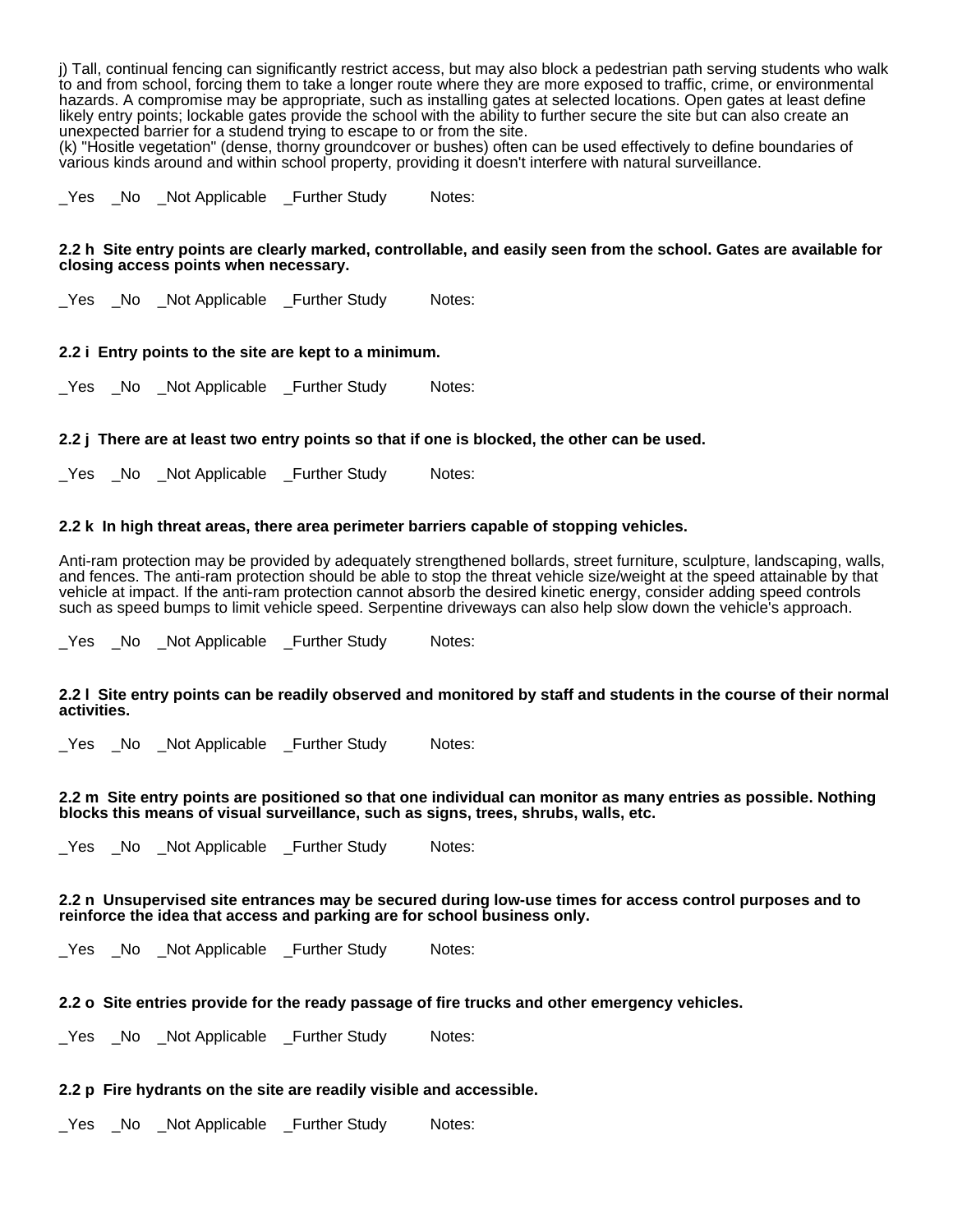# **2.3. Site Circulation**

# **2.3 a Emergency vehicle access around the building meets local requirements.**

-- If emergency vehicle access lanes are required by local codes, they should be constructed as wide sidewalks or grassed, hardened surfaces. Vehicular access should be over the curb, rather than via curb cuts that could encourage unauthorized use.

-- California requires a 20-foot-wide fire lane.

\_Yes \_No \_Not Applicable \_Further Study Notes:

# **2.3 b Bus, car, pedestrian and bike traffic are reasonably safe from each other at entry and exit points as well as throughout the site, and traffic calming strategies discourage speeding throughout the site.**

Raised and marked pedestrian or bicycle crossings, median strips, pedestrian safety islands, one way traffic, speed bumps, speed humps, the elimination of blind spots, or their remediation through the installation of convex mirrors are some options.

\_Yes \_No \_Not Applicable \_Further Study Notes:

### **2.3 c In high threat areas, the distance between buildings and the nearest parking or roadway (setback) is at least 75 feet, with more distance for unreinforced masonry or wooden walls.**

-- If the recommended distance for the postulated threat cannot be arranged, consider reducing the setback required through structural hardening or by manufacturing additional stand-off protection through barriers and parking restrictions. -- Also consider relocation of vulnerable functions within the building or designing a more hazard-resistant building. -- More stand-off distance should be used for unscreened vehicles than for screened vehicles.

Yes No Not Applicable Further Study Notes:

#### **2.3 d Handicapped parking is located on the shortest route from adjacent parking via an accessible path to an accessible entrance.**

Yes No Not Applicable Further Study Notes:

**2.3 e Site circulation at peak loading and unloading times is acceptable, without vehicle or pedestrian conflicts.**

\_Yes \_No \_Not Applicable \_Further Study Notes:

### **2.3 f Adequate signs, postings, or window decals direct all visitors to the main site entry points in order to gain permission to enter.**

Signs should be:

1) Simple, readable, well lit, and written in all relevant languages.

2) Located at all entry points onto the property and at all entry points into the facility.

3) Easy to read from an appropriate distance, such as from a car window when approaching the site by car.

Illustrations, such as a map with arrows showing visitors the route to the main entry, should be included as appropriate.

\_Yes \_No \_Not Applicable \_Further Study Notes:

### **2.3 g Vehicle circulation routes to service and delivery areas, visitors' entry, bus drop-off, student parking, and staff parking are separated as needed and functional in the context of the site.**

\_Yes \_No \_Not Applicable \_Further Study Notes:

### **2.3 h Where there are roadways through the site, they are serpentine or otherwise indirect or include traffic calming features, with gates or barriers as needed. Signs prohibit through traffic.**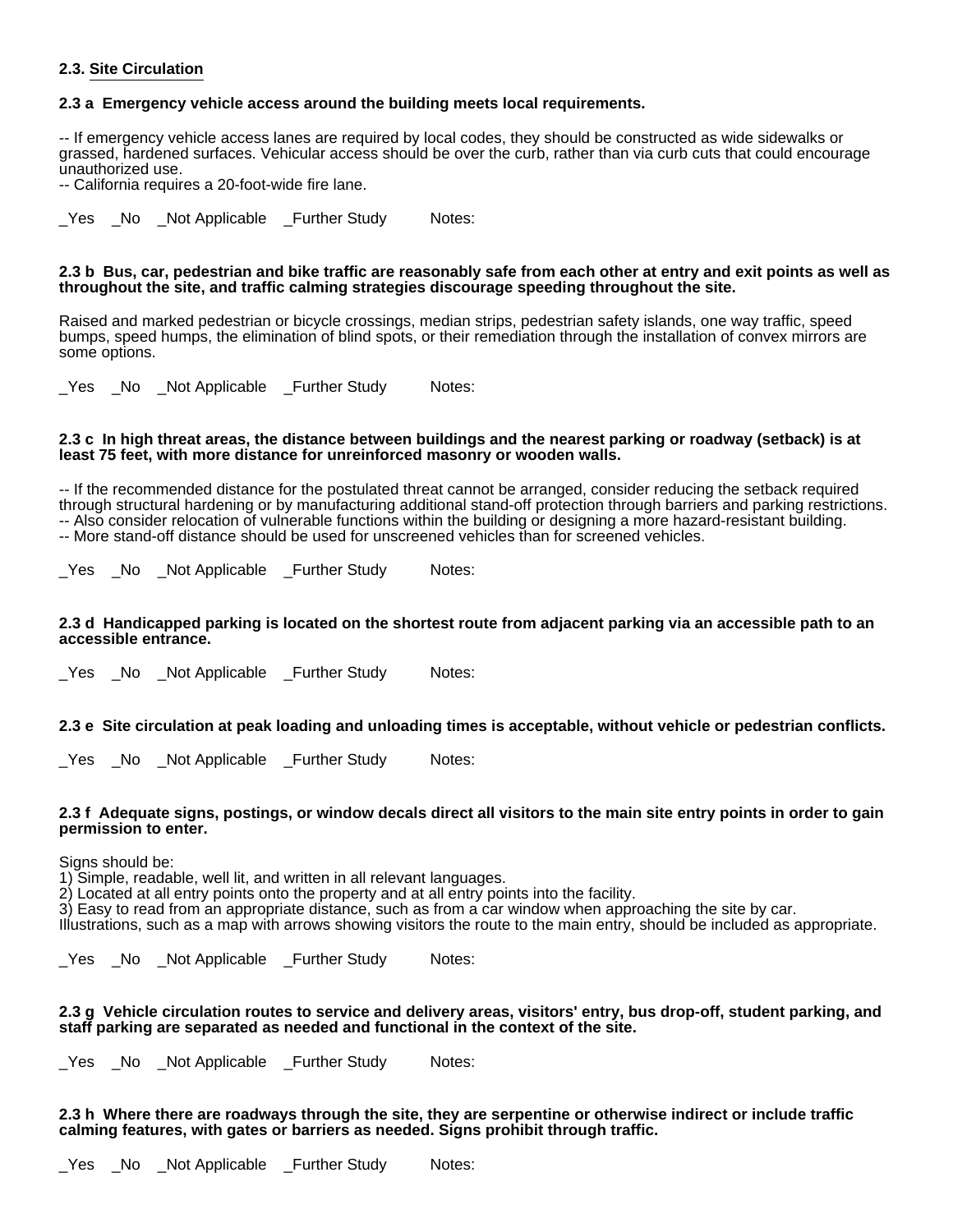#### **2.3 i Designated entries, routes, and parking lots for after-hours use are clearly identified and controlled within the context of the site.**

\_Yes \_No \_Not Applicable \_Further Study Notes:

# **2.4. School Bus Areas, Parent Pick-Up Areas, and Public Transportation**

**2.4 a Buses can drop and pick up students directly from a designated, marked loading and unloading zone near a designated and supervised school entrance, in full view of designated school staff. Students do not need to walk in front of the bus or other traffic to move between the bus and the school.**

\_Yes \_No \_Not Applicable \_Further Study Notes:

**2.4 b Buses do not have to back up to turn or park, nor do they have to be parked in double rows.**

Yes No Not Applicable Further Study Notes:

#### **2.4 c Areas where students congregate while waiting for buses, and associated pedestrian paths, are adequate to avoid overcrowding.**

Yes No Not Applicable Further Study Notes:

# **2.4 d Curb lanes adjacent to school facades are marked to prohibit parking.**

\_Yes \_No \_Not Applicable \_Further Study Notes:

**2.4 e Sheltered areas are provided in clearly designated, logical locations for students waiting to board buses or to be picked up by parents. Areas are large enough to avoid conflict over limited space and are located in a position that allows for natural surveillance from the main office.**

Yes No Not Applicable Further Study Notes:

**2.4 f Parent drop-off and pick-up zones are clearly designated and separated from bus traffic.**

\_Yes \_No \_Not Applicable \_Further Study Notes:

**2.4 g In schools where students use public transportation, the route from the school to the point of public transportation access is reasonably safe due to good natural surveillance, traffic safety features, or other measures.**

Yes No Not Applicable Further Study Notes:

# **2.5. Vehicle Parking**

**2.5 a Parking areas are within view of the main office, other staffed areas, or surveillance cameras.**

Yes No Not Applicable Further Study Notes:

**2.5 b Clear signs or posted rules identify who is allowed to use parking facilities and when they are allowed to do so.**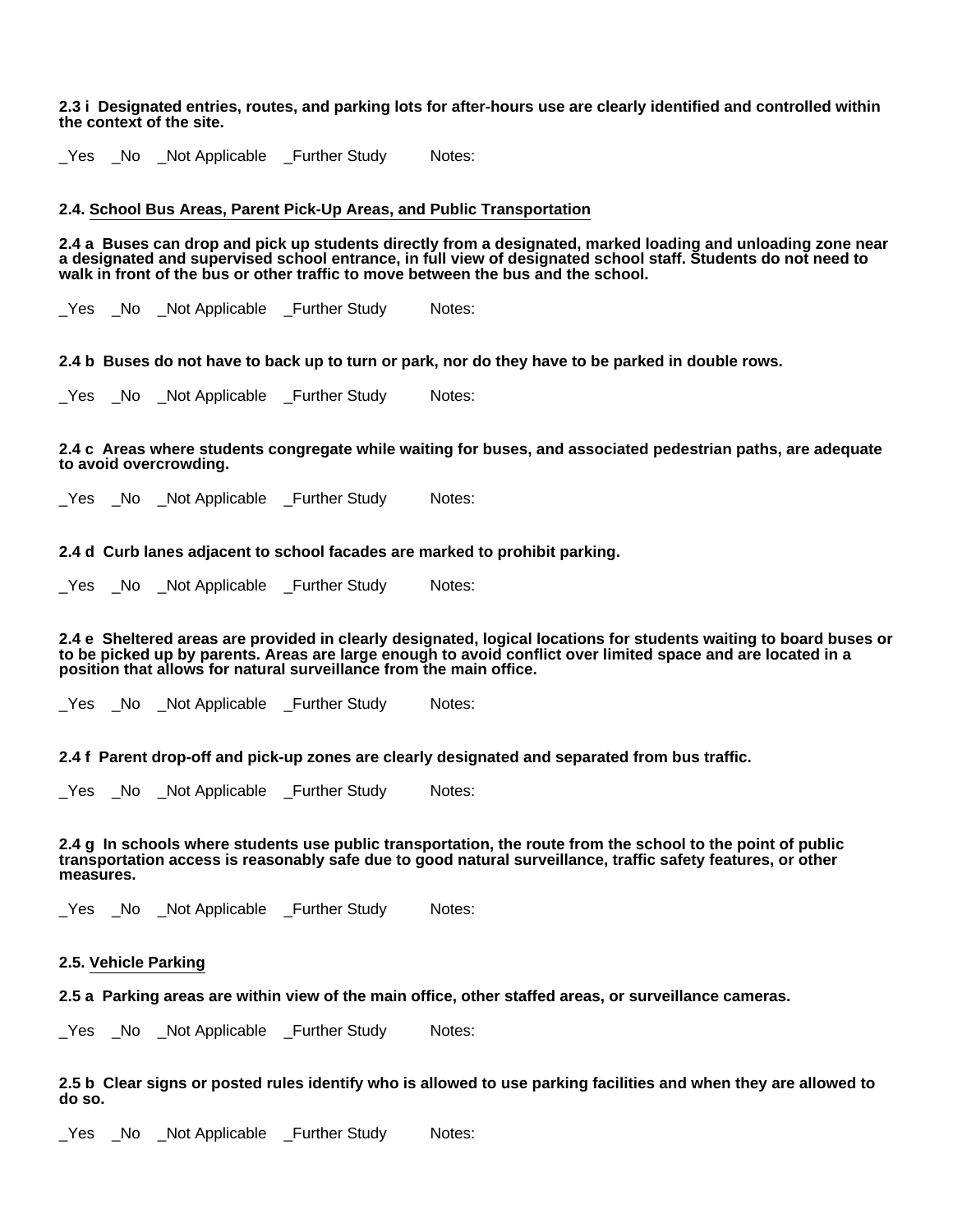#### **2.5 c Parking spaces are numbered and marked for the designated users: students, faculty, staff, or visitors. Unassigned parking spaces are minimized, especially in student parking zones.**

\_Yes \_No \_Not Applicable \_Further Study Notes:

# **2.5 d Visitor parking is located near the main entrance, with clear signs directing visitors to the main office.**

Yes No Not Applicable Further Study Notes:

# **2.5 e A section of the parking lot is reserved for students who attend part time, or who spend part of the day offsite.**

This makes it easier for the school to secure the main parking area during the day, and to pay attention to cars coming and going during the school day.

Yes No Not Applicable Further Study Notes:

# **2.5 f Access to parking areas is limited by curbs, fencing, gates, and a limited number of entry points.**

\_Yes \_No \_Not Applicable \_Further Study Notes:

#### **2.5 g Gates can close off unnecessary parking entrances during low-use times to control access and reinforce the perception that school parking areas are private.**

\_Yes \_No \_Not Applicable \_Further Study Notes:

### **2.5 h Student and employee parking areas are separated or mixed appropriately for the school's circumstances.**

-- Separate parking areas may protect staff cars from vandalism. They can also make it easier to manage parking overload.

-- Faculty can park near a secondary entry where they can use proximity cards to gain entry. Unlike publicly accessible entries, the staff parking entry does not need to be supervised.

-- Mixed parking lots can provide more adult supervision in an area prone to inappropriate behavior in student vehicles.

Yes No Not Applicable Further Study Notes:

# **2.5 i If parking space is at a premium, a specific area is designated for motorcycle parking.**

\_Yes \_No \_Not Applicable \_Further Study Notes:

### **2.6. Bicycle Parking**

### **2.6 a Bicycle parking areas are sheltered, securable, and readily observable from inside the school. Rack designs make it possible to use U-locks or other effective locking devices.**

\_Yes \_No \_Not Applicable \_Further Study Notes:

### **2.7. Pedestrian Pathways and Student Drop-Off Areas**

### **2.7 a Hiding places are minimized or eliminated along pedestrian routes.**

In existing schools, these areas can be exposed to natural surveillance by trimming landscaping, improving lighting, removing solid fencing or installing convex mirrors.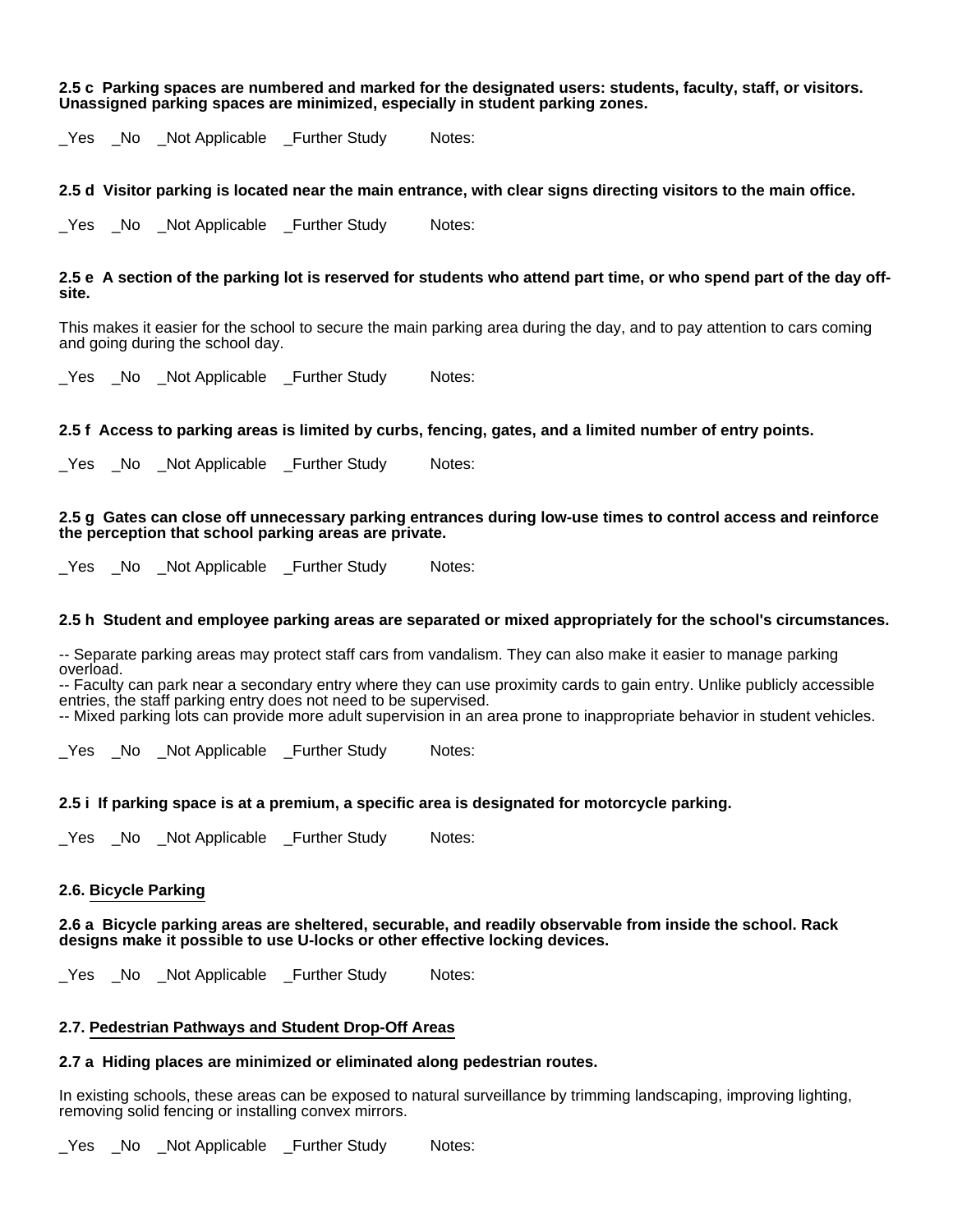# **2.7 b Exterior pedestrian and bicycle routes are located to maximize surveillance from inside the school.**

Yes No Not Applicable Further Study Notes:

**2.7 c Planters, garbage cans, seating, tables, or other amenities on site are well maintained, designed for easy maintenance, free of vandalism, and vandal resistant. They don't restrict sidewalk space unreasonably or create logjams for passers-by. Design features make these amenities unattractive to abuse by skateboarders.**

\_Yes \_No \_Not Applicable \_Further Study Notes:

# **2.8. School Grounds and Recreational Areas**

### **2.8 a Recreational areas and playgrounds are in direct view of front office staff or other staff in the school building.**

Placing play areas on higher ground, installing lighting for night games, removing visual obstacles, or installing windows are some options for improving natural surveillance.

\_Yes \_No \_Not Applicable \_Further Study Notes:

# **2.8 b Play areas have clearly defined boundaries and are protected by fencing.**

\_Yes \_No \_Not Applicable \_Further Study Notes:

# **2.8 c Play areas are well separated from vehicle traffic.**

Yes No Not Applicable Further Study Notes:

### **2.8 d Emergency and maintenance vehicles can readily access play areas and ball fields, while all other vehicle access is restricted by fencing, bollards, gates, or other features.**

Yes No Not Applicable Further Study Notes:

### **2.8 e Student gathering places are set back from streets, driveways, and parking areas by at least 50 feet.**

-- A generous setback makes it harder for intruders to sell drugs to students, lure them off campus, or victimize them with drive-by shootings.

-- One new school solved this problem by building a basketball court on the roof; others incorporate completely contained inner courtyards.

-- This recommendation may be unworkable in existing schools built on a small footprint.

\_Yes \_No \_Not Applicable \_Further Study Notes:

### **2.8 f There are no hidden areas on the site.**

In existing schools, landscaping, signs, vending machines, bus shelters, trash receptacles, mailboxes, storage sheds, or street furniture can be moved or changed to improve natural surveillance.

\_Yes \_No \_Not Applicable \_Further Study Notes:

# **2.8 g Access points between joint-use recreational facilities and the school building are limited and secure.**

\_Yes \_No \_Not Applicable \_Further Study Notes:

**2.8 h Sections of the building that are unoccupied or off limits can be sealed off from recreational areas during**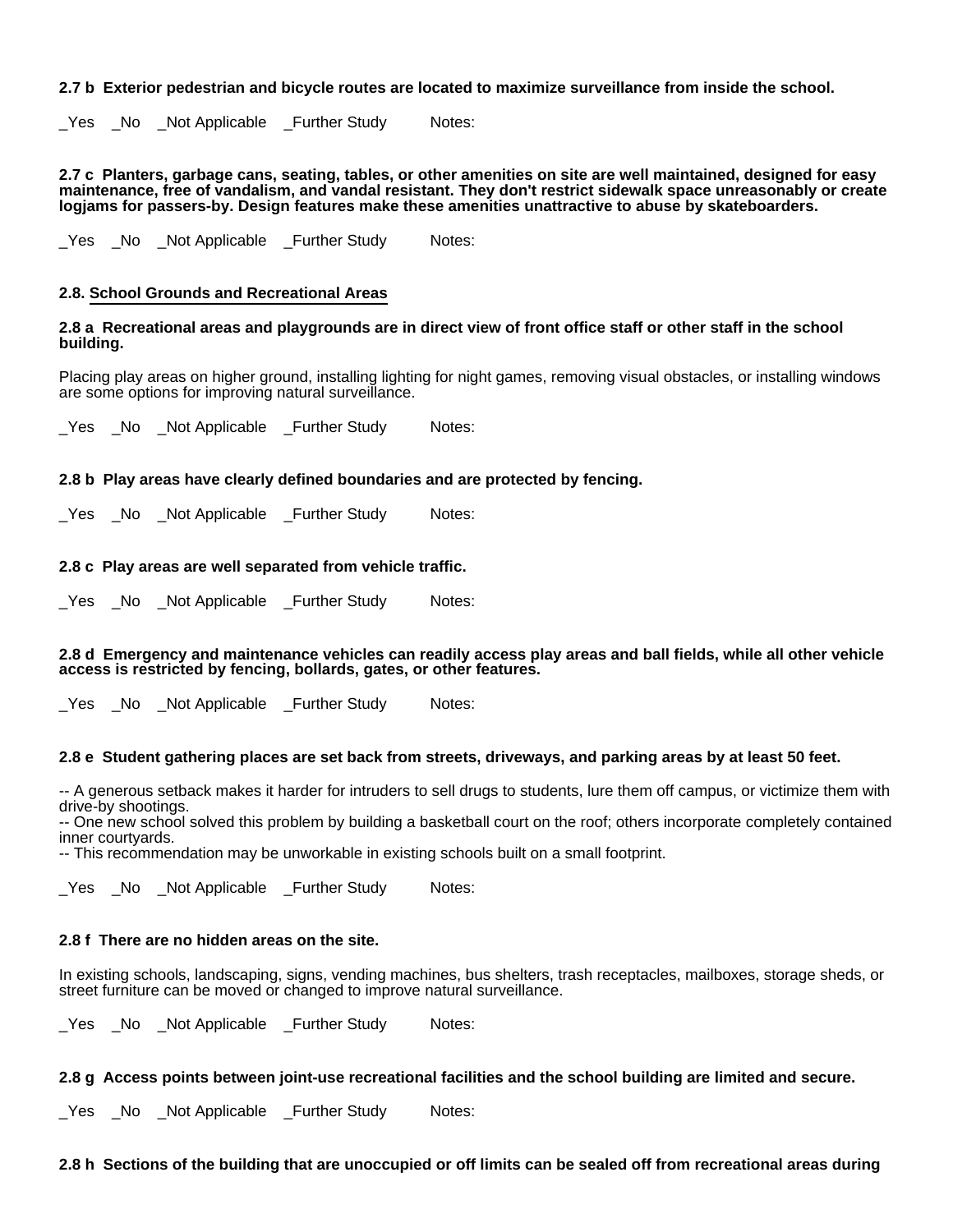### **non-school hours.**

\_Yes \_No \_Not Applicable \_Further Study Notes:

# **2.8 i Pre-kindergarten and kindergarten play areas are separated from play areas for older children.**

Yes No Not Applicable Further Study Notes:

# **2.8 j Emergency escape gates are installed in walls or fences enclosing pre-school or kindergarten outdoor play areas.**

Yes No Not Applicable Further Study Notes:

# **2.8 k Separate or limited-access facilities are provided near after-hours or community recreational areas.**

-- This includes restrooms, water fountains, garbage cans, and vending areas.

-- It bars unwelcome visitors from entering an unsupervised area of the school and engaging in illicit behavior. -- It can also help deter littering, etc.

\_Yes \_No \_Not Applicable \_Further Study Notes:

# **2.8 l Drinking fountains are vandal-resistant by design, such as by being wall-mounted and being made of durable materials.**

\_Yes \_No \_Not Applicable \_Further Study Notes:

# **2.8 m School grounds are free of loose rocks, bricks, or other potential projectiles.**

Yes No Not Applicable Further Study Notes:

### **2.8 n Hard-surface play areas are far enough from classrooms to protect windows and avoid distraction.**

Yes No Not Applicable Further Study Notes:

### **2.8 o Windows near hard-surface play areas are protected.**

\_Yes \_No \_Not Applicable \_Further Study Notes:

# **2.8 p Bleachers are well maintained, with no signs of rust, rot, or splintering.**

\_Yes \_No \_Not Applicable \_Further Study Notes:

# **2.8 q Risers between bleacher seats prevent entrapment and keep children from falling through.**

\_Yes \_No \_Not Applicable \_Further Study Notes:

# **2.8 r Handrails and guardrails for bleachers or seating areas are adequate.**

\_Yes \_No \_Not Applicable \_Further Study Notes:

# **2.8 s Field houses and other outbuildings are securable to prevent intruders from gaining entry.**

1) Exterior door hinge pins are not removable from the outside.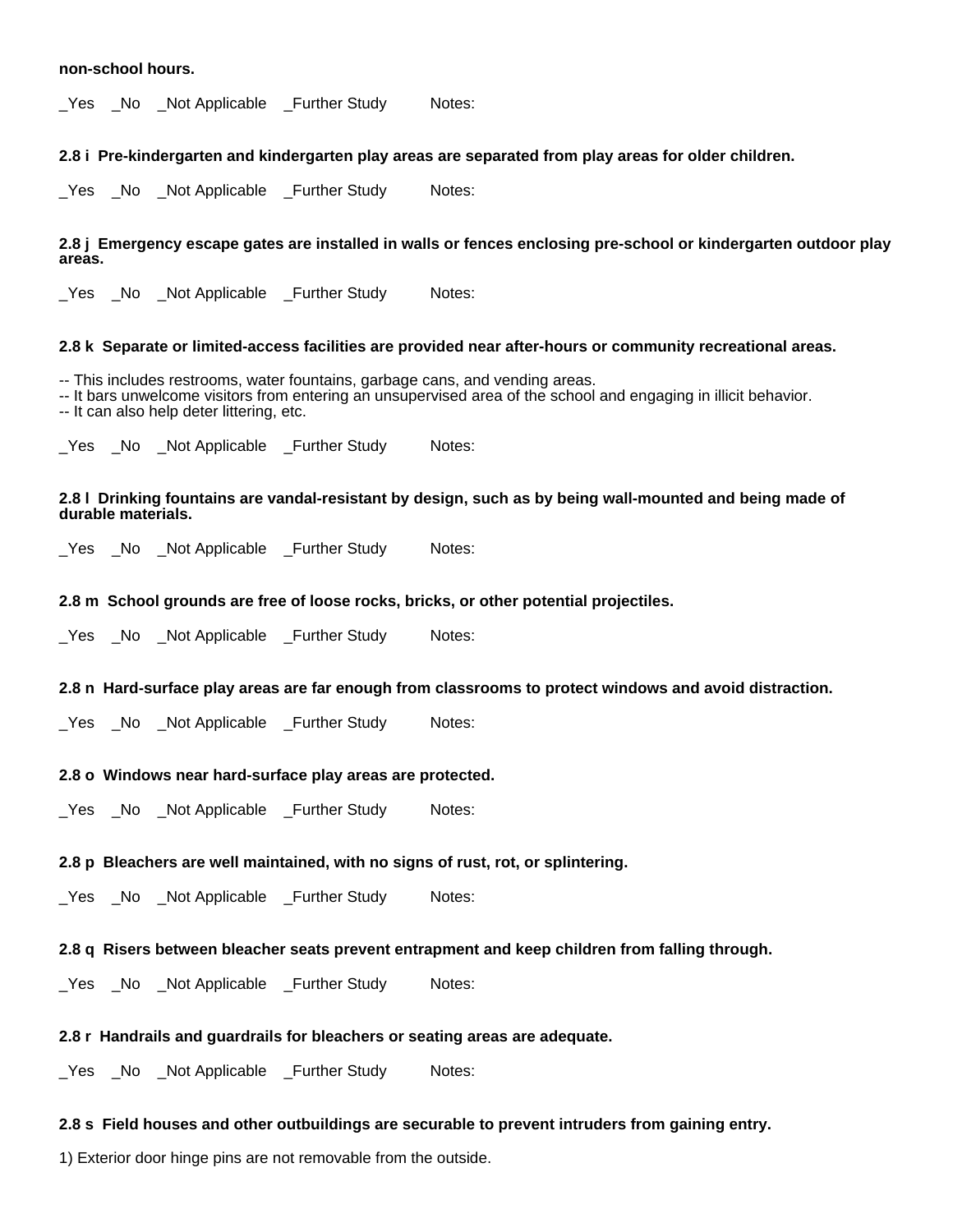2) Hasp screws are one-way or cannot be accessed while the padlock is in place.

3) Deadbolt locks are used.

4) Sliding windows have lift and slide protection.

5) Other windows are kept locked or protected when the building is unoccupied.

6) Alarms should be considered in high-value or high-crime circumstances.

\_Yes \_No \_Not Applicable \_Further Study Notes:

### **2.8 t Surfaces around playground equipment have a minimum depth of one foot of wood chips, mulch, sand, pea gravel, safety-tested rubber, or rubber-like mats.**

\_Yes \_No \_Not Applicable \_Further Study Notes:

### **2.8 u Protective surfaces extend a minimum of 6 feet horizontally in all directions from play equipment. For swings, the surfacing extends in back and front twice the height of the suspending bar.**

\_Yes \_No \_Not Applicable \_Further Study Notes:

# **2.8 v Play structures more than 30 inches high are spaced at least 9 feet apart.**

Yes No Not Applicable Further Study Notes:

### **2.8 w Playground equipment and areas are well maintained, with no tripping hazards such as exposed concrete footings, stumps, or rocks; no sharp points or edges; and no open "s" hooks or protruding bolt ends.**

More than 200,000 children go to U.S. emergency rooms annually with playground equipment injuries, mostly involving falling.

Yes No Not Applicable Further Study Notes:

### **2.9. Exterior Lighting**

### **2.9 a Exterior lighting is uniform and eliminates pockets of shadow or glare.**

For existing buildings, exterior lighting is best evaluated at night.

Yes No Not Applicable Further Study Notes:

#### **2.9 b Exterior lighting fixtures are vandal resistant, beyond easy reach (12 to 14 feet minimum off the ground), maintainable, and built with break-resistant lenses or protected by cages or other means.**

Yes No Not Applicable Further Study Notes:

### **2.9 c Lighting fixtures are designed to avoid providing handholds for climbing onto the building.**

Yes No Not Applicable Further Study Notes:

# **2.9 d Exterior lighting is well maintained.**

\_Yes \_No \_Not Applicable \_Further Study Notes:

### **2.9 e The exterior lighting scheme is effective for enhancing natural surveillance, discouraging trespassing, and preventing school vandalism.**

1) Practice either the "full lighting" or the "dark campus" approach after hours. The dark campus approach discourages trespassing inside the building at night (intruders' lights are readily visible) and saves on electricity.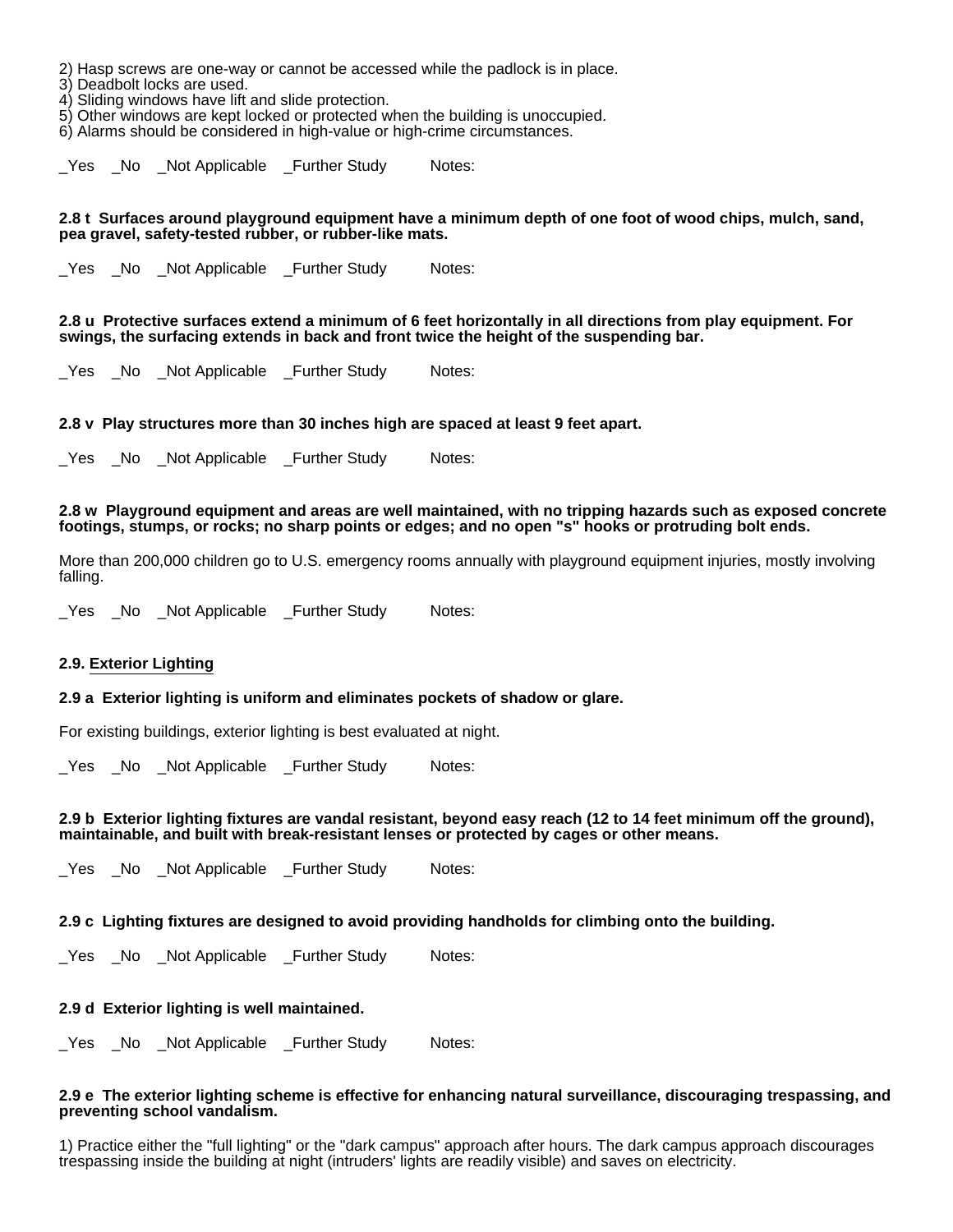2) A compromise to a complete blackout is to utilize motion detectors to activate lighting as needed.

3) Security lighting should be directed at the building if the building is to be patrolled from the exterior. Lighting should illuminate the grounds if the building is to be patrolled from the interior, without compromising surveillance by creating glare for the observer.

4) Timers or motion detectors should illuminate entry points for the first worker to arrive and the last one to leave.

\_Yes \_No \_Not Applicable \_Further Study Notes:

# **2.9 f Exterior lighting controls can be centrally accessed from the main administration area.**

Yes No Not Applicable Further Study Notes:

# **2.9 g School lighting avoids excessive illumination of adjacent neighborhoods.**

Yes No Not Applicable Further Study Notes:

# **2.10. Landscaping**

### **2.10 a Landscaping reinforces access control, natural surveillance, and territoriality and can reduce storm damage.**

Careful design can maintain ample sight lines for effective surveillance.

1) Where fences are used to border property, appropriate landscaping can soften edges while communicating to the public the message of privacy.

2) Uninviting neighborhood development can be screened and intrusive noise softened, while discouraging unwanted visitors.

3) In more rural settings, landscaping can define boundaries without the use of fences.

4) Landscaping also can serve to control and direct access and traffic. Trees lining sidewalks or drives can give natural direction to pedestrian and vehicular traffic while limiting or denying access to identified sections of the school site. 5) Hedges should be kept low enough to expose places where people could otherwise hide.

6) North Carolina recommends that shrubs and hedges bordering walkways not exceed 18 inches in height and that tree branches and leaves be kept clear to a minimum height of 8 feet off the ground.

7) Large tree canopies have a tremendous capacity to absorb high-speed wind energy from hurricanes and other storms.

\_Yes \_No \_Not Applicable \_Further Study Notes:

#### **2.10 b Trees are located far enough away from buildings or are trimmed appropriately, to avoid providing roof, window, or second story access, damage from trees falling on buildings, or a fire hazard in areas at risk of forest or brush fires.**

California recommends a minimum distance of 10 feet between buildings and trees.

Yes No Not Applicable Further Study Notes:

### **2.10 c Trees are well maintained, with dead or weak limbs or trees removed.**

\_Yes \_No \_Not Applicable \_Further Study Notes:

**2.10 d Trees are planted far enough away from exits, access roads, equipment, utilities and emergency refuge areas to ensure that, if they blow over or lose large branches, they will not block these areas.**

\_Yes \_No \_Not Applicable \_Further Study Notes:

**2.10 e In high risk areas, outdoor containers in which explosives could be hidden (such as garbage cans, mailboxes, and recycling or newspaper bins) are kept at least 30 feet from the building and are designed to restrict the size of objects that can be placed inside them or are designed to expose their contents (by using steel mesh, for instance, instead of solid walls).**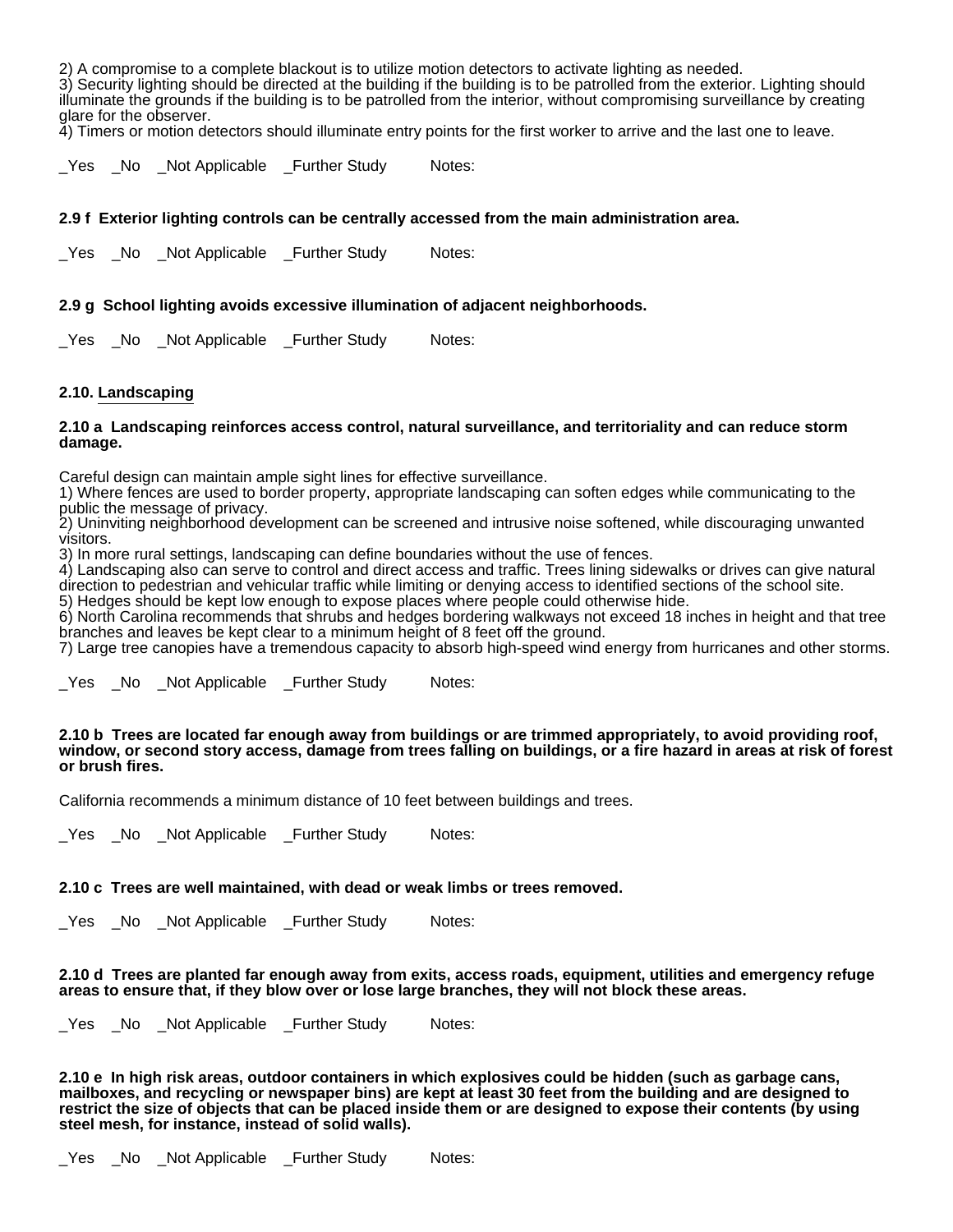# **2.11. Dumpster Enclosures**

**2.11 a Dumpsters are either enclosed in a designated service area or surrounded on three sides by a high wall, preferably a see-through, climbing resistant fence, and provided with a securable gate. Through the use of seethrough fencing, wall openings, convex mirrors or motion response lighting, hiding around these enclosures is made difficult.**

\_Yes \_No \_Not Applicable \_Further Study Notes:

**2.11 b Dumpster enclosures are positioned so that they cannot be used as ladders for gaining access to the school roof.**

\_Yes \_No \_Not Applicable \_Further Study Notes:

### **2.12. Storm Water Retention Areas**

**2.12 a Storm water retention areas, where used, are located to help limit access to school property, demarcate school boundaries, or segregate play and pedestrian areas from heavy vehicular traffic.**

\_Yes \_No \_Not Applicable \_Further Study Notes:

**2.12 b Fencing around enclosed storm water retention areas doesn't provide footholds for climbing or interfere with natural surveillance of these areas.**

\_Yes \_No \_Not Applicable \_Further Study Notes:

**2.12 c Storm water pipes over 15 inches in diameter leading to or from storm water retention areas are protected with appropriate grating or metal rebar to prevent access into the retention area or school site.**

\_Yes \_No \_Not Applicable \_Further Study Notes:

# **2.13. Site Utilities**

**2.13 a Access to site utilities, such as electrical transformers, generators, and meters, is limited and secure, and the exposed portions are protected against vandalism and vehicular damage.**

\_Yes \_No \_Not Applicable \_Further Study Notes:

### **2.13 b Site utilities do not create hiding places.**

\_Yes \_No \_Not Applicable \_Further Study Notes:

### **2.13 c Site utilities do not impede access by emergency vehicles.**

\_Yes \_No \_Not Applicable \_Further Study Notes:

**2.13 d Exterior mechanical equipment enclosures are lockable. Doors have protected hasps, hinges, and deadbolt locks or high security padlocks. Hasps and hinges have secure fasteners and hinge pins are nonremovable.**

Yes No Not Applicable Further Study Notes:

**2.13 e Exterior mechanical equipment is difficult to climb and is protected from thrown objects.**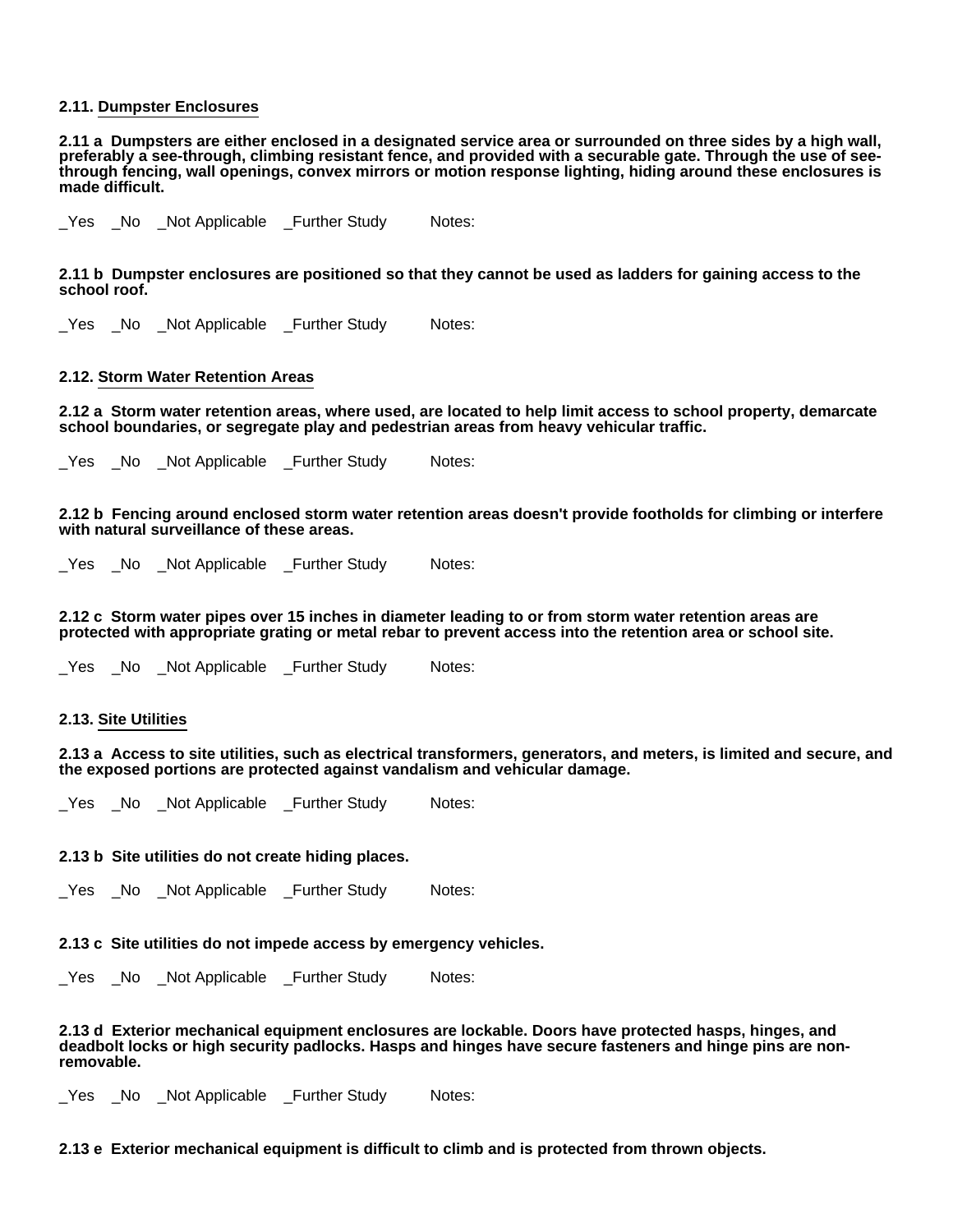\_Yes \_No \_Not Applicable \_Further Study Notes:

**2.13 f Exterior mechanical equipment reachable by vehicles is protected with bollards or other devices.**

\_Yes \_No \_Not Applicable \_Further Study Notes:

# **2.13 g Meter locations allow access for meter readers without compromising access control for secure areas.**

Yes No Not Applicable Further Study Notes:

# **3. SCHOOL BUILDINGS AND FACILITIES**

# **3.1. General**

# **3.1 a Buildings are well maintained, with no signs of graffiti, breakage, neglect, or disrepair.**

Well maintained buildings and grounds promote civil order and demonstrate ownership of and respect for school property, qualities that tend to be reciprocated by students, staff, and community.

Yes No Not Applicable Further Study Notes:

**3.1 b If the school is spread among many buildings, either each building has adequate independent access control features or the site overall has adequate access control features, such as a surrounding, non-climbable wall or fence. If neither of these is the case, active human or electronic surveillance over the site is used.**

\_Yes \_No \_Not Applicable \_Further Study Notes:

# **3.1 c Windows allow for natural surveillance throughout as much of the site as possible.**

Yes No Not Applicable Further Study Notes:

#### **3.1 d The school is small in size or is broken into more than one school-within-a-school, or it has in place other measures to boost connectivity and familiarity among students and staff.**

In general, smaller schools are safer schools because students are better known to school staff and to each other, making them potentially more accountable for their actions.

Yes No Not Applicable Further Study Notes:

# **3.1 e Separate wings, separate buildings, and stand-alone, portable or modular classrooms are readily identified from a distance by colors, icons, or signage. Reflective or lighted markings are ideal.**

Clear identification of buildings and areas greatly aids emergency response and rescue efforts.

\_Yes \_No \_Not Applicable \_Further Study Notes:

### **3.1 f If the school is contained within one building, access into the school is limited to selected, controlled entries.**

From a security perspective, this configuration is usually the most manageable, although a one-building configuration may not be feasible for other reasons.

Yes No Not Applicable Further Study Notes:

### **3.1 g If the school contains asbestos now or has contained asbestos in the past, an asbestos management plan**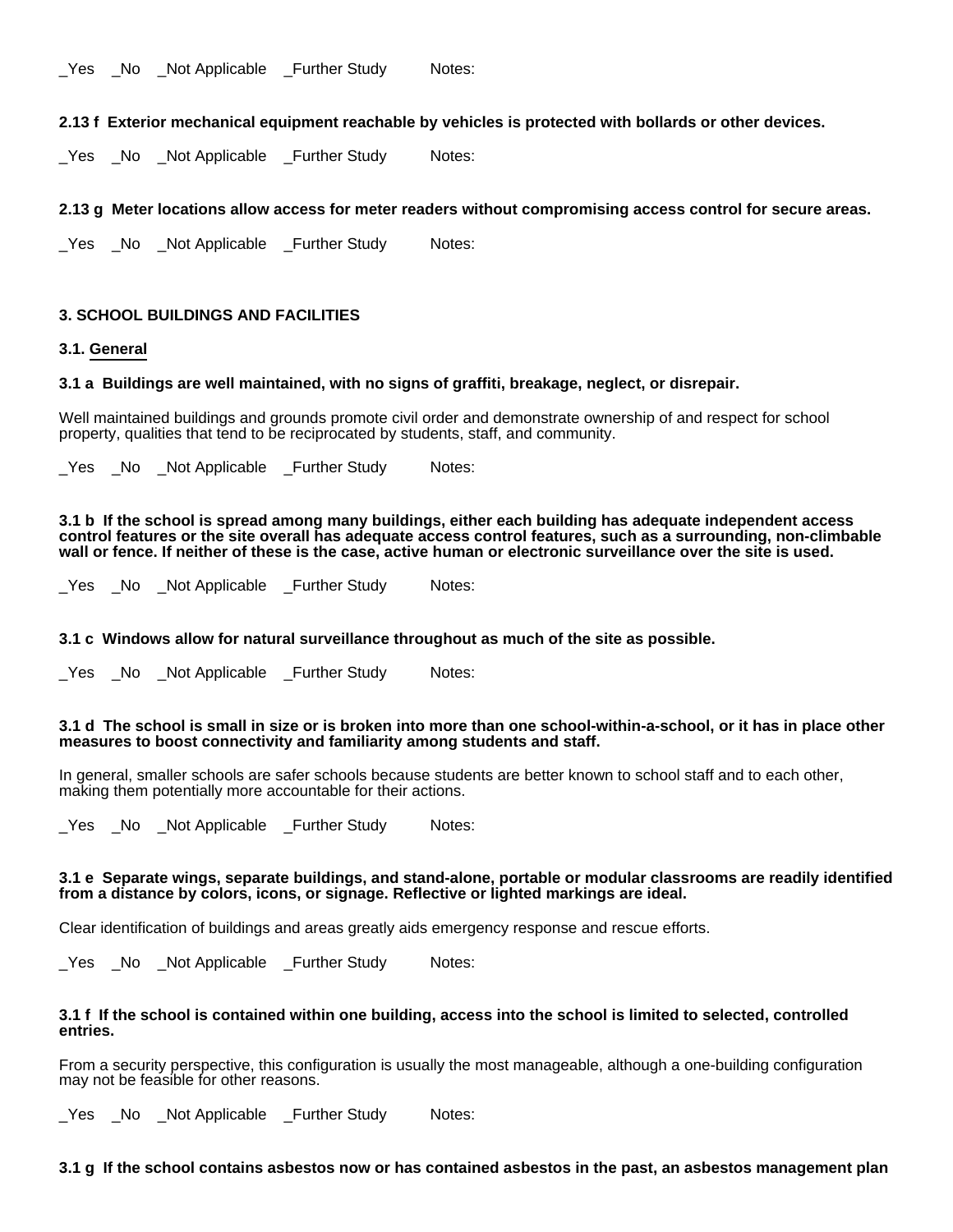# **per 40 CFR 763, Subpart E, is in place.**

Title 40 of the Code of Federal Regulations (CFR), Part 763, contains federal asbestos regulations. Subpart E covers "Asbestos-Containing Materials in Schools." To access Subpart E, go to GPO Access at www.access.gpo.gov.

\_Yes \_No \_Not Applicable \_Further Study Notes:

#### **3.2. Building Access Control**

**3.2 a Access into the building is 100% controllable through designated, supervised, or locked entry points. Windows and service entries are not exceptions. Entry is either granted by supervising staff or by using proximity cards, keys, coded entries, or other devices.**

\_Yes \_No \_Not Applicable \_Further Study Notes:

**3.2 b The school layout requires visitors to pass through at least visual screening before they can gain access to bathrooms, service spaces, stairwells, or other amenities inside the school. No one can get inside without being seen close enough by staff to be identified.**

Yes No Not Applicable Further Study Notes:

**3.2 c Portions of the school that are not being used can be readily secured. This can be accomplished by locking wing doors or accordian-style gates, etc., provided emergency egress is not blocked.**

\_Yes \_No \_Not Applicable \_Further Study Notes:

#### **3.2 d Signs, in all relevant languages and with simple maps or diagrams where needed, direct visitors to designated building entries.**

Where appropriate, signs may warn in a friendly but firm way about trespassing and illicit behavior and cite applicable laws and requilations.

\_Yes \_No \_Not Applicable \_Further Study Notes:

#### **3.2 e High value targets for theft, such as offices, computer rooms, music rooms, shops, and chemical storage areas are protected by high security locks and an alarm system, or at least one all-purpose storage room is available for storing valuables.**

Note that chemicals must be stored separately.

Yes No Not Applicable Further Study Notes:

#### **3.3. Exterior Walls**

# **3.3 a Building niches and recesses are fenced off, well lit, or observable from inside the building.**

Yes No Not Applicable Further Study Notes:

# **3.3 b Walls do not provide footholds, or the top 3 to 4 feet nearest the roof are non-climbable.**

\_Yes \_No \_Not Applicable \_Further Study Notes:

# **3.3 c Game lines are provided on walls and surfaces in play areas so that students are not tempted to draw their own.**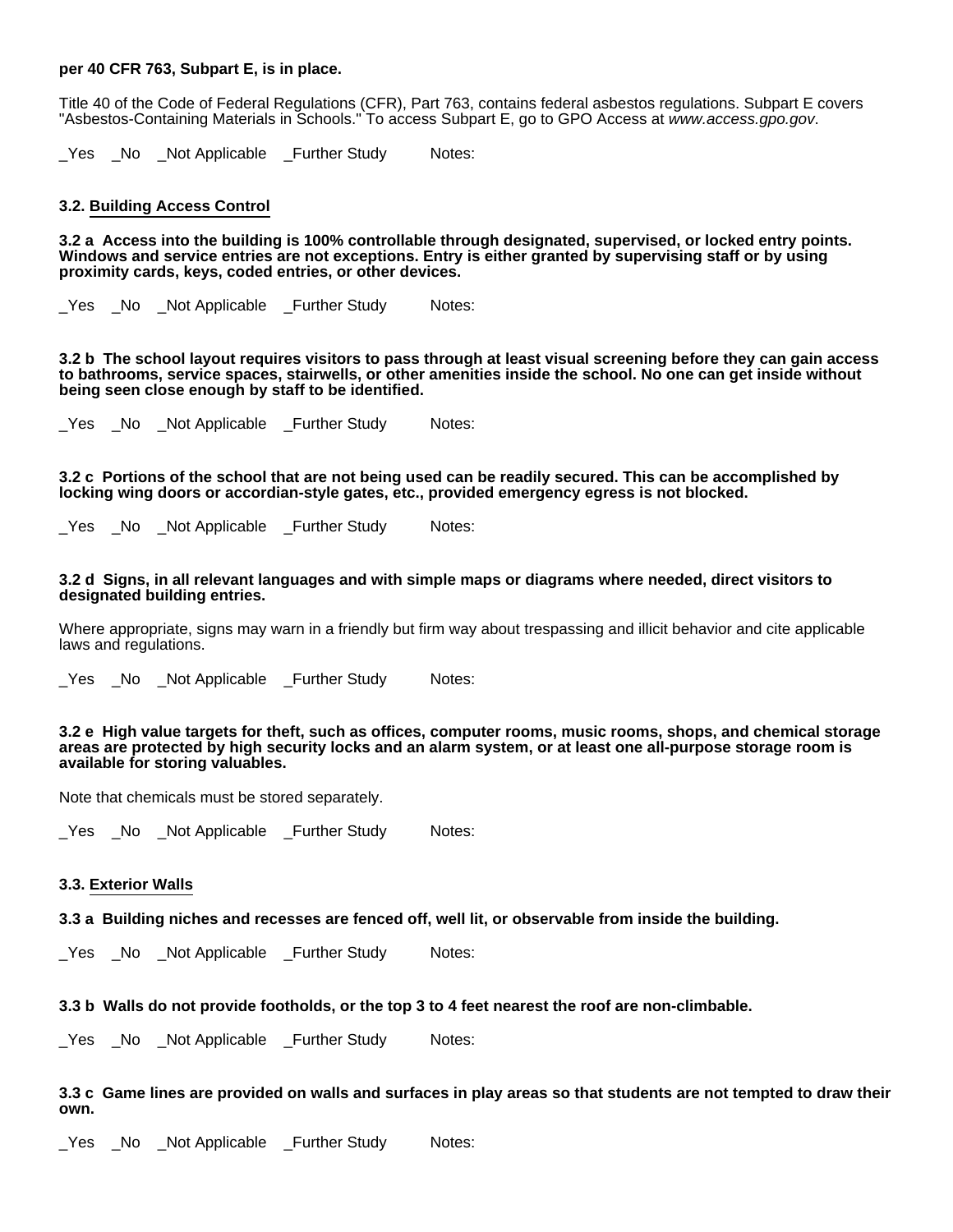# **3.4. Exterior Doors**

# **3.4 a The number of exterior doors is minimized.**

\_Yes \_No \_Not Applicable \_Further Study Notes:

#### **3.4 b All exit doors and gates are equipped with emergency exit hardware and are not locked or secured by any other means.**

See the 2003 edition of the International Building Code, Section 1008.1.8, and NFPA 101 Life Safety Code, Section 14.2.2.2 for new educational uses and Section 15.2.2.2 for existing educational uses. Under no circumstances may such doors be otherwise locked or chained shut.

\_Yes \_No \_Not Applicable \_Further Study Notes:

# **3.4 c All exterior doors are designed to prevent unauthorized access into the building.**

a) Exterior doors should have as little exposed hardware as possible.

b) Exterior doors should be equipped with hinges with non-removable pins.

 c) Exterior exit-only doors do not need handles and locks protruding on the outside. However, it should be possible to open the doors from outside during an emergency in some manner, such as with a proximity card.

d) Exterior doors should be constructed of steel, aluminum alloy, or solid-core hardwood.

e) Exterior door frames should be installed without excess flexibility to deter vandals from prying them open.

f) Exterior glass doors should be fully framed and equipped with breakage-resistant tempered glass.

g) Exterior door locks used as the primary means of security should be mounted flush to the surface of the door.

h) Exterior doors should not rely on key-in-knob or other protruding locking devices.

i) Exterior swinging doors should have a minimum 1-inch deadbolt lock with a 1-inch throw bolt and hardened steel insert, a free-turning brass or steel tapered guard, and, if glass is located within 40 inches of the locking mechanism, double cylinder locks.

 j) Panic bar latches on exterior doors should be protected by pick plates to prevent tools and plastic cards from releasing the bolt.

 k) Exterior doors with panic push-bars should be equipped with tamper-proof deadbolt locks to prevent easy exit after school hours by criminals or vandals. They should also be equipped with an astragal (metal plate) covering the gap between the doors.

 l) The armored strike plate on exterior doors should be securely fastened to the door frame in direct alignment to receive the latch easily.

 m) Key-controlled exterior doors can be equipped with contacts so they can be tied into a central monitoring and control system.

n) Exterior double doors should be equipped with heavy-duty, multiple-point, long flush bolts.

 o) Doors that are vulnerable to unauthorized use, when students open them from inside the building, can be made more secure by installing door alarms, delayed opening devices, or sensors or cameras monitoring doors from the central office.

\_Yes \_No \_Not Applicable \_Further Study Notes:

# **3.4 d Exterior doors are sized and arranged to reduce congestion and avoid crowding**

Multiple single doors reduce congestion and are recommended over double doors. Wider-than-normal (oversize) doors accommodate movement of equipment and supplies and are recommended for accessible entries and for music, vocational technology, kitchen, and receiving areas.

\_Yes \_No \_Not Applicable \_Further Study Notes:

#### **3.4 e Exterior doors have narrow windows, sidelights, fish-eye viewers, or cameras to permit seeing who is on the exterior side. Windows and sidelites are sized and located so that if they are broken, vandals cannot reach through and open the door from the inside.**

\_Yes \_No \_Not Applicable \_Further Study Notes:

**3.4 f Air-tight exterior doors improve energy efficiency and retard interior contamination during a hazardous chemical or other harmful outdoor release.**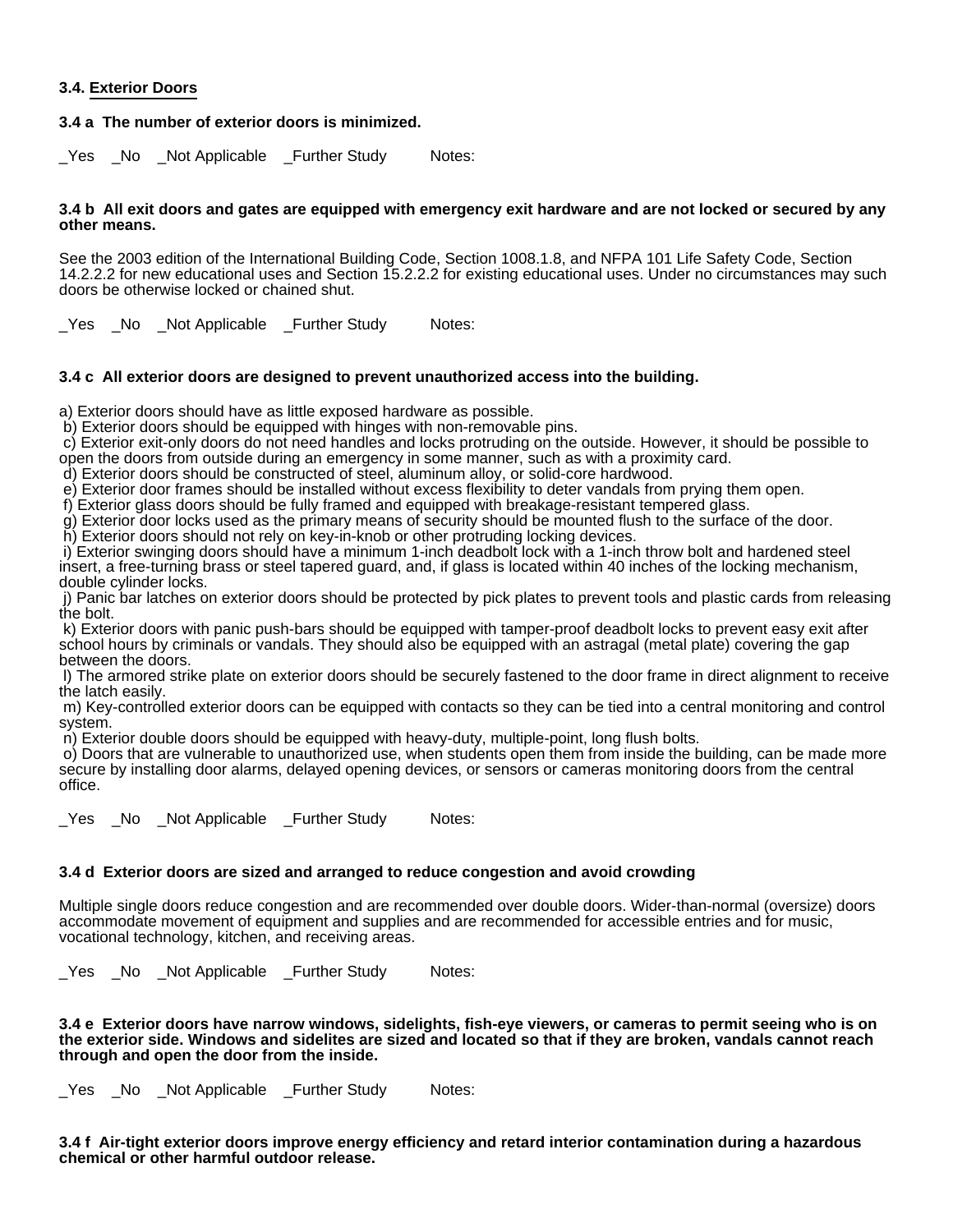## **3.4 g Exterior doors are designed and certified to resist thrown or wind-blown objects.**

\_Yes \_No \_Not Applicable \_Further Study Notes:

#### **3.5. Windows**

**3.5 a All windows lock securely. Sliding windows have lift and slide protection. In existing buildings, window hardware and frames are in good condition, and transom windows or other designs that have clear security weaknesses are either permanently closed (provided they are not to be used as a means of emergency egress) or are reinforced with slide bolts or other security devices.**

California suggests avoiding sliding and casement windows, which are associated with security problems, and says that operable windows should not have crank and worm-gear openers.

\_Yes \_No \_Not Applicable \_Further Study Notes:

#### **3.5 b In high risk areas, windows and their framing and anchoring systems are designed and located to resist the effects of explosive blasts, gunfire, and forced entry. Windows overlooking or directly exposed to public streets or dangerous areas are either minimized or protected.**

-- The greatest risk to occupants from an explosive blast originating near the school or even blocks away is injury from flying glass shards.

- -- Window openings should be small and located away from interior occupied areas as much as possible.
- -- Glazing should be laminated or protected with an anti-shatter film.
- -- Glass-clad polycarbonate and laminated polycarbonate are two types of acceptable glazing material.
- -- Bullet resistant glazing should meet the requirements of UL 752.

-- Security glazing should meet the requirements of ASTM F1233 or UL 972.

Window assemblies containing forced-entry-resistant glazing should meet the requirements of ASTM F588.

Yes No Not Applicable Further Study Notes:

#### **3.5 c Windows are located strategically, providing natural light and natural surveillance, while providing sufficient stand-off distance and other security features to deter vandalism.**

-- Glass replacement is the highest routine maintenance cost for some schools.

-- Consider incorporating skylights (but only if roofs are fully protected from climbers), solar light tubes, or clerestory windows (windows located high on interior walls) and light shelves in lieu of normal-height windows in exposed or vulnerable locations.

-- Clerestory windows allow for ventilation, light, and privacy while minimizing wall penetrations, but do not provide for natural surveillance.

-- California suggests that ground floor windows be eliminated where possible on the building perimeter, but this must be weighed against the need for natural light and ventilation in occupied areas and the loss of visual surveillance of school grounds.

-- Some school districts prohibit skylights because they are considered impossible to protect from climbers.

\_Yes \_No \_Not Applicable \_Further Study Notes:

#### **3.5 d Windows are used to enhance natural surveillance of courtyards and school grounds, especially from classrooms and administration areas.**

Windows in administrative areas are particularly important for helping staff monitor the main entrance area and the school grounds around it.

Yes No Not Applicable Further Study Notes:

### **3.5 e Second-floor windows are inaccessible or protected against burglary.**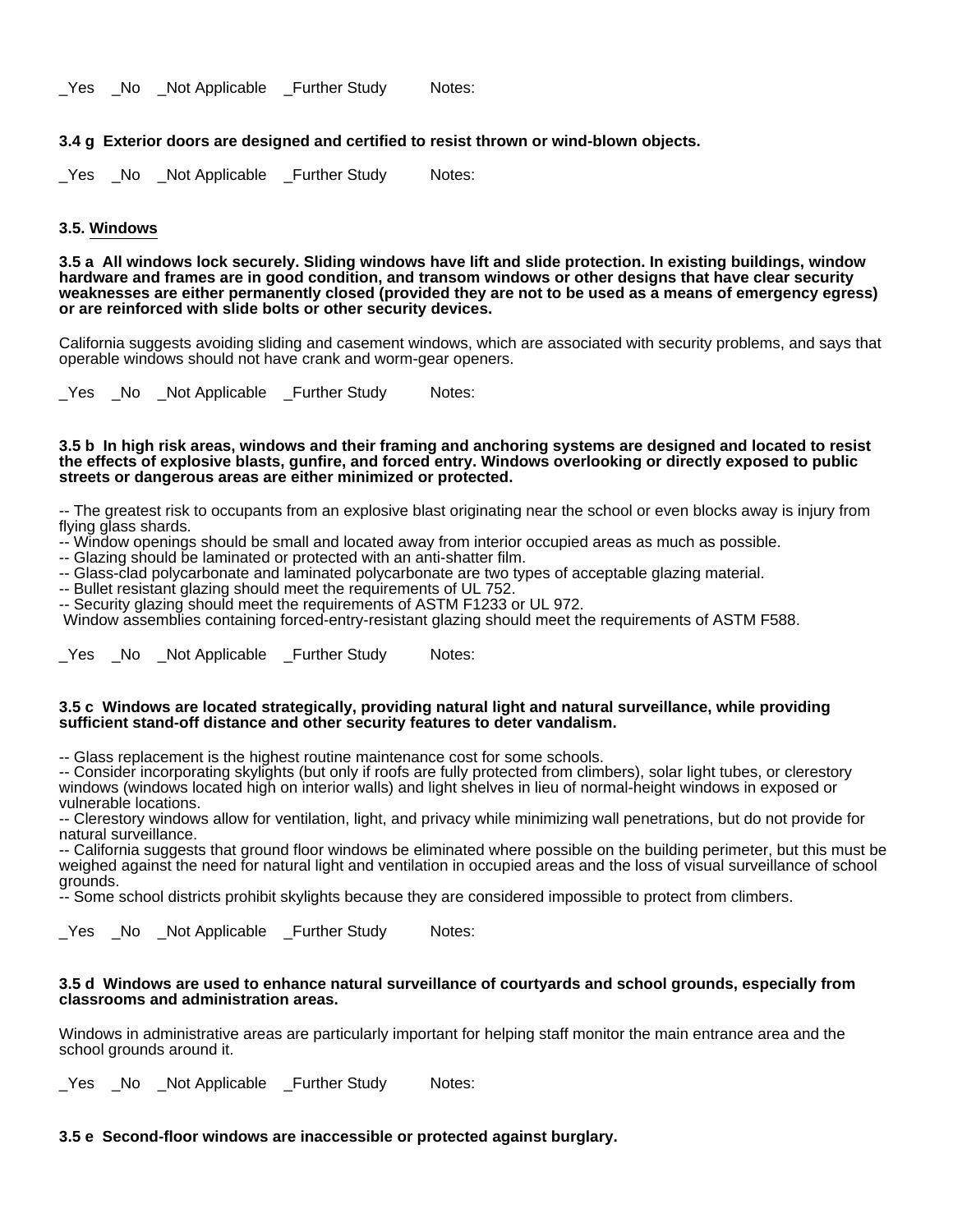# **3.5 f Windows intended to serve as a secondary means of escape are not blocked by screens, security grills, louvers, awnings, or other devices and are readily openable from the inside.**

In Florida, security grills or louvers may be used if they open in one operation with the secondary means of egress.

\_Yes \_No \_Not Applicable \_Further Study Notes:

# **3.5 g Basement windows are protected from unauthorized entry by security grills or window well covers.**

Yes No Not Applicable Further Study Notes:

### **3.5 h Tempered and wired glass meet building code and Consumer Product Safety Commission requirements when used in doors, sidelites, locations near the floor, and other 'hazardous' locations specified by the code.**

Note that the 2003 edition of the International Building Code has dropped an exemption for wired glass from high-impactresistance requirements in K-12 facilities and it may no longer be used in new construction. Newer fire-rated glass products can be used in its place.

\_Yes \_No \_Not Applicable \_Further Study Notes:

# **3.6. Roofs**

### **3.6 a Built-in roof access is from inside the building only. The access point is locked and inside a secure room.**

-- In new buildings, avoid the use of permanent exterior roof access ladders or exterior building materials and architectural elements that allow climbing to obtain roof access. -- In existing buildings, apply slippery finishes or coatings to exterior pipes and columns and otherwise block unauthorized access to the roof.

Yes No Not Applicable Further Study Notes:

# **3.6 b Mechanical equipment enclosures on the roof are secured and protected from unauthorized access or vandalism.**

Yes No Not Applicable Further Study Notes:

### **3.6 c Access into the school through skylights is blocked by security grilles or other devices.**

Yes No Not Applicable Further Study Notes:

### **3.6 d Roof parapets are low enough to allow visual surveillance of the roof from the ground.**

\_Yes \_No \_Not Applicable \_Further Study Notes:

# **3.6 e Heavy roofing materials such as tile and slate are securely attached to the structure, especially over points of egress.**

Falling roof tiles are a safety hazard.

\_Yes \_No \_Not Applicable \_Further Study Notes:

# **3.7. Canopies, Awnings, Breezeways, and Covered Walkways**

**3.7 a Covered walkways and adjoining posts, structures, walls, planters, etc., do not serve to provide climbing**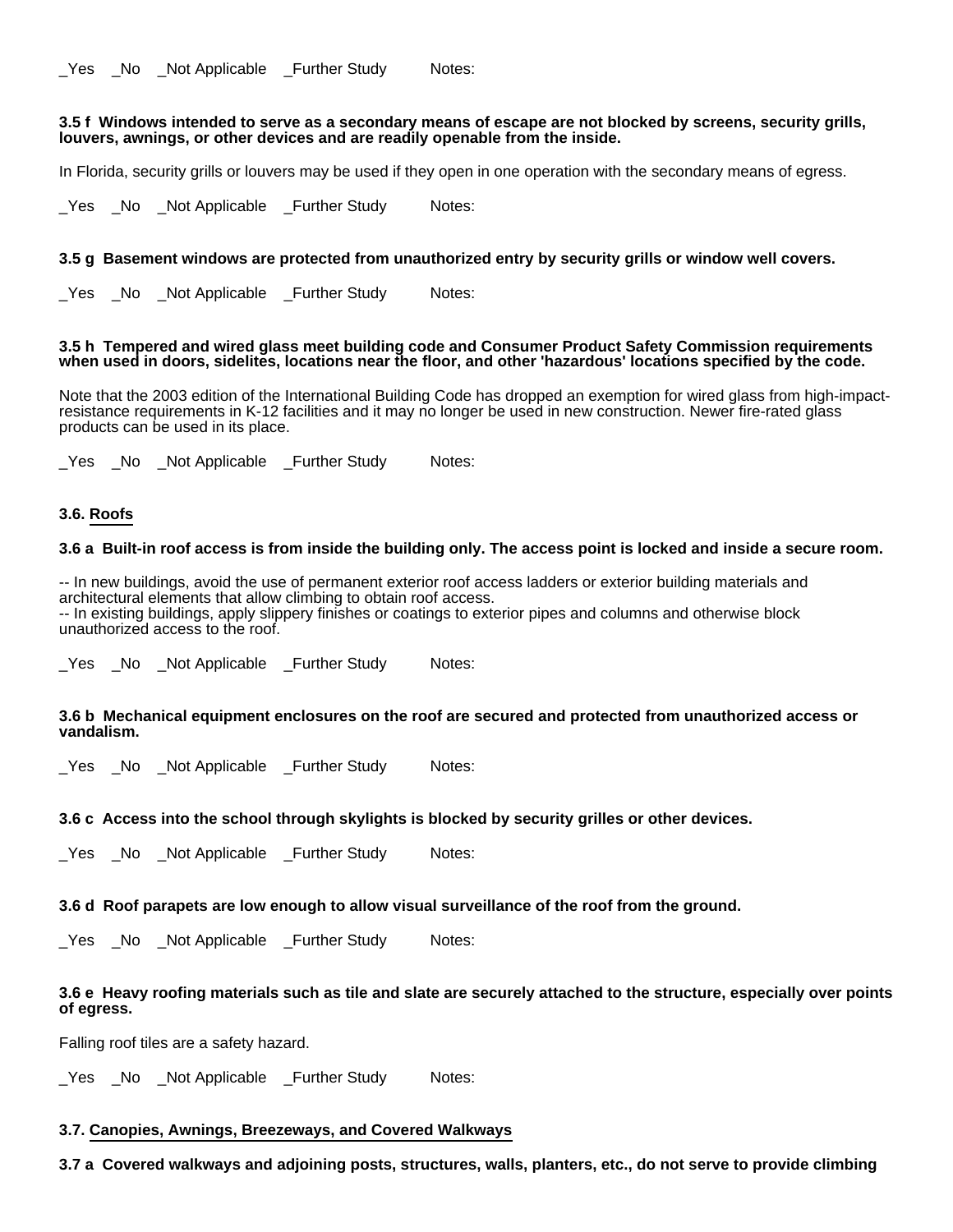#### **access to adjoining windows, roofs, or other upper-level areas.**

\_Yes \_No \_Not Applicable \_Further Study Notes:

**3.7 b Covered walkways and their surroundings are adequately lit to promote visual surveillance while in use.**

Yes No Not Applicable Further Study Notes:

**3.7 c Windows in occupied areas of the building overlook walkways for natural surveillance.**

\_Yes \_No \_Not Applicable \_Further Study Notes:

**3.7 d Exterior entrance canopies and walkways are engineered to withstand high winds and seismic activity.**

Yes No Not Applicable Further Study Notes:

# **3.8. Courtyards**

**3.8 a Lines of sight across courtyards are unobstructed so one person can supervise the entire area.**

\_Yes \_No \_Not Applicable \_Further Study Notes:

#### **3.8 b Entries into courtyards from the exterior of the school are controlled and lockable.**

\_Yes \_No \_Not Applicable \_Further Study Notes:

#### **3.8 c Courtyard entries are next to administration or staff spaces, with windows permitting visual surveillance.**

\_Yes \_No \_Not Applicable \_Further Study Notes:

#### **3.8 d Courtyards are configured to eliminate unauthorized after-hours access.**

Yes No Not Applicable Further Study Notes:

#### **3.8 e Windows in occupied areas of the building overlook courtyards.**

\_Yes \_No \_Not Applicable \_Further Study Notes:

#### **3.8 f Courtyard entry doors are wide enough to prevent congestion.**

Avoid using swinging doors that must be held open by students. Mishaps at swinging doors are a common cause of fighting, especially in middle schools.

Yes No Not Applicable Further Study Notes:

# **3.8 g Outer courtyard walls are not climbable and outside seating, planters, and landscaping features are far enough from courtyard enclosures to eliminate climbing opportunities.**

\_Yes \_No \_Not Applicable \_Further Study Notes:

# **3.9. Portable, Modular, or Temporary Classrooms**

#### **3.9 a Portable classrooms are not used.**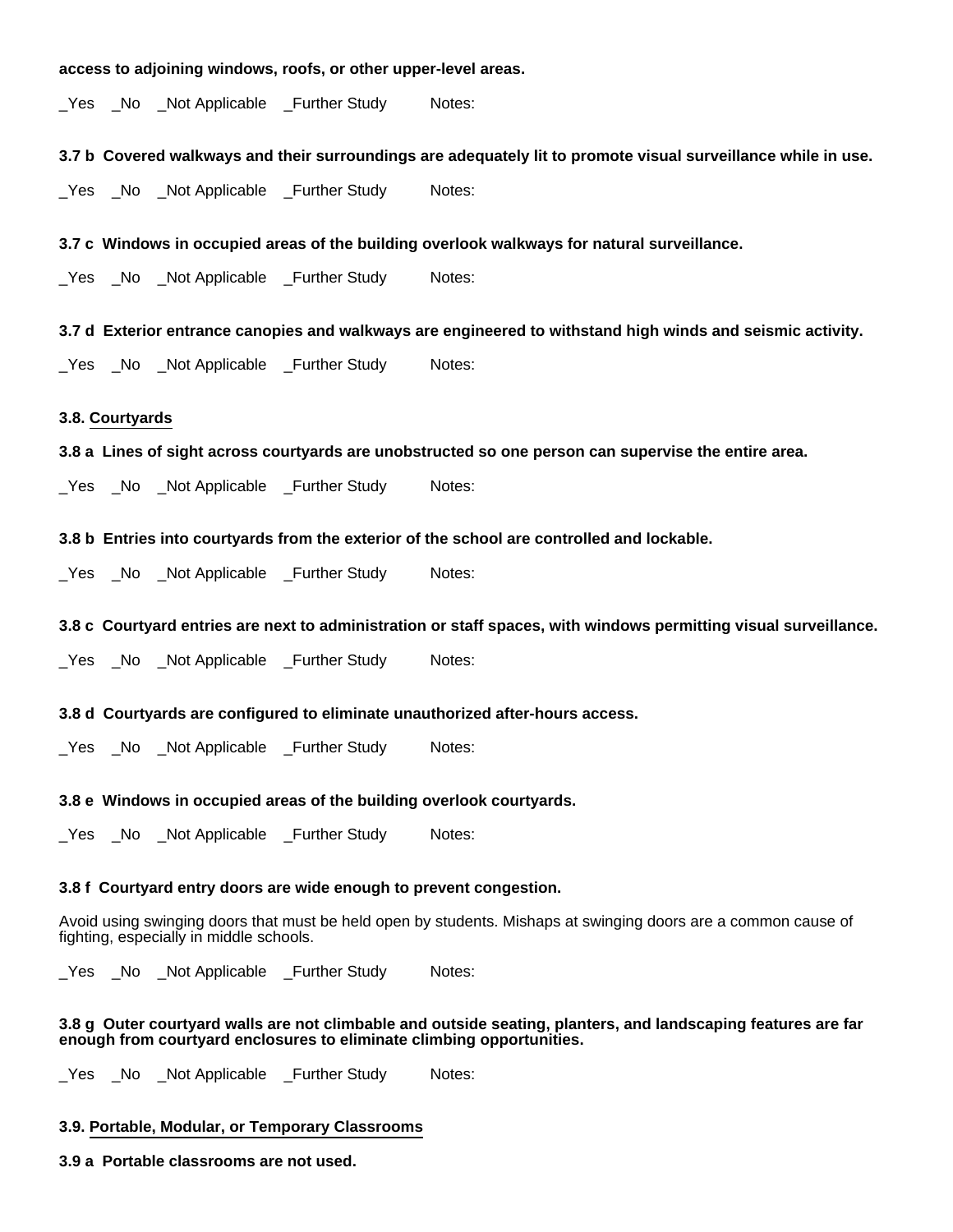This is preferable from a safety viewpoint but unrealistic for many schools.

Yes No Not Applicable Further Study Notes:

# **3.9 b The location of portables has been carefully thought out to optimize security.**

a) Windows from the main building overlook the school's portable classrooms and the pedestrian paths to them.

b) Portables are placed together as much as possible to prevent avoidable sprawl, but are sufficiently separated from one another and from permanent structures to meet fire code requirements.

c) Portables are gathered within security fencing, but have direct access to the main school.

d) Portables are reasonably close to the main school so students aren't forced to walk long distances between buildings. e) Evacuation paths are pre-determined to avoid unreasonable time or distance requirements.

f) Power and computer cabling are run in a manner that makes them resistant to vandalism, such as underground.

g) Ramps meet ADA requirements, running 1 foot in length for every inch of rise.

h) Positioning, lighting and screening decisions maximize natural surveillance between and under portables.

i) Walkways to portables are direct, logical and well indicated with signs or markings.

j) Isolated portables are monitored by CCTV cameras.

\_Yes \_No \_Not Applicable \_Further Study Notes:

# **3.9 c Portables have adequate internal security features.**

a) Windows or fisheye viewers permit people inside the classroom to see people outside the classroom.

b) Communication devices, including the PA system, allow teachers and the office to reach each other.

c) Classrooms can be locked and unlocked from inside the classroom by the teacher.

d) Sliding windows have lift and slide protection against burglars.

\_Yes \_No \_Not Applicable \_Further Study Notes:

### **3.9 d Portables are clearly and consistently identified with numbers, words, icons, or colors, without contradictory markings.**

\_Yes \_No \_Not Applicable \_Further Study Notes:

### **3.9 e Portables are adequately tied down, consistent with local wind resistance requirements and building regulations.**

\_Yes \_No \_Not Applicable \_Further Study Notes:

# **3.9 f Trailer hitches and tongues have been removed to prevent injuries.**

\_Yes \_No \_Not Applicable \_Further Study Notes:

# **3.9 g Access beneath portables is restricted with grates, fencing, siding, or other material. There are no spaces suitable for hiding people, contraband, weapons, or incendiary or explosive devices.**

In high risk locations, see-through fencing may be best because nothing can be hidden behind it.

\_Yes \_No \_Not Applicable \_Further Study Notes:

# **3.10. Entryways**

**3.10 a The number of building entryways is kept to the minimum needed, and all are controlled or supervised.**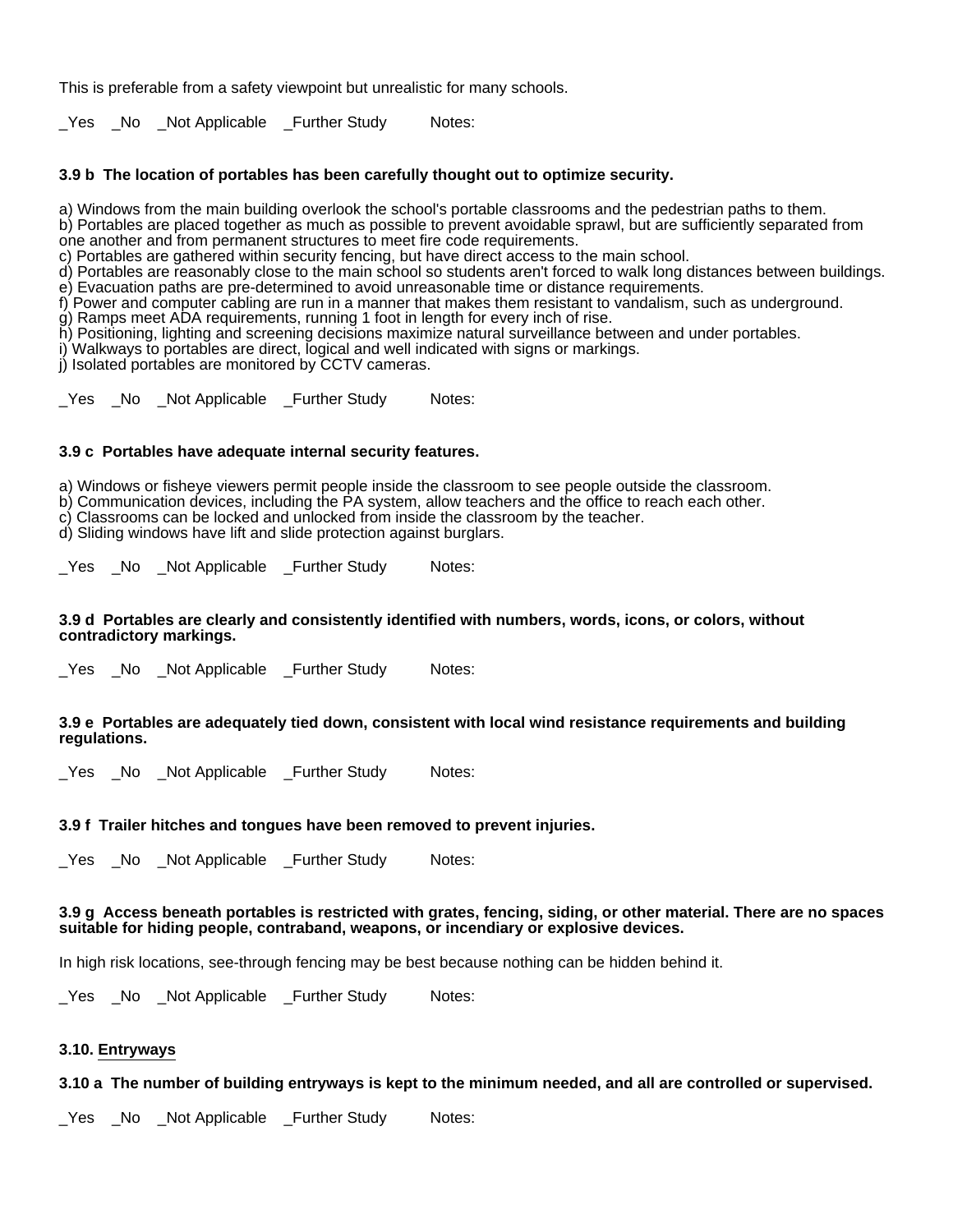# **3.10 b The main point of entry is at the front of the school and is readily identifiable.**

\_Yes \_No \_Not Applicable \_Further Study Notes:

**3.10 c The main entry, or a supervised, controlled, designated secondary entry, is the closest entry option for visitors approaching after parking.**

\_Yes \_No \_Not Applicable \_Further Study Notes:

**3.10 d The areas directly outside and inside at the main point of entry are well-lit, sheltered from the elements, and spacious enough to avoid becoming overcrowded.**

Yes No Not Applicable Further Study Notes:

**3.10 e Entry access is adequately controlled by a combination of direct supervision, limited points of entry, and security technology.**

\_Yes \_No \_Not Applicable \_Further Study Notes:

### **3.10 f Entries have adequate space for security screening, including space for queuing, equipment, and pulling students aside for more thorough investigation.**

If built-in metal detectors are going to be used, contact manufacturers to determine space needs.

\_Yes \_No \_Not Applicable \_Further Study Notes:

#### **3.10 g Entry walkways and entry doors are wide enough to avoid overcrowding at peak times.**

\_Yes \_No \_Not Applicable \_Further Study Notes:

#### **3.10 h Secondary entries are protected from the weather but do not provide places for people to hide.**

Alcoves that shield doors and stairs from weather can serve as concealed areas for unwanted activity. Visibility into alcoves is enhanced by the use of chamfered (angled) wall corners and adequate glazing and lighting.

\_Yes \_No \_Not Applicable \_Further Study Notes:

#### **3.10 i Signs spell out behavioral expectations, access-restrictions, and applicable local and state regulations.**

Yes No Not Applicable Further Study Notes:

**3.10 j If there is covered seating at the main entry or bus loading area, it doesn't obstruct circulation pathways.**

\_Yes \_No \_Not Applicable \_Further Study Notes:

**3.10 k In high risk areas, entries are designed to mitigate explosive blast hazards. Interior and exterior foyer doors are offset from each other. Doors and walls along the line of security screening meet requirements of UL 752, "Standard for Safety: Bullet-Resisting Equipment."**

Entry areas should avoid design elements that could entrap an explosion, thus amplifying the impact.

\_Yes \_No \_Not Applicable \_Further Study Notes:

#### **3.11. Main Office, Lobby, and Reception Area**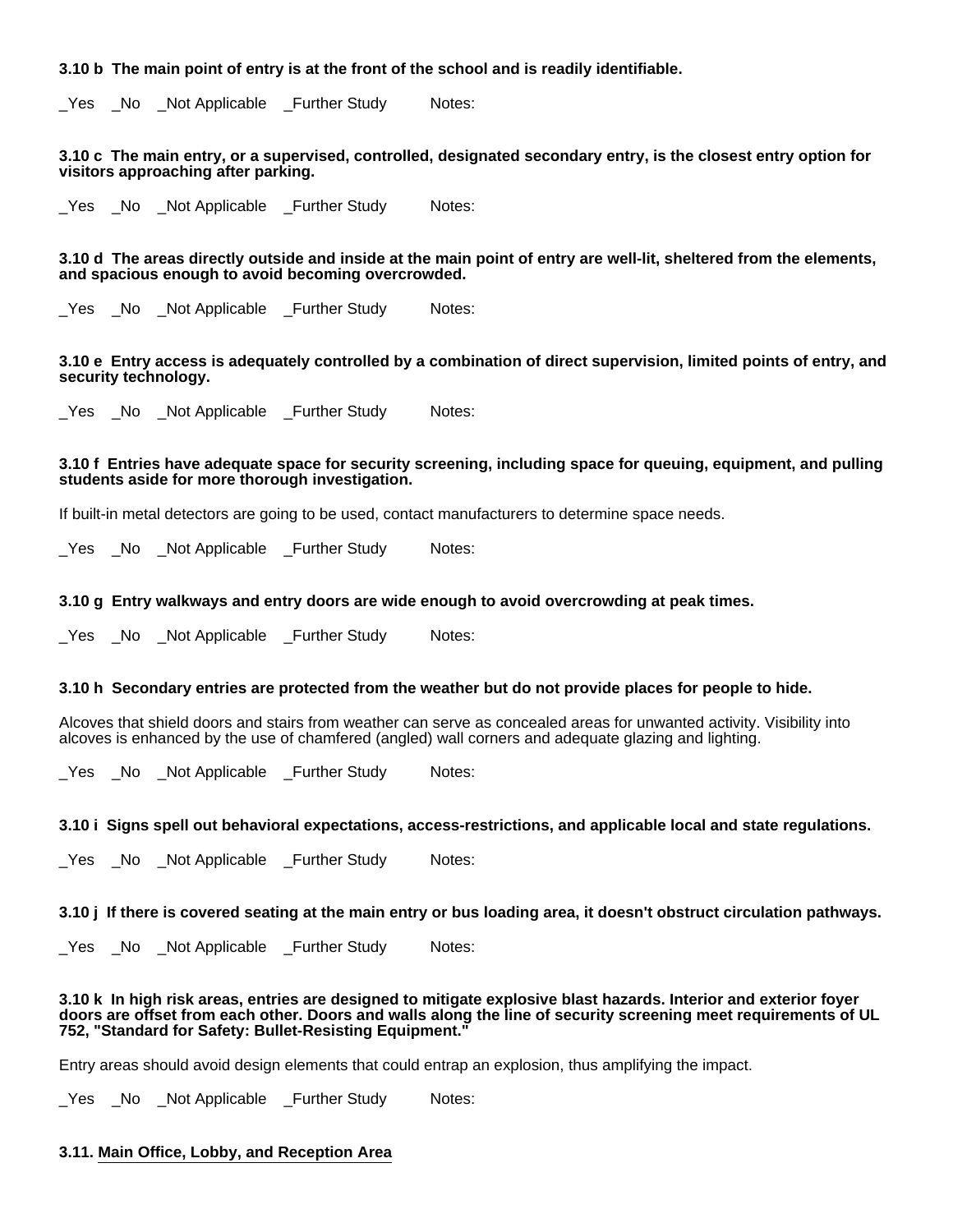#### **3.11 a The main office, lobby, and reception areas are located at the main entry.**

Yes No Not Applicable Further Study Notes:

**3.11 b The receptionist can see visitors before they gain entry, and can electronically lock doors to block entry into the building, beyond the lobby, or beyond the reception desk.**

Yes No Not Applicable Further Study Notes:

**3.11 c When the main entry doors are unlocked, securable internal foyer doors can oblige visitors to confer with the receptionist to gain entry beyond the foyer.**

Yes No Not Applicable Further Study Notes:

**3.11 d Windows facilitate surveillance from the reception area, providing an unimpeded view of adjoining halls, stairwells, bathroom entries, the internal foyer, the main entry, and drop-off and visitor parking areas.**

Yes No Not Applicable Further Study Notes:

**3.11 e The reception area includes adequate protective features, including a counter or desk to serve as a protective shield, a panic or duress button to call for help, a telephone, a radio base station if radios are used, and a rear exit or safe haven into which staff can retreat. In unsafe areas, the reception counter area is protected by a bullet-resistant window.**

A safe haven is a windowless room with a solid door, easily locked from the inside without requiring a key, and in which there is a telephone for calling for help.

\_Yes \_No \_Not Applicable \_Further Study Notes:

### **3.11 f Seating areas for visitors do not impede foot traffic.**

\_Yes \_No \_Not Applicable \_Further Study Notes:

#### **3.12. Administrative Areas and Staff Offices**

**3.12 a Confidential records are separated from the reception area, in locked, vandal- and fire-resistant containers.**

\_Yes \_No \_Not Applicable \_Further Study Notes:

#### **3.12 b The main office has two-way communication capability with all classrooms.**

\_Yes \_No \_Not Applicable \_Further Study Notes:

### **3.12 c The front office has a windowless space or "safe room" with a lockable door and a telephone for emergencies.**

\_Yes \_No \_Not Applicable \_Further Study Notes:

#### **3.12 d The principal's office has a window or door that can serve as a secondary emergency exit.**

Yes No Not Applicable Further Study Notes:

#### **3.13. Corridors, Circulation, and Lockers**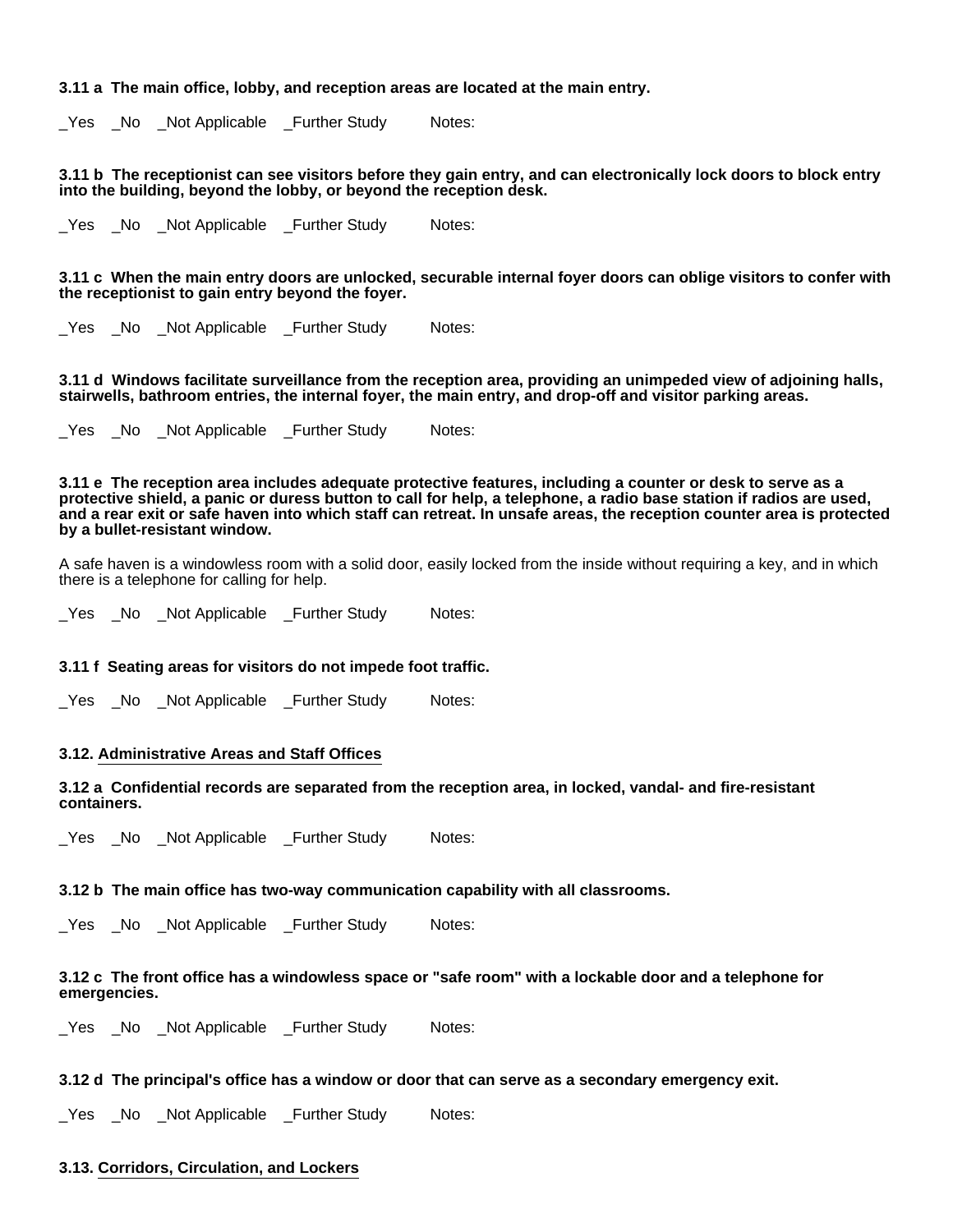# **3.13 a Corridor sight lines are maximized.**

Recesses, niches, or blind corners are visually exposed with windows, convex mirrors, chamfered (angled) corners, or surveillance cameras, or are shallow enough in depth to not serve as hiding areas, or are sealed off against illicit use.

Yes No Not Applicable Further Study Notes:

**3.13 b Areas for lockers, vending machines, trash containers, fire extinguishers, display cases, cabinets, and water coolers are either low profile or mounted flush with walls to avoid injury and keep a clear view.**

Yes No Not Applicable Further Study Notes:

**3.13 c Freestanding objects that could be toppled intentionally or fall during earthquakes are adequately secured.**

Yes No Not Applicable Further Study Notes:

**3.13 d Otherwise hidden corridors and stairwells receive visual surveillance through the placement of windowed administrative offices or other spaces occupied by adults or through the use of video surveillance equipment.**

\_Yes \_No \_Not Applicable \_Further Study Notes:

**3.13 e Corridors are well lit with artificial or natural lighting, having no dark or shadowed recesses.**

\_Yes \_No \_Not Applicable \_Further Study Notes:

**3.13 f If hallways double as lockdown or emergency shelter locations, windows can be readily blocked with shutters.**

Yes No Not Applicable Further Study Notes:

**3.13 g Wall space is used well, with interior glazing to improve surveillance. Walls are covered with or made of materials that make it easy to display student artwork and posters as a means of promoting territoriality, ownership, and connectivity.**

Note that Section 14.7.3.3 of NFPA 101, Life Safety Code, 2003, prohibits teaching materials and childrens' artwork from covering more than 20 percent of the wall area.

Yes No Not Applicable Further Study Notes:

### **3.13 h Corridor lighting controls are protected from unauthorized use.**

\_Yes \_No \_Not Applicable \_Further Study Notes:

### **3.13 i Corridors are wide enough to prevent crowding and provide adequate room for maneuvering wheelchairs.**

-- Corridors are usually cited as the second most common indoor location for school fights (cafeterias are first), primarily because of crowding. Wide corridors prevent crowding and jostling.

-- During class changes, corridors also serve as commons areas, and spacious corridors help reduce undesirable behavior.

-- North Carolina recommends the following corridor widths:

a) Corridors serving classroom feeder corridors and large-group spaces such as cafeterias, media centers, gyms and auditoriums: elementary and middle schools, 10 feet; high schools, 12 feet.

b) Classroom corridors serving more than 2 classrooms, 8 feet.

d) Corridors with lockers along one wall, add 2 feet; with lockers along both walls, add 3 feet.

c) Classroom corridors serving more than 8 classrooms, 9 feet.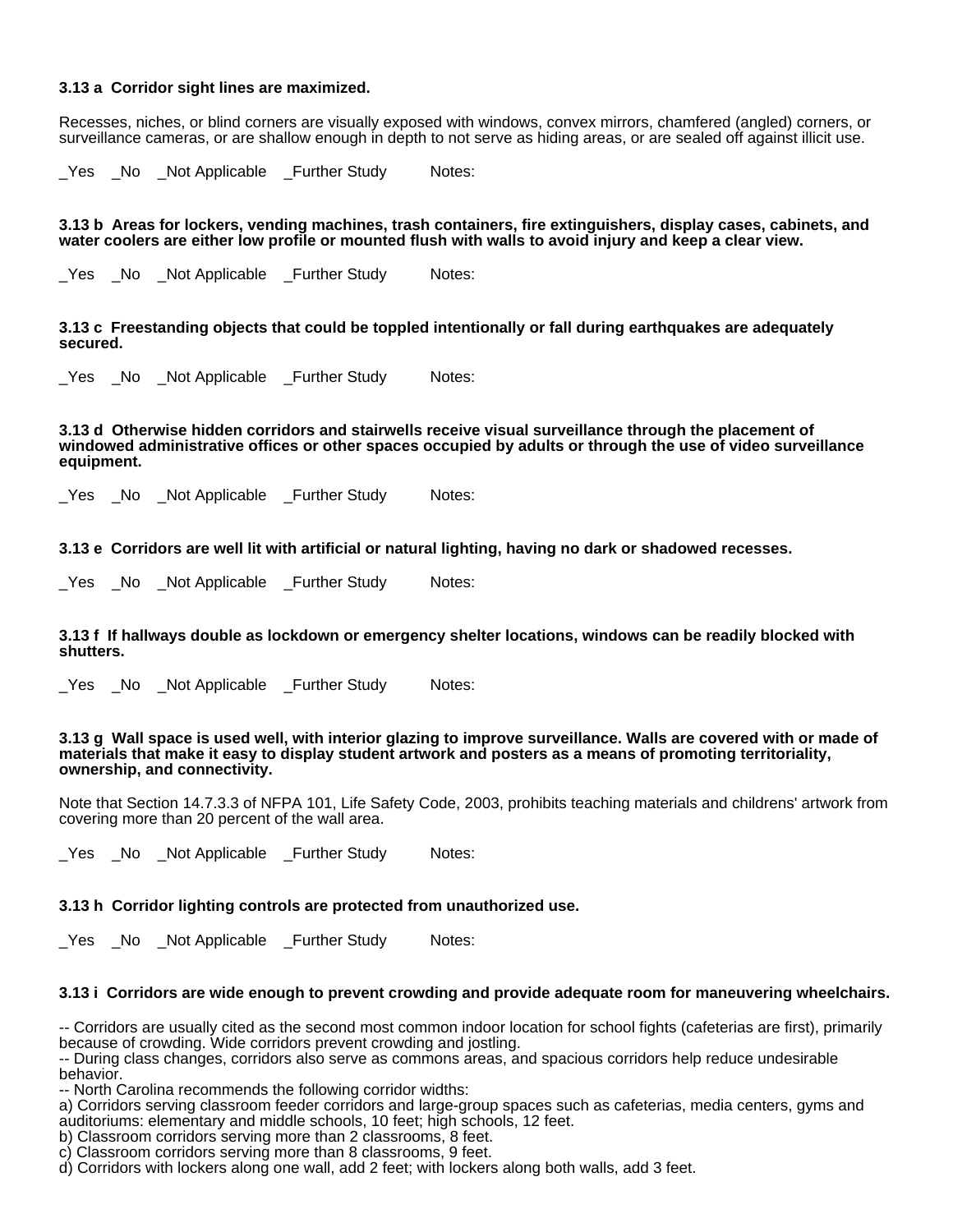Yes No Not Applicable Further Study Notes:

# **3.13 j Locker locations and designs do not cause crowding or security problems.**

Options to consider:

a) Lockers are easiest to supervise if they are in controlled classrooms, such as homerooms.

b) Lockers in hallways should be mounted flush to the wall so that they don't narrow the hallway.

c) Single lockers lead to less conflict than over and under designs.

d) Spreading lockers out can help avoid congestion and conflict.

e) Unused lockers should be locked.

f) If the supply of lockers is excessive, locking every other locker can help avoid congestion.

 g) Locker bays should not block natural surveillance into or around the bays, or the bays should be electronically monitored.

h) Metal mesh doors allow natural surveillance into the lockers.

i) Locker bays should be well lit and allow ample room for circulation.

j) Lockers should be bolted in place.

 k) Assign locker privileges selectively and revoke them for related abuse, such as for storing contraband. l) If nothing else works, consider removing or locking all lockers against any use, even temporarily.

\_Yes \_No \_Not Applicable \_Further Study Notes:

# **3.13 k Exit signs are well maintained, easily seen, and pointing in the right direction.**

-- The maintenance program for corridor, stairwell, and exit sign lighting should ensure functioning under normal and emergency power conditions.

-- Expect state or local building codes to be updated to require floor proximity signs, which are needed when heat and smoke drive occupants to crawl along the floor to get out of a building; signs and lights mounted high on the wall or on the ceiling may be of little or no benefit in such situations.

-- Consider glow-in-the-dark technology.

-- Good quality, consistent exit lighting is cost-effective in the long term and worthwhile from a maintenance perspective.

-- Using different exit lighting at different doors makes it harder to efficiently stock, keep track of, and replace parts. -- See also Means of Egress in Existing Buildings section, below.

\_Yes \_No \_Not Applicable \_Further Study Notes:

**3.13 l Clear and precise emergency evacuation maps are posted at critical locations. They are customized or posted to match their positions in the building and are protected from vandalism or removal.**

\_Yes \_No \_Not Applicable \_Further Study Notes:

### **3.13 m Lockers are locked with school-owned padlocks. The school retains ownership and access to the locks and lockers.**

\_Yes \_No \_Not Applicable \_Further Study Notes:

### **3.14. Stairs and Stairwells**

# **3.14 a Stairs are adequately located and designed to avoid congestion and accidents.**

-- For efficiently moving large numbers of students, additional sets of stairs may function more safely and effectively than very wide stairs.

-- North Carolina requires single stair runs not to exceed 8 feet without a landing and a minimum stair width of 6 feet for grades 6 through 12.

Yes No Not Applicable Further Study Notes:

# **3.14 b Stairwells are adequately lit, including exit signs.**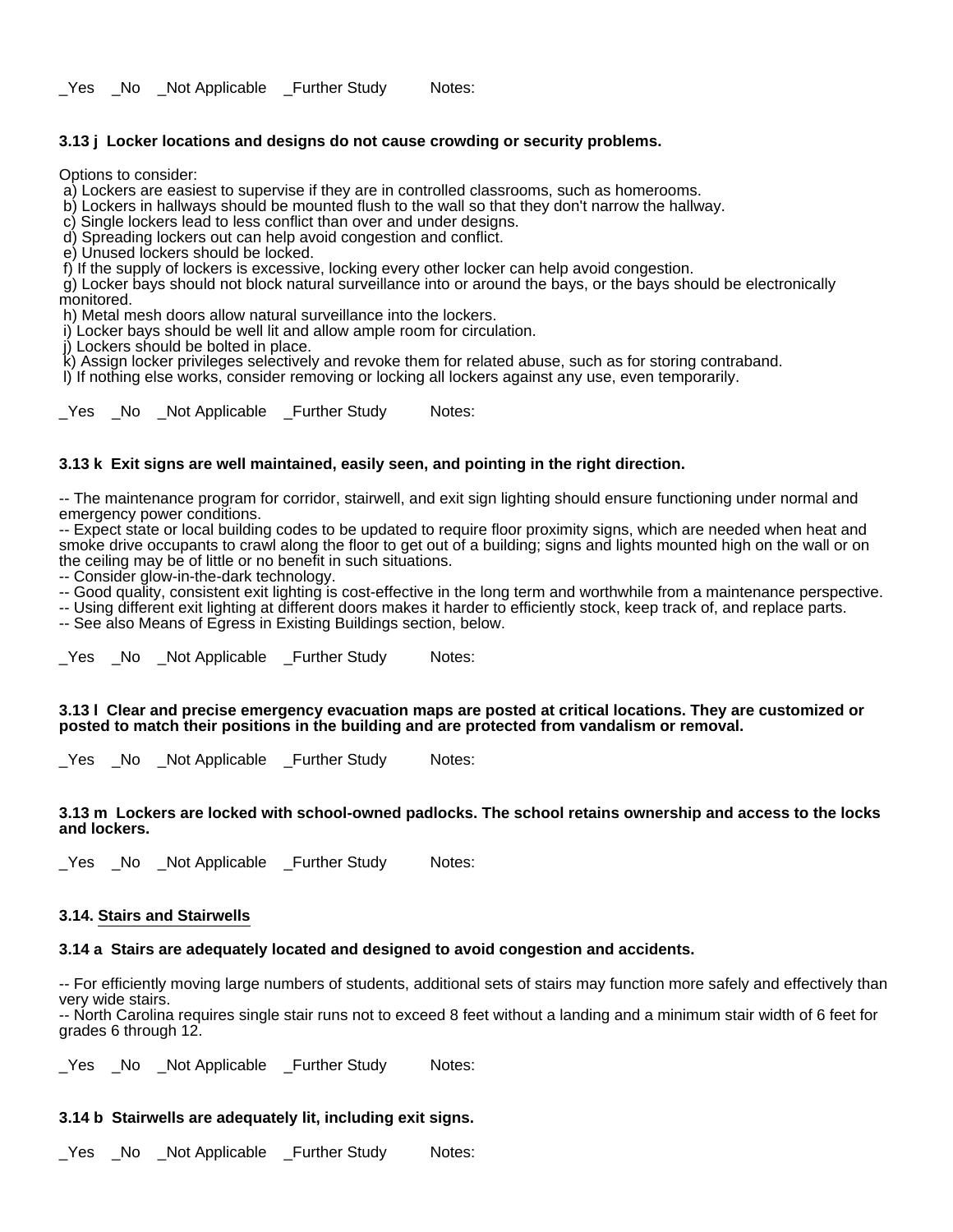#### **3.14 c Stair handrails and guardrails allow visual surveillance from either side of the stairs.**

\_Yes \_No \_Not Applicable \_Further Study Notes:

#### **3.14 d Stair handrail designs discourage sliding, climbing, or skateboarding.**

\_Yes \_No \_Not Applicable \_Further Study Notes:

# **3.14 e Stair risers are enclosed to prevent persons under the stairs from grabbing the ankles of others using the stairs, or under-stair areas are completely blocked off.**

\_Yes \_No \_Not Applicable \_Further Study Notes:

### **3.14 f Windows or openings provide natural surveillance into stairwells located on outer walls.**

\_Yes \_No \_Not Applicable \_Further Study Notes:

**3.14 g Where natural surveillance is inadequate, enclosed stairwells are electronically monitored.**

Yes No Not Applicable Further Study Notes:

**3.14 h In high risk areas or areas subject to earthquakes or high winds, stairwell materials and designs are adequate to prevent their collapse and to limit the extent of falling debris that would impede safe passage and reduce the flow of evacuees.**

\_Yes \_No \_Not Applicable \_Further Study Notes:

#### **3.15. Classrooms**

**3.15 a In classrooms with smoke or heat detectors, the detectors are working, paint-free, un-obscured, and unobstructed.**

\_Yes \_No \_Not Applicable \_Further Study Notes:

#### **3.15 b Classrooms are well lit, with as much natural light as possible.**

Well lit classrooms are safer classrooms, and natural light does not depend on a power source.

\_Yes \_No \_Not Applicable \_Further Study Notes:

### **3.15 c All parts of the classroom are visible from the classroom door. There are no hidden areas anywhere in the classroom.**

This aids natural surveillance and reduces opportunities for misbehavior.

\_Yes \_No \_Not Applicable \_Further Study Notes:

#### **3.15 d All classrooms are on the public address system.**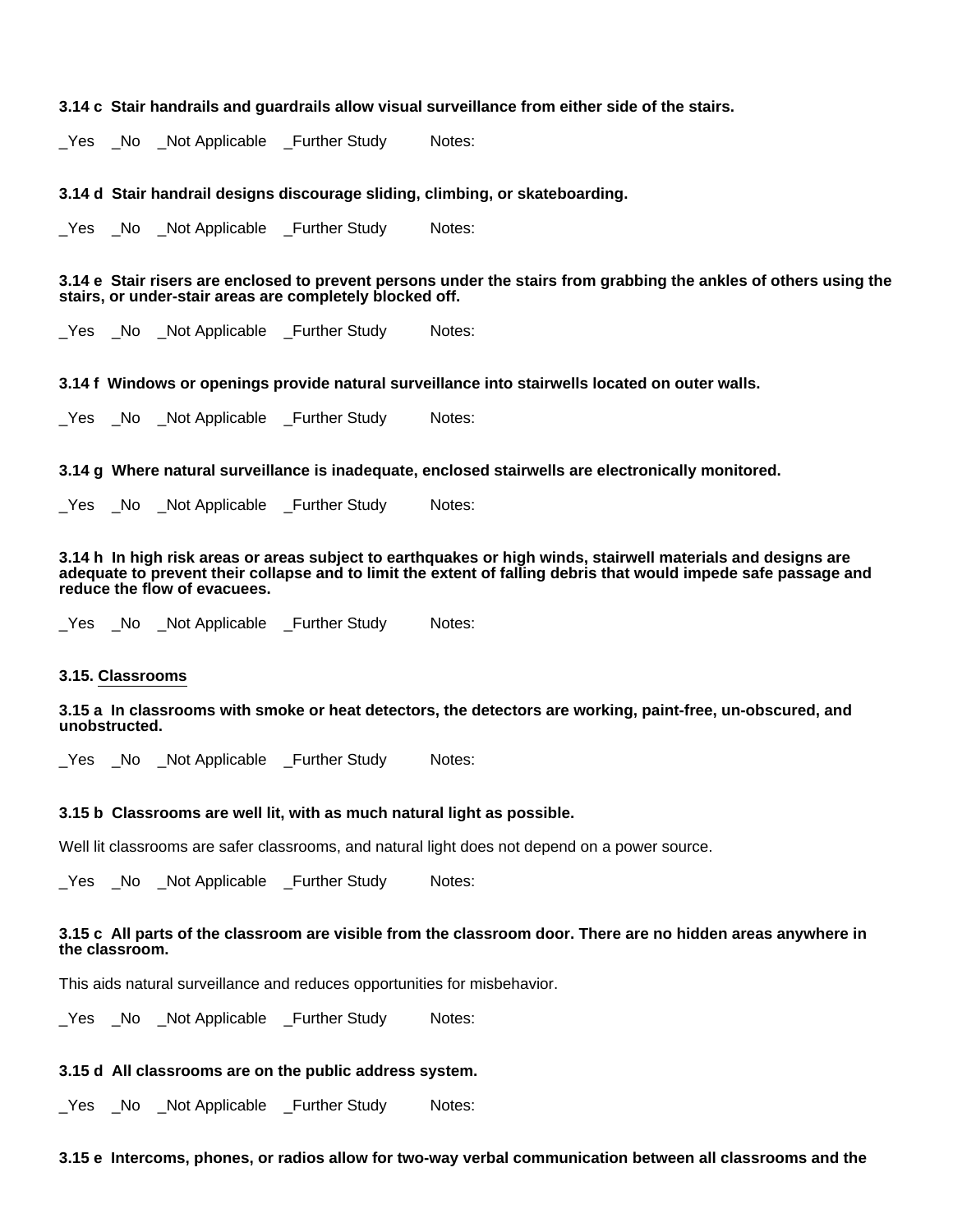### **school's administrative or security offices.**

\_Yes \_No \_Not Applicable \_Further Study Notes:

#### **3.15 f Interior windows between classrooms and corridors are unobstructed by posters, pictures, or other posted materials.**

\_Yes \_No \_Not Applicable \_Further Study Notes:

**3.15 g Interior windows between classrooms and hallways promote visual surveillance in both directions.**

Yes No Not Applicable Further Study Notes:

**3.15 h Classrooms can be locked down quickly by faculty from inside the classroom without entering the hall. Door and window security hardware allows egress from classrooms at all times.**

Yes No Not Applicable Further Study Notes:

**3.15 i Classroom doors are made of metal or solid wood, with heavy duty, vandal-resistant locks.**

\_Yes \_No \_Not Applicable \_Further Study Notes:

#### **3.15 j In high risk areas, windows in classrooms facing locations that may be subject to blasts or attack are shatterproof.**

See the Windows section, above.

Yes No Not Applicable Further Study Notes:

**3.15 k Classroom windows enhance visual surveillance of the school grounds.**

\_Yes \_No \_Not Applicable \_Further Study Notes:

**3.15 l Classrooms for mobility-impaired students are on the first floor, or are otherwise easy to evacuate without relying on elevators.**

\_Yes \_No \_Not Applicable \_Further Study Notes:

**3.15 m All classrooms have secondary escape routes where required by code. Windows designated for escape are readily operable and are not blocked by grills or screens. The room layout helps teachers maintain surveillance and control over these routes.**

Yes No Not Applicable Further Study Notes:

**3.15 n Retractable classroom partitions fully recess into permanent, lockable niches to eliminate hiding places.**

\_Yes \_No \_Not Applicable \_Further Study Notes:

**3.15 o Retractable partitions contain windows or otherwise provide visual access into adjoining spaces.**

\_Yes \_No \_Not Applicable \_Further Study Notes:

#### **3.15 p Heat-producing appliances are properly guarded.**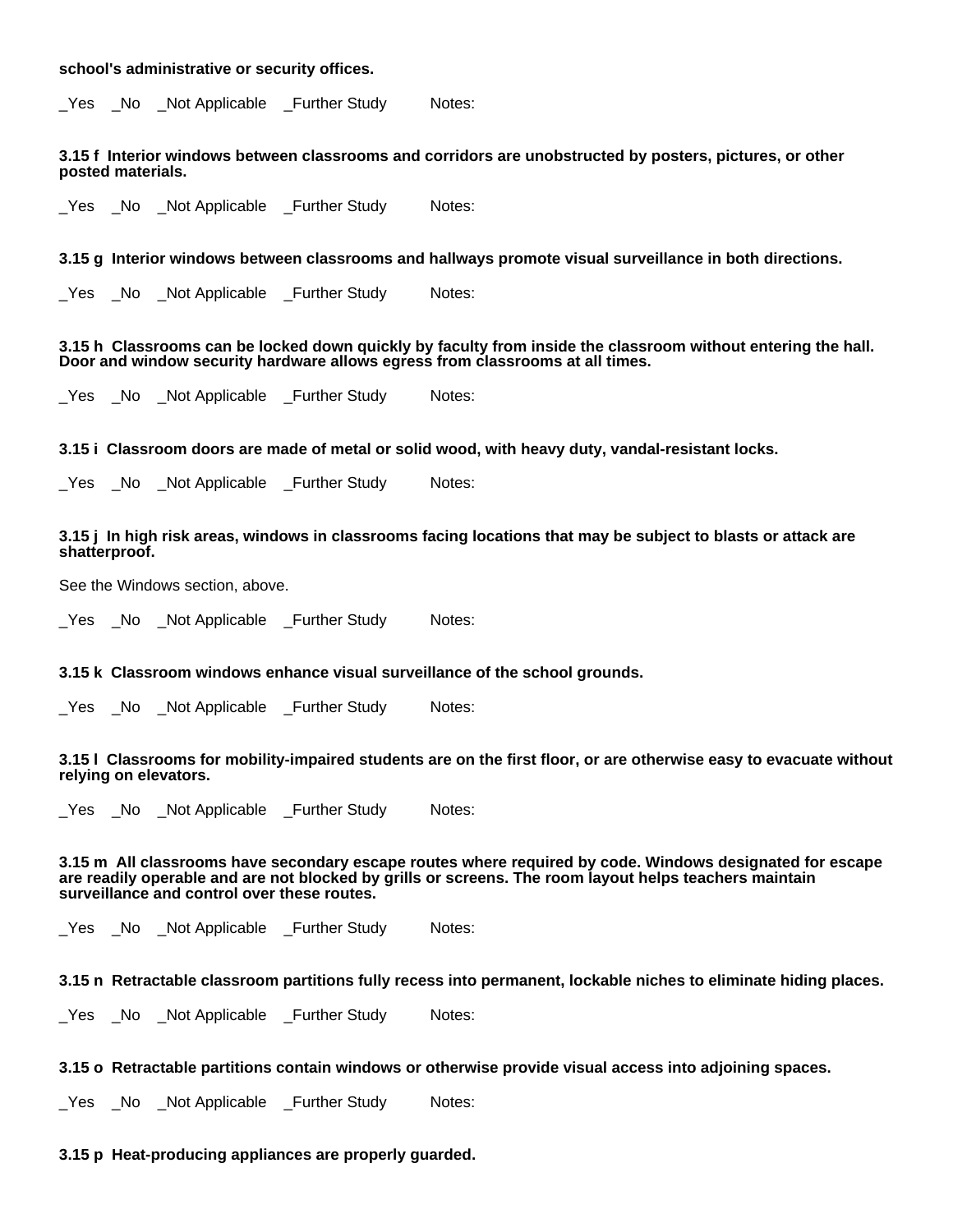As a fire safety measure, heat-producing appliances should be avoided in elementary classrooms and controlled via a "kill switch" with pilot light in middle and high schools.

\_Yes \_No \_Not Applicable \_Further Study Notes:

#### **3.15 q Teaching materials and children's artwork do not cover more than 20 percent of the wall area.**

See Section 14.7.3.3 of NFPA 101, Life Safety Code, 2003.

\_Yes \_No \_Not Applicable \_Further Study Notes:

#### **3.16. Media Center**

**3.16 a The media center, if jointly used by the school and the community, has separate and secure access for school use and after-hours activities, restricting access to other areas of the school.**

Yes No Not Applicable Further Study Notes:

# **3.16 b The media center is well lit, with no dark or shadowy areas.**

\_Yes \_No \_Not Applicable \_Further Study Notes:

**3.16 c The media center's reception area and circulation desk are near the main entrance and are positioned to control traffic in and out of the area.**

\_Yes \_No \_Not Applicable \_Further Study Notes:

#### **3.16 d The media center's reception area and circulation desk positions have unobstructed surveillance of the entire area and are able to monitor all users.**

Low stacks (max. 4 feet high) parallel to the librarian's line of sight help to accomplish this. Shelves along walls can be full height.

Yes No Not Applicable Further Study Notes:

#### **3.16 e There are separate, lockable areas for storing media equipment, or other security measures are in place.**

\_Yes \_No \_Not Applicable \_Further Study Notes:

**3.16 f Adequate theft deterrents are used, such as magnetic strips in books, door readers, and alarmed exits.**

\_Yes \_No \_Not Applicable \_Further Study Notes:

# **3.16 g Storytelling areas or niches are on one level or, if recessed or elevated, are designed to prevent fall injuries or hidden activities.**

\_Yes \_No \_Not Applicable \_Further Study Notes:

# **3.17. Health Clinic/Nurse's Office**

**3.17 a Clinic equipment and supplies can be locked in an observable area of the nurse's office.**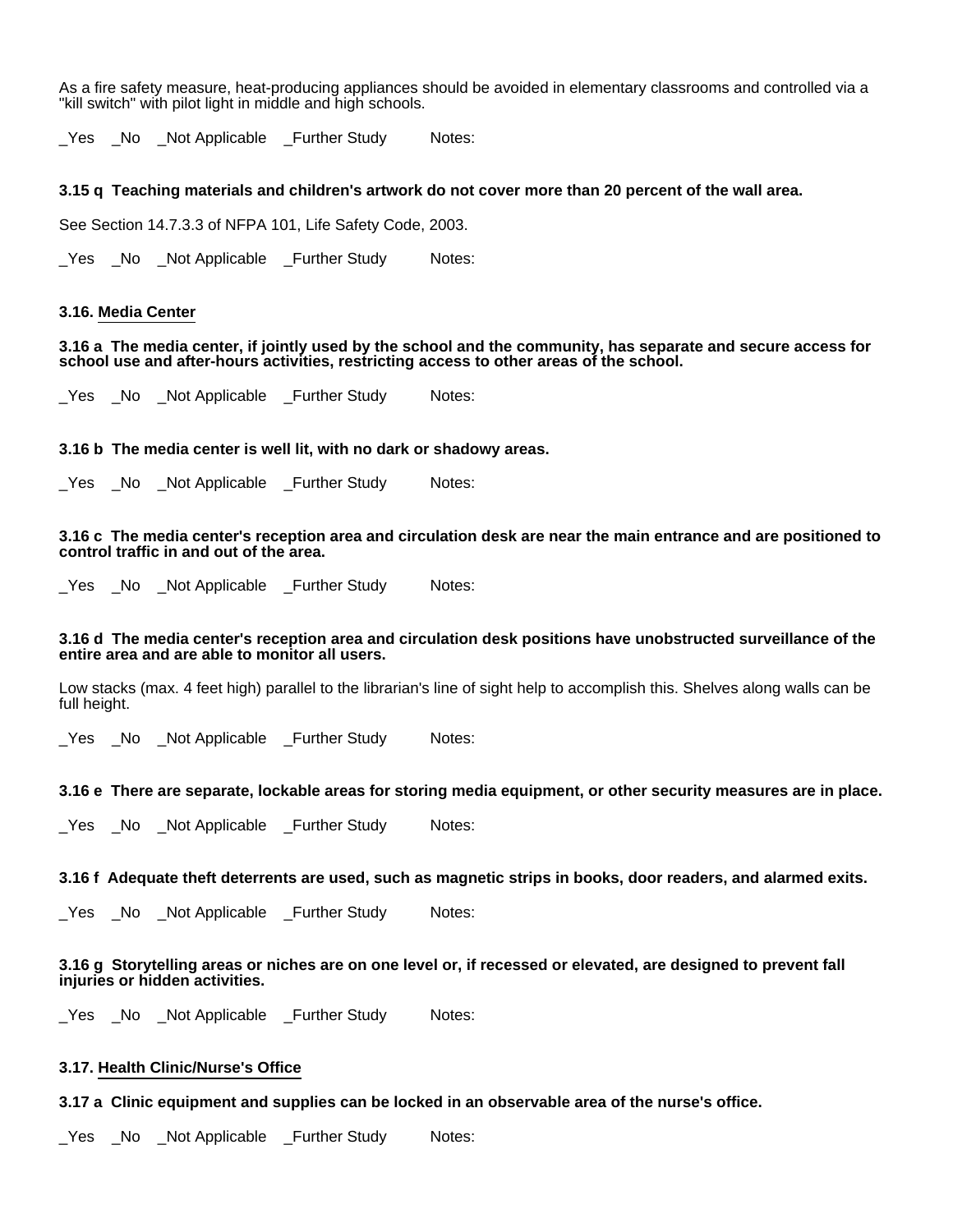# **3.17 b A vision panel with blinds provides natural surveillance into the area as needed.**

Yes No Not Applicable Further Study Notes:

# **3.17 c Toilet room doors in health rooms swing outward to prevent students from being trapped if incapacitated.**

A fallen student or overturned wheelchair could otherwise block the door.

\_Yes \_No \_Not Applicable \_Further Study Notes:

### **3.18. Guidance Office and Conference Rooms**

# **3.18 a Vision panels with blinds are installed in guidance offices and all other areas where one-on-one adult/child conferencing is conducted.**

\_Yes \_No \_Not Applicable \_Further Study Notes:

### **3.19. Restrooms**

# **3.19 a Restrooms are bright, well lit, and easy to supervise.**

-- Restrooms are the fourth biggest problem area in schools, primarily because are difficult to supervise. -- The most common concerns are vandalism, fighting, disorderly conduct, and alcohol and drug use.

\_Yes \_No \_Not Applicable \_Further Study Notes:

### **3.19 b Lighting fixtures have protective, vandalproof covers.**

Yes No Not Applicable Further Study Notes:

**3.19 c Group restrooms have visually screened, door-less ("maze") entryways that allow acoustic surveillance from adjacent areas.**

\_Yes \_No \_Not Applicable \_Further Study Notes:

### **3.19 d Entry/exit doors on group restrooms are lockable only from the outside and cannot be locked or readily blocked from the inside.**

\_Yes \_No \_Not Applicable \_Further Study Notes:

**3.19 e Stall doors and partitions don't exceed 5'-6" in height and have a 1' clearance above the floor for surveillance. Partitions are bolted to the floor, wall, and ceiling. Doors have operable latches.**

Yes No Not Applicable Further Study Notes:

### **3.19 f Sinks and hand dryers are located in publicly exposed or semi-exposed areas to deter vandalism and to encourage hand washing.**

Yes No Not Applicable Further Study Notes:

# **3.19 g Access to and natural surveillance over single user bathrooms with locking doors is adequately controlled, requiring keys, passes, or other means.**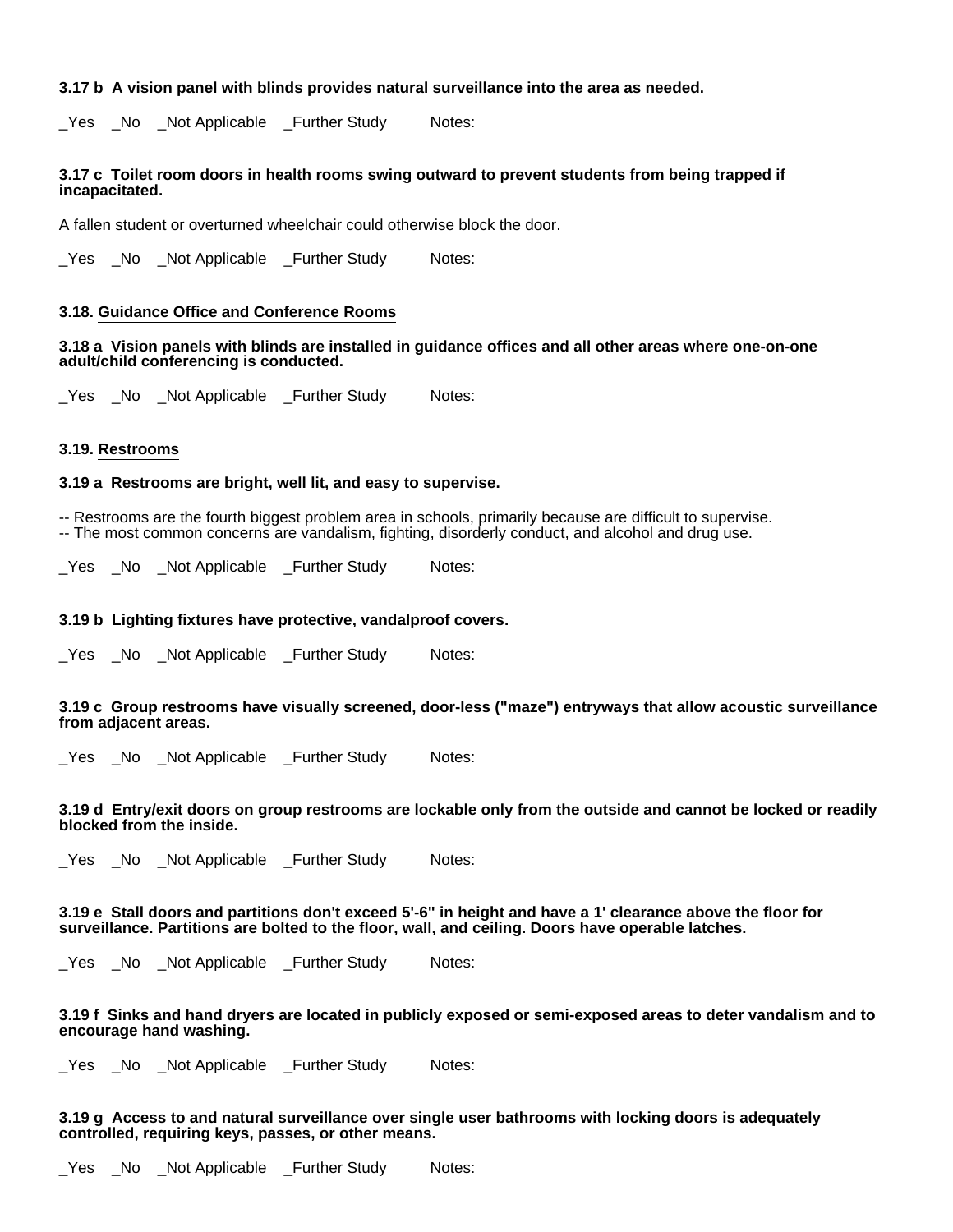#### **3.19 h Restroom smoke detectors have vandal-resistant features, such as protective cages or tamper alarms.**

\_Yes \_No \_Not Applicable \_Further Study Notes:

#### **3.19 i Restrooms are located to maximize visual surveillance, such as near administrative areas.**

Yes No Not Applicable Further Study Notes:

**3.19 j Restrooms intended for use by people engaged in after-school activities are conveniently located and can be used without providing access to the rest of the school.**

\_Yes \_No \_Not Applicable \_Further Study Notes:

### **3.19 k Restroom fixtures and their hardware are made of vandal-resistant, readily cleanable materials.**

\_Yes \_No \_Not Applicable \_Further Study Notes:

### **3.19 l Exposed hot water pipes are insulated and protected with a cover, as required by the accessibility code.**

Particularly note under-sink pipes that might come into contact with wheelchair users' legs.

\_Yes \_No \_Not Applicable \_Further Study Notes:

#### **3.19 m Restrooms have hard ceilings that prevent hiding contraband in above-ceiling spaces.**

Yes No Not Applicable Further Study Notes:

#### **3.19 n Restrooms have good mechanical ventilation.**

California advises against using windows for ventilation in bathrooms because windows can serve as passageways for weapons, people, or contraband.

\_Yes \_No \_Not Applicable \_Further Study Notes:

**3.19 o Large-event restrooms have two means of entry/egress and can be locked or restricted during normal school operations. Door hardware permits the doors to be locked in the open position during designated events unless the door is in a fire-rated wall.**

\_Yes \_No \_Not Applicable \_Further Study Notes:

#### **3.19 p Hand dryers, vending equipment, and trash containers are heavy duty, recessed, and fire-resistant. Access to trash containers is lockable.**

\_Yes \_No \_Not Applicable \_Further Study Notes:

# **3.19 q Electrical outlets are protected by ground fault circuit interrupters (GFCIs).**

\_Yes \_No \_Not Applicable \_Further Study Notes:

**3.19 r Restrooms are well maintained and do not have an offensive smell. No graffit is present and latches for tiolet stalls are all operable. Mirrors are intact and unbroken.**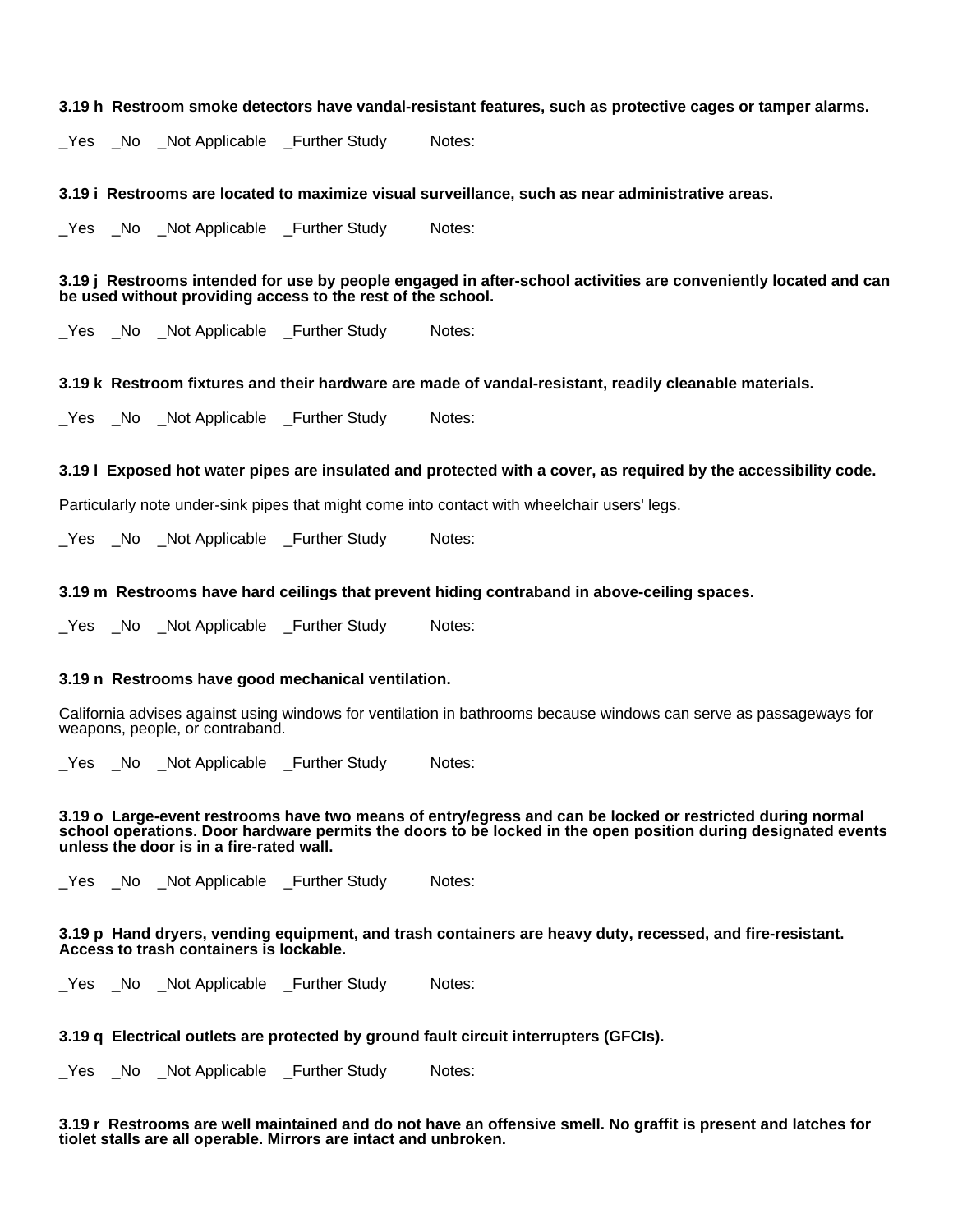Well maintained restrooms promote orderly behavior by demonstrating respect for and ownership of property. They draw legitimate users, boosting safety through their presence in larger numbers. Poorly maintained restrooms repel legitimate users, including school staff, thereby reducing supervision.

Yes No Not Applicable Further Study Notes:

**3.19 s Paper towel, liquid soap, and toilet tissue holders are of a see-through design, making it hard to use them as hiding places for contraband. Holders that have been retired from use have all been removed from the walls for similar reasons.**

\_Yes \_No \_Not Applicable \_Further Study Notes:

# **3.20. Labs, Shops, and Computer Rooms**

**3.20 a Rooms for storing equipment, supplies, chemicals, tools, or other items that could be used for dangerous purposes, have adequate, locking doors. Hazard placards on the door conform to the requirements of the fire code.**

Yes No Not Applicable Further Study Notes:

**3.20 b Staff have direct surveillance over work and entry areas, with no visual obstructions.**

\_Yes \_No \_Not Applicable \_Further Study Notes:

**3.20 c Labs, shops, and computer room entries have alarm systems to deter breaking and entering.**

\_Yes \_No \_Not Applicable \_Further Study Notes:

**3.20 d Windows in rooms with costly equipment or hazardous materials are highly burglar resistant, or are alarmed.**

\_Yes \_No \_Not Applicable \_Further Study Notes:

# **3.20 e Fire extinguishers are located in all laboratory areas.**

\_Yes \_No \_Not Applicable \_Further Study Notes:

## **3.20 f Circuits for hazardous machines are controlled via "kill switches."**

\_Yes \_No \_Not Applicable \_Further Study Notes:

# **3.20 g Laboratories and vocational shops are equipped with eyewash stations. In existing buildings, they are in good working condition.**

\_Yes \_No \_Not Applicable \_Further Study Notes:

### **3.20 h In chemistry labs, logs are maintained for all chemicals and dangerous substances.**

Yes No Not Applicable Further Study Notes:

#### **3.20 i In vocational shops, there is adequate dust removal equipment. In existing buildings, the equipment is in good working order.**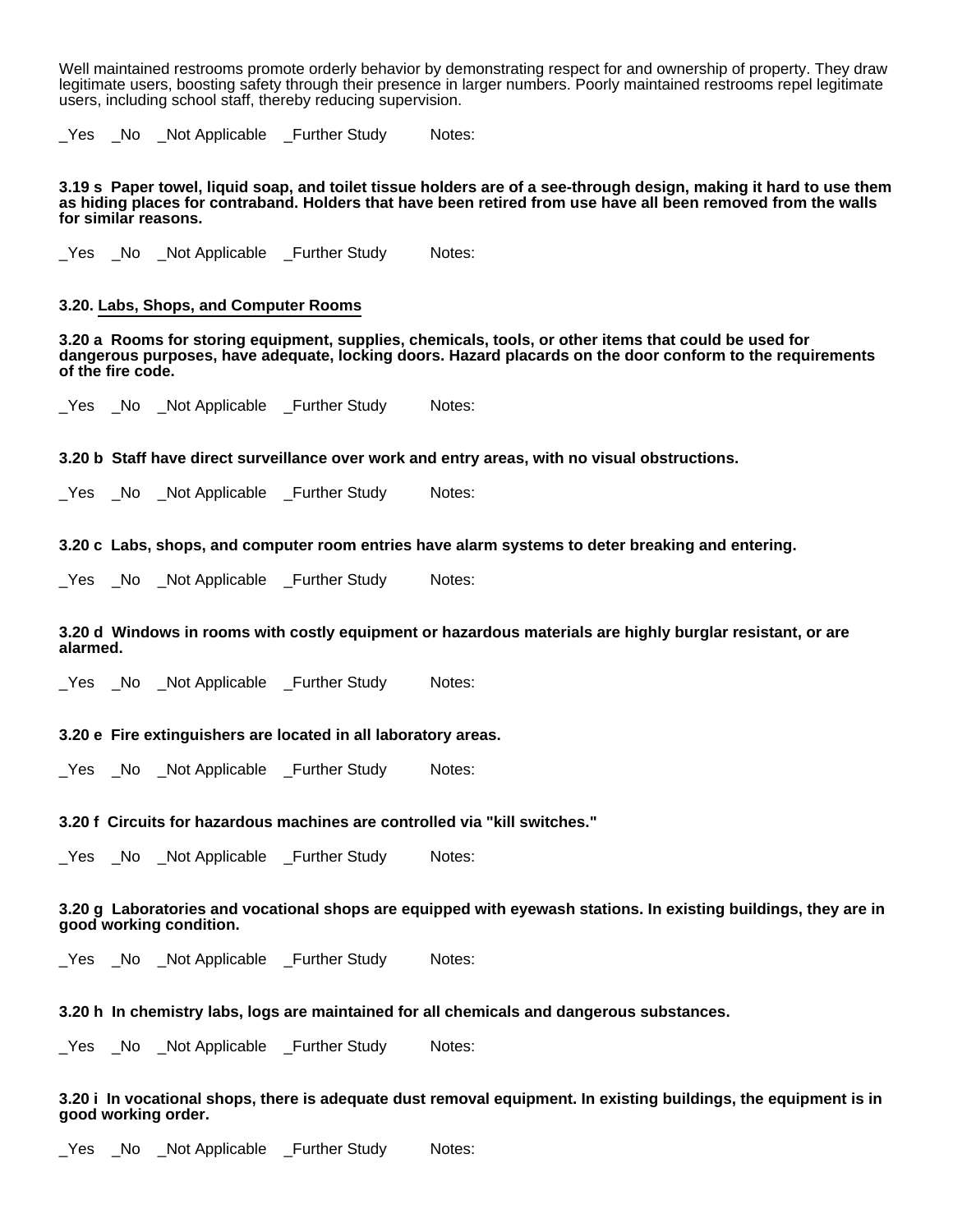**3.20 j Paint booths, auto shops, welding booths, and fume hoods are well ventilated and exhaust directly to the exterior.**

\_Yes \_No \_Not Applicable \_Further Study Notes:

#### **3.20 k Sawdust, used oil, and other debris are stored in fire- and vandal-proof containers.**

Yes No Not Applicable Further Study Notes:

#### **3.20 l An electric solenoid key-operated shut-off switch is installed on each gas line in instructional areas.**

\_Yes \_No \_Not Applicable \_Further Study Notes:

**3.20 m Electrical outlets are protected by ground fault circuit interrupters (GFCIs).**

\_Yes \_No \_Not Applicable \_Further Study Notes:

**3.20 n Battery-powered emergency lights are installed in chemical storerooms that do not have windows.**

\_Yes \_No \_Not Applicable \_Further Study Notes:

# **3.21. Art Rooms**

**3.21 a Kilns are located in separate rooms with adequate exhaust fans or ducts that vent directly to the outside.**

\_Yes \_No \_Not Applicable \_Further Study Notes:

#### **3.21 b Kiln rooms contain no stored goods other than clay products.**

\_Yes \_No \_Not Applicable \_Further Study Notes:

**3.21 c Electrical outlets are protected by ground fault circuit interrupters (GFCIs).**

\_Yes \_No \_Not Applicable \_Further Study Notes:

#### **3.22. Music Rooms**

#### **3.22 a Faculty have a clear view of the entire music room area, including practice and storage room entries.**

\_Yes \_No \_Not Applicable \_Further Study Notes:

#### **3.22 b There are lockable rooms for storing equipment and instruments.**

\_Yes \_No \_Not Applicable \_Further Study Notes:

# **3.22 c The music room has an alarm system to deter breaking and entering.**

\_Yes \_No \_Not Applicable \_Further Study Notes:

## **3.22 d Windows in music and practice rooms are burglar resistant or alarmed.**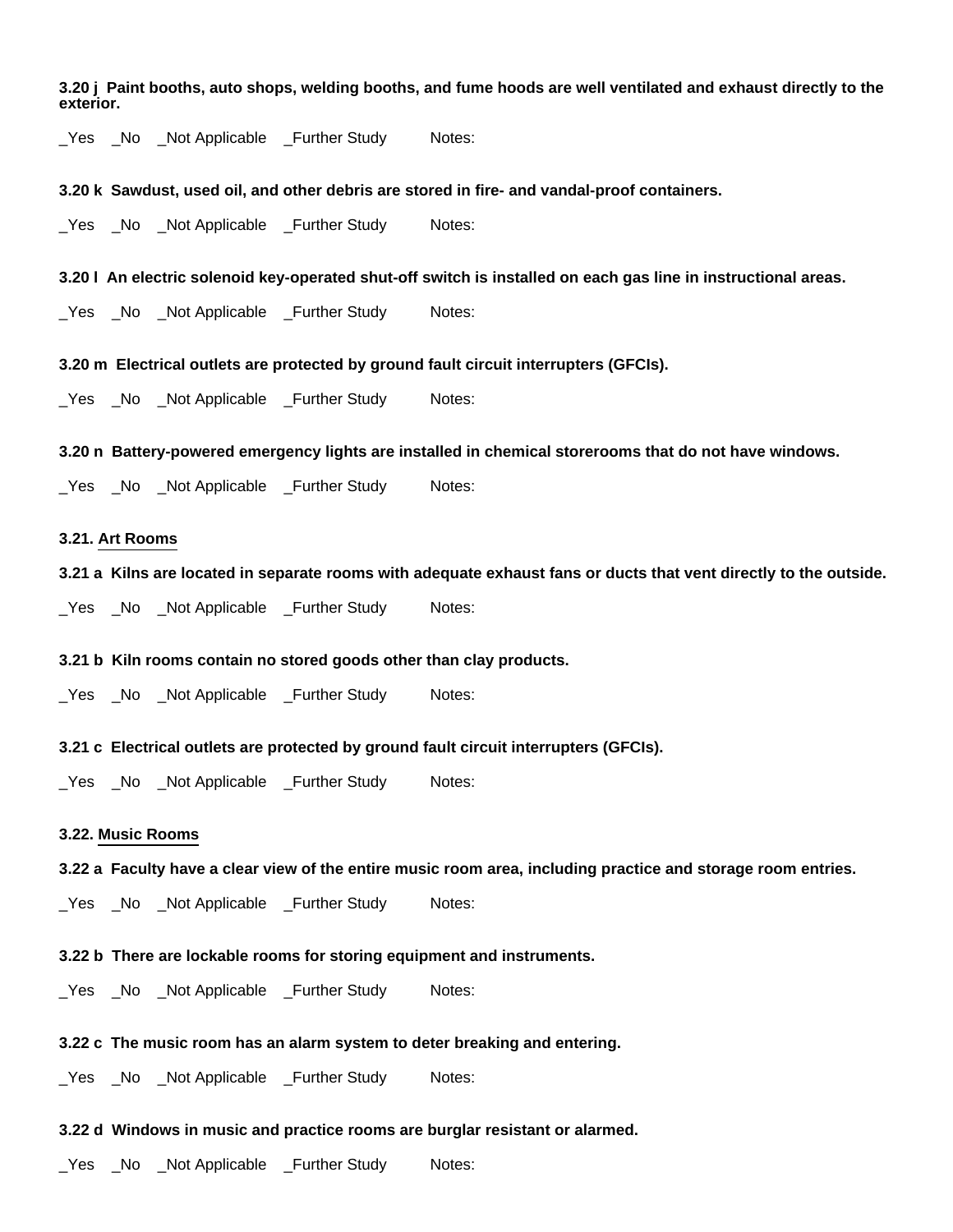# **3.23. Dance Classrooms**

**3.23 a Dance classrooms have suspended wood floors or resilient floor covering systems that reduce impact injuries.**

Yes No Not Applicable Further Study Notes:

# **3.23 b Mirrors in dance classrooms are shatterproof.**

\_Yes \_No \_Not Applicable \_Further Study Notes:

# **3.24. Cafeterias and Student Commons**

**3.24 a Cafeterias and common areas have separate entrances and exits into adjacent corridors to reduce crowding and fighting.**

\_Yes \_No \_Not Applicable \_Further Study Notes:

### **3.24 b Cafeterias and common areas are well lit and have no shadowy or dark areas.**

\_Yes \_No \_Not Applicable \_Further Study Notes:

# **3.24 c Cafeteria and commons area acoustics are designed to keep noise levels low.**

Low noise levels reduce occupant stress and the incidence of misbehavior.

\_Yes \_No \_Not Applicable \_Further Study Notes:

### **3.24 d There is a clear view of the entire dining area and serving line from a controlled entry point.**

\_Yes \_No \_Not Applicable \_Further Study Notes:

### **3.24 e There is sufficient circulation space between and around table areas and serving lines.**

\_Yes \_No \_Not Applicable \_Further Study Notes:

### **3.24 f The kitchen and serving areas can be secured during and after school hours.**

\_Yes \_No \_Not Applicable \_Further Study Notes:

### **3.24 g Cafeterias or commons used after school are designed to prevent unauthorized access further into the building.**

\_Yes \_No \_Not Applicable \_Further Study Notes:

**3.24 h Walk-in coolers, if accessible to students, may be secured when not directly supervised. There is a door release inside the cooler and a distress button that allows an occupant to call for help. In existing buildings, the door release is fully operational.**

\_Yes \_No \_Not Applicable \_Further Study Notes:

### **3.24 i Fixed kitchen equipment does not block emergency exit paths.**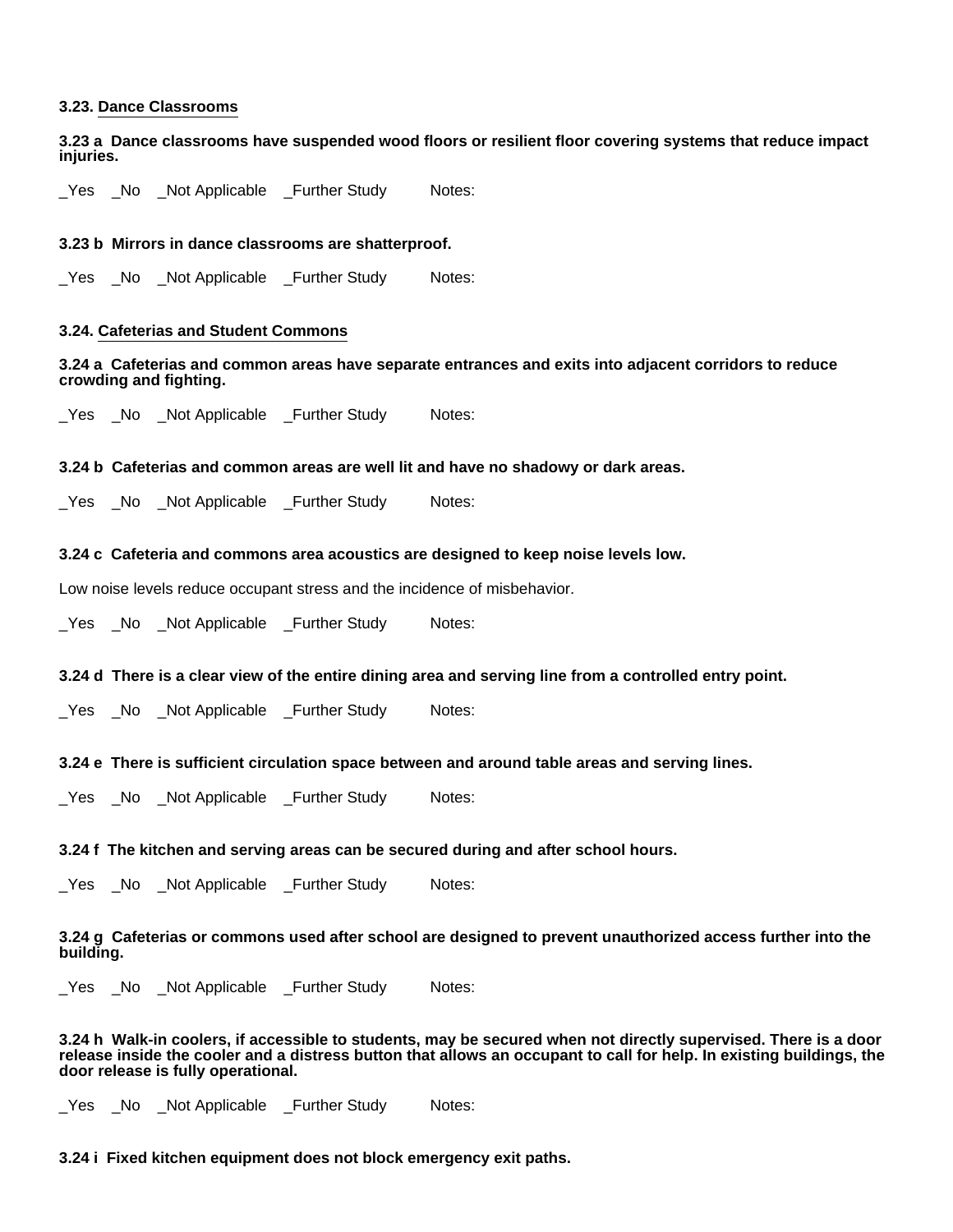### **3.24 j Kitchen and cafeteria evacuation plans are posted and readily visible, as are "Helping a Choking Victim" and hand-washing instructions.**

Yes No Not Applicable Further Study Notes:

# **3.25. Auditoriums and Theaters**

#### **3.25 a There are separate, secure, controllable entrances to the auditorium or theater for after-hours activities. Attendees do not have uncontrolled access to the rest of the school.**

Yes No Not Applicable Further Study Notes:

#### **3.25 b Clear sight lines allow for visual surveillance.**

\_Yes \_No \_Not Applicable \_Further Study Notes:

#### **3.25 c Seating and circulation layouts reduce or eliminate traffic flow conflicts.**

\_Yes \_No \_Not Applicable \_Further Study Notes:

# **3.25 d There is a secure area for stage equipment, props, and tools.**

\_Yes \_No \_Not Applicable \_Further Study Notes:

# **3.25 e Access to catwalks, scaffolding, and upper level platforms is limited and controlled.**

\_Yes \_No \_Not Applicable \_Further Study Notes:

#### **3.25 f Stage lighting and electrical equipment controls are located in locked panels.**

\_Yes \_No \_Not Applicable \_Further Study Notes:

#### **3.25 g The auditorium or theater layout avoids features that could contribute to accidental falls.**

An alternative to an orchestra pit is to provide several rows of removable seats at the front of the auditorium.

\_Yes \_No \_Not Applicable \_Further Study Notes:

#### **3.25 h Stage draperies are non-flammable or fire-retardant.**

\_Yes \_No \_Not Applicable \_Further Study Notes:

#### **3.26. Gymnasiums**

**3.26 a The gym has separate, secure entrances for school use and after-hours activities. Gym users do not have uncontrolled access to the rest of the school.**

\_Yes \_No \_Not Applicable \_Further Study Notes:

**3.26 b There is a secure area for gym equipment, with an entry visible to gym users and staff.**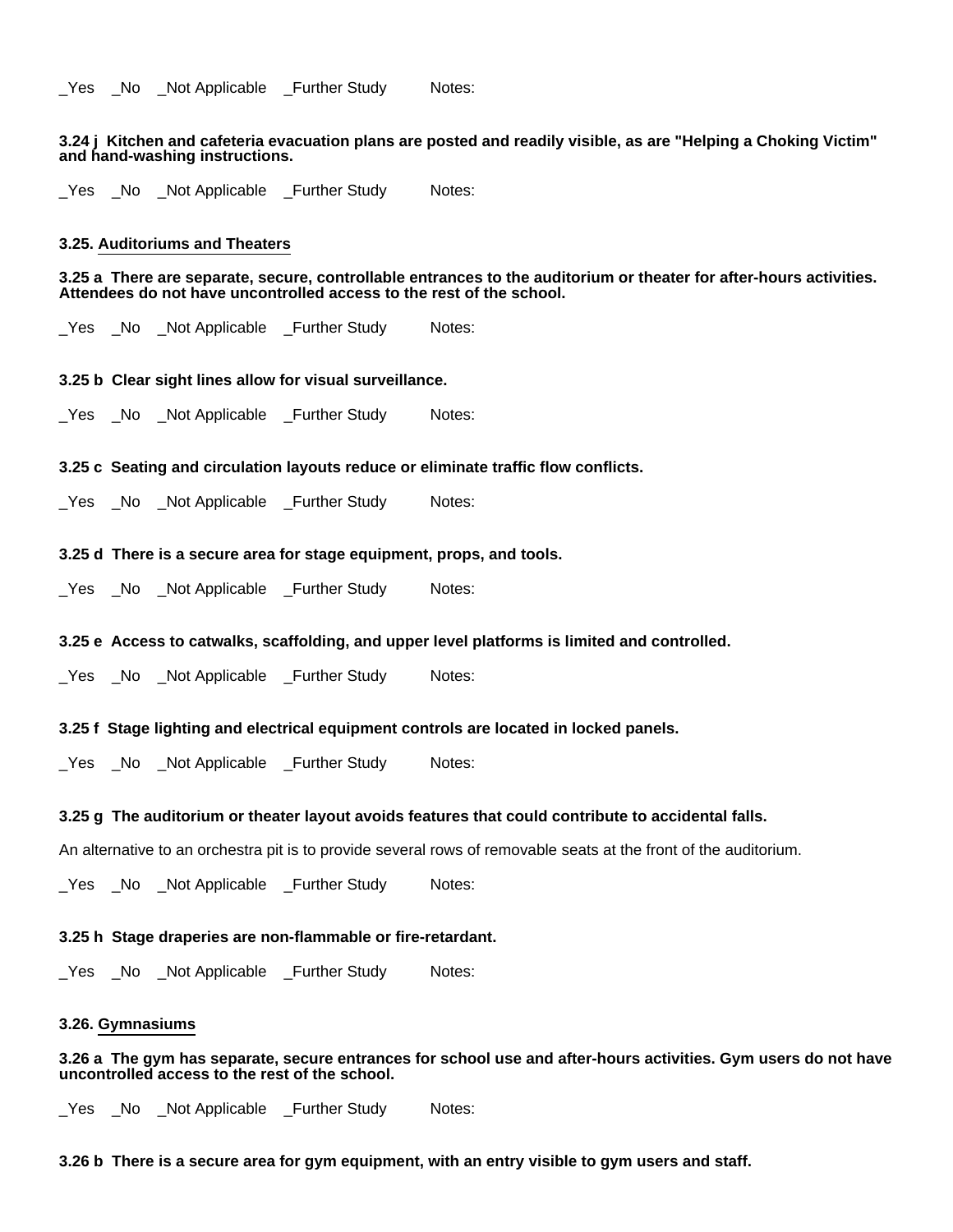Yes No Not Applicable Further Study Notes:

#### **3.26 c Walls and entryways are free of hiding places, such as deep niches or recesses.**

\_Yes \_No \_Not Applicable \_Further Study Notes:

#### **3.26 d Retractable partitions can be fully recessed into walls and locked in place.**

Yes No Not Applicable Further Study Notes:

#### **3.26 e Basketball courts are provided with safety borders that are at least 6 feet wide on the sides and 8 feet wide on the ends.**

Walls or protrusions at the ends of courts may require padding where safety borders are too narrow.

\_Yes \_No \_Not Applicable \_Further Study Notes:

**3.26 f Bleachers are safe, secure, and in good condition, free of sharp edges and splinters. They have guardrails, handrails, and fall-through protection as appropriate. If the bleachers are electronically controlled, they are equipped with safety features that prevent entrapment of people as they close. Control buttons are located in a position to provide the operator with a clear view around, under, and behind the bleachers.**

Yes No Not Applicable Further Study Notes:

#### **3.27. Locker Rooms**

- **3.27 a Coaches offices are located at locker room entries, providing unobstructed views of the locker rooms.**
- Yes No Not Applicable Further Study Notes:

**3.27 b Locker rooms are designed to maintain natural surveillance, with lockers recessed in perimeter walls and adequately spaced to avoid overcrowding, or, if freestanding, limited in height to 4 feet or placed in rows perpendicular to office window walls.**

\_Yes \_No \_Not Applicable \_Further Study Notes:

**3.27 c The locker room has a solid ceiling so contraband cannot be hidden in above-ceiling spaces.**

\_Yes \_No \_Not Applicable \_Further Study Notes:

**3.27 d Locker room windows, fixtures, and hardware are vandal and impact resistant, and mirrors are shatterproof.**

\_Yes \_No \_Not Applicable \_Further Study Notes:

#### **3.27 e Lockers are of the open mesh type, making concealment of prohibited items more difficult.**

\_Yes \_No \_Not Applicable \_Further Study Notes:

**3.27 f Electrical outlets are protected by ground fault circuit interrupters (GFCIs).**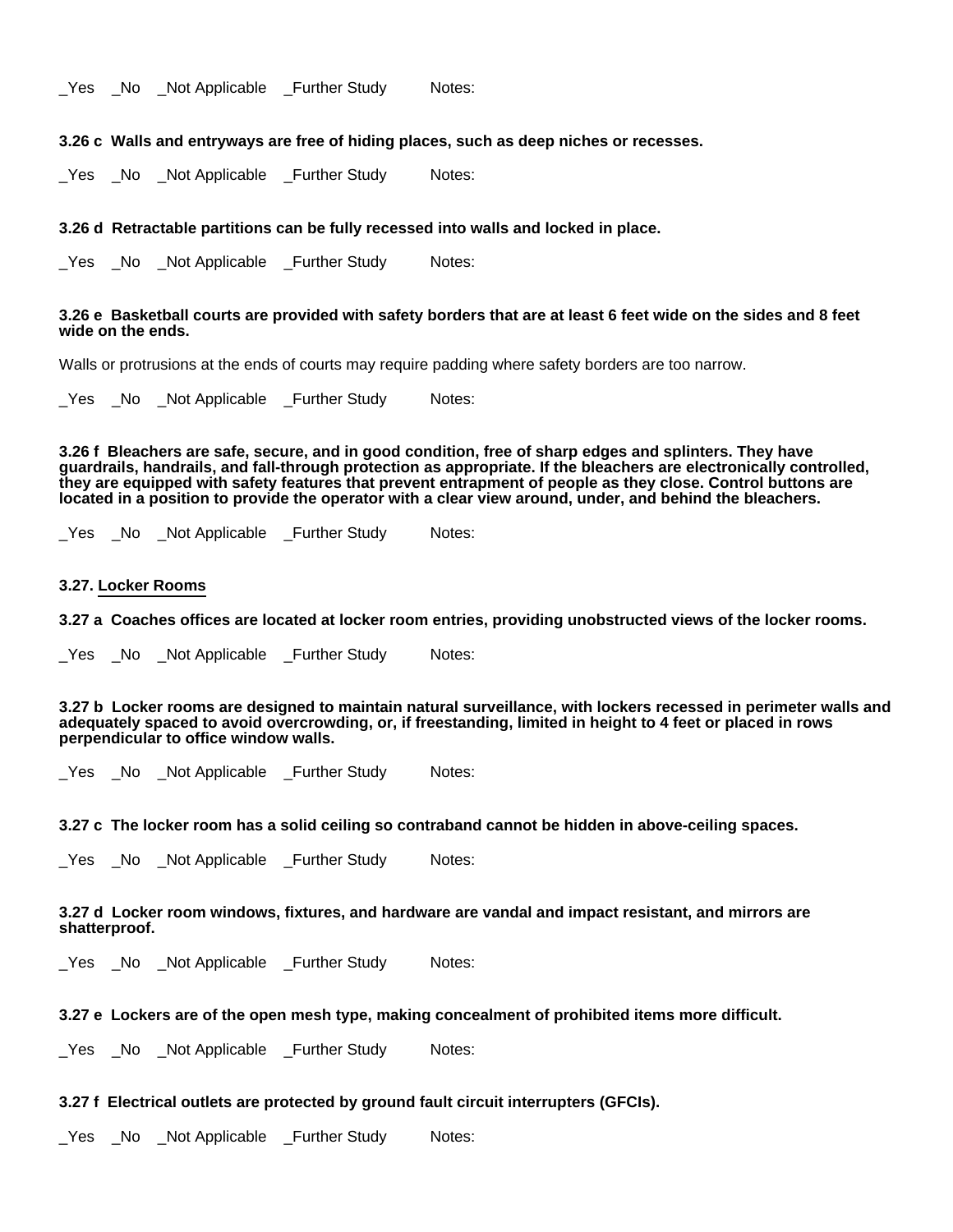# **3.27 g If separate locker rooms are provided for visiting teams, their doors are clearly labeled "Visiting Team Lockers" and are not adjacent to those of home team locker rooms.**

Separation and clear labeling help avoid confusion and conflict.

\_Yes \_No \_Not Applicable \_Further Study Notes:

**3.27 h Lockers are locked with school-owned padlocks. The school retains ownership and access to the locks and lockers.**

Yes No Not Applicable Further Study Notes:

#### **3.28. Interior Doors**

**3.28 a Door hardware allows staff to quickly lock rooms from the inside without having to step into the hallway.**

See also Classrooms, above.

\_Yes \_No \_Not Applicable \_Further Study Notes:

**3.28 b Door access devices such as master keys or proximity cards allow staff to gain quick entry to any room where students have secured themselves.**

Yes No Not Applicable Further Study Notes:

**3.28 c Hardware does not permit criminals or vandals to lock hall doors as a way of significantly slowing down security officers in pursuit.**

Yes No Not Applicable Further Study Notes:

#### **3.28 d Classroom doors can always be opened from the inside for emergency egress purposes.**

Yes No Not Applicable Further Study Notes:

### **3.28 e Recessed door entries are angled or chamfered.**

Chamfered door entry recesses are inset at 45 rather than 90 degrees to reduce opportunities for concealment and to minimize pedestrian collisions and conflicts.

Yes No Not Applicable Further Study Notes:

### **3.28 f Interior doors are sized and arranged to reduce congestion and avoid crowding.**

-- Multiple single doors reduce congestion and are recommended over double doors.

-- Wider-than-normal (oversize) doors accommodate movement of large items and are recommended for accessible areas, music rooms, vocational development spaces, kitchens, and receiving areas. -- See similar requirement under the Exterior Doors section, above.

\_Yes \_No \_Not Applicable \_Further Study Notes:

### **3.28 g Recessed doors do not project more than 7 inches into the corridor.**

Section 1005.2 of the 2003 International Building Code does not permit a fully opened door to project into a corridor (a path of egress travel) by more than seven inches.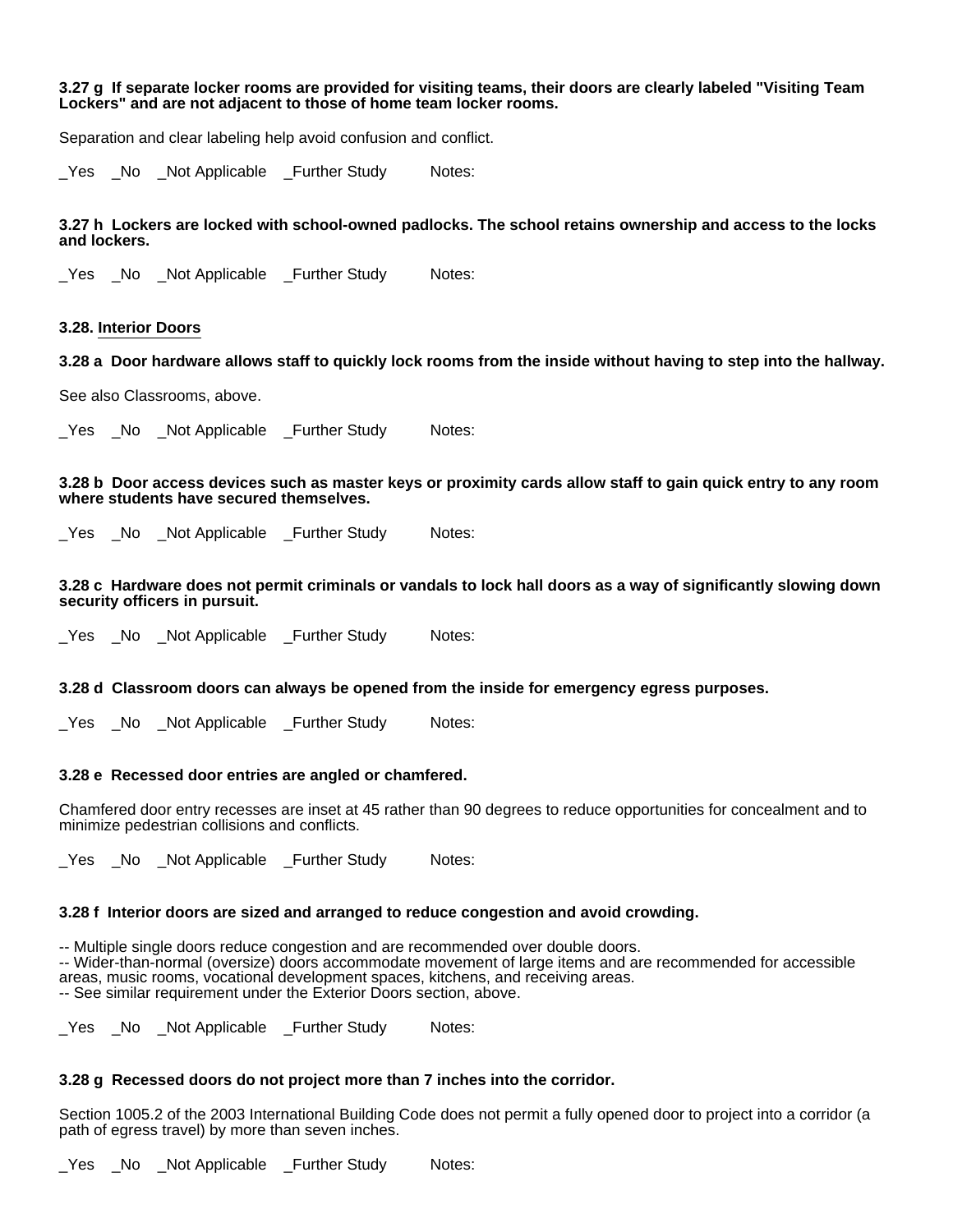# **3.29. Interior Lighting and Ceilings**

# **3.29 a In areas subject to earthquakes, suspended lighting fixtures, suspended ceiling systems, and other overhead components and objects an are braced and provided with safety wires.**

-- An earthquake can subject structural and non-structural building components and their connections to loads for which they were not designed, resulting in injury or death from falling debris.

-- Lighting fixtures, ceiling systems, and other overhead components or objects should be mounted to minimize the likelihood that they will fall and injure building occupants.

-- Equipment mountings should resist forces of 0.5 times the component's weight in any direction and 1.5 times its weight in the downward direction. This does not preclude the need to design equipment mountings for forces required by other seismic standards.

-- Lay-in fluorescent lights must be supported independent of the ceiling grid. Spot lights and track lights must be securely attached to the structure.

\_Yes \_No \_Not Applicable \_Further Study Notes:

# **3.29 b Lighting is designed to be easy to clean, and bulbs and tubes are easy to replace. In existing buildings, the lighting is well maintained.**

\_Yes \_No \_Not Applicable \_Further Study Notes:

# **3.29 c Light levels are appropriate and uniform, creating minimal glare or pockets of shadow.**

\_Yes \_No \_Not Applicable \_Further Study Notes:

### **3.29 d Daylighting or emergency lighting is provided in areas containing hazardous equipment to enhance safe movement during power interruptions.**

\_Yes \_No \_Not Applicable \_Further Study Notes:

# **3.29 e Daylighting is provided extensively throughout the school as a means of enhancing safety, especially in classrooms, with the exception of mass shelter areas.**

See similar criterion under Classrooms.

\_Yes \_No \_Not Applicable \_Further Study Notes:

### **3.29 f Light switches for restrooms and corridors are designed so that students cannot operate them, or the switches are located in lockable panels, are centrally controlled by school staff, or are movement-activated.**

\_Yes \_No \_Not Applicable \_Further Study Notes:

**3.29 g Fluorescent lighting fixtures manufactured before 1979 contain both mercury and PCBs. These have been replaced with PCB-free models and have been disposed of as required by law. Most types of high-intensity discharge (HID) lamps (mercury vapor, metal halide, and high-pressure sodium) also contain mercury.**

For more information, see http://www.epa.gov/Region9/cross\_pr/p2/projects/pcbs.html

\_Yes \_No \_Not Applicable \_Further Study Notes:

# **3.30. Elevators**

**3.30 a Elevators have adequate security measures in place to address local conditions. Elevator cabs and landing areas are well lit.**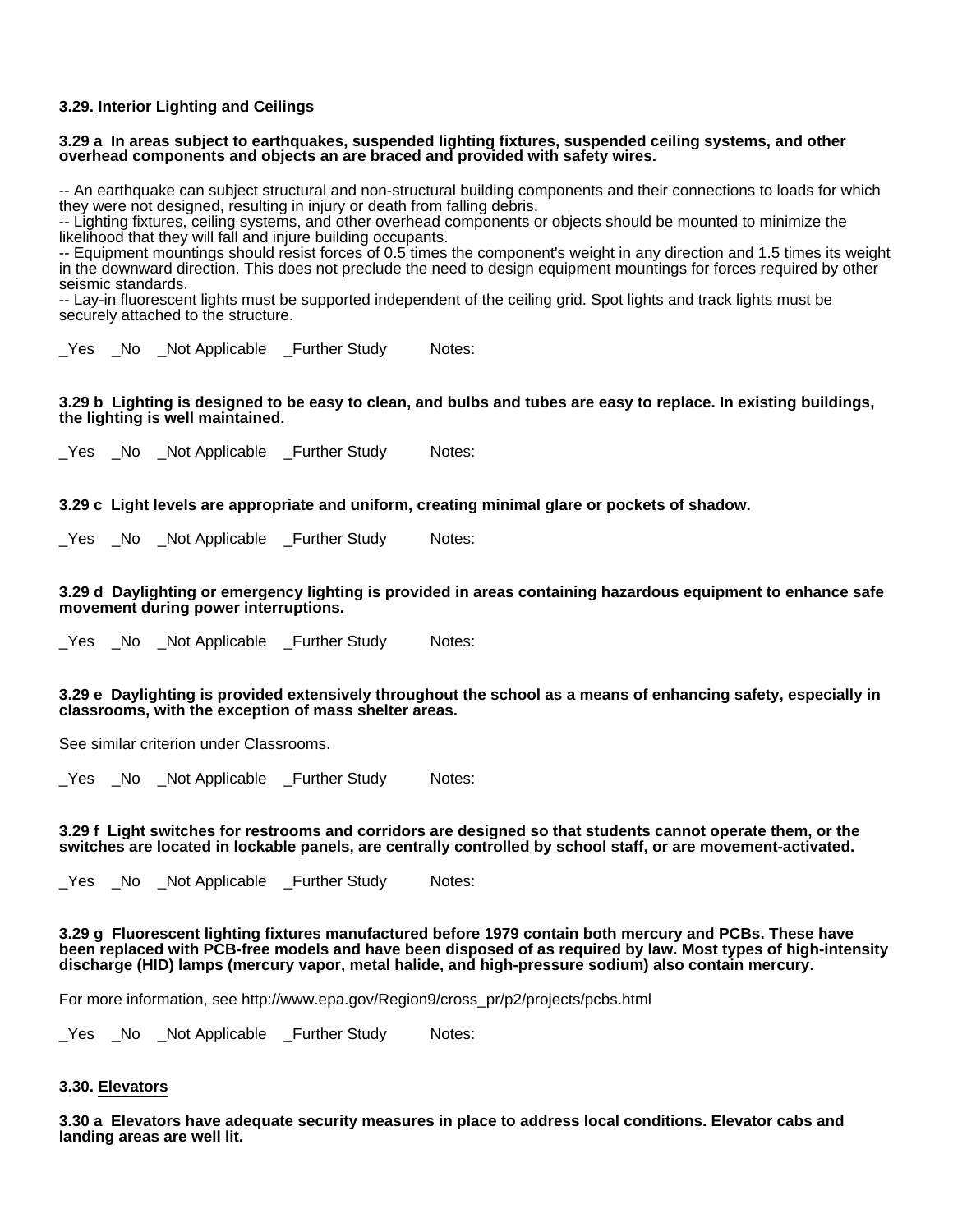Options include:

a) Limiting use and access to authorized individuals.

b) Installing elevators in the main lobby or other areas with good visual surveillance.

c) Including a 5-foot-deep landing area in front of the elevator, out of hallway traffic, to minimize traffic conflicts.

d) Installing video cameras in front of and within elevator cabs.

e) Providing elevator recall and emergency message capability.

\_Yes \_No \_Not Applicable \_Further Study Notes:

# **3.31. Water Fountains**

# **3.31 a Water fountains are wheelchair accessible.**

-- Water fountains should be accessibly located.

-- The spout should be at most 36 inches off the floor, with at least 27 inches of clearance for wheelchair users'legs beneath the apron of the fountain.

-- Avoid foot-operated fountains, which don't work for wheelchair users. Push-bar or lever designs work well.

\_Yes \_No \_Not Applicable \_Further Study Notes:

# **3.31 b Water fountains do not impede traffic flow or lead to overcrowding or conflicts.**

Options include:

1) Fountains are placed in gathering areas that are typically monitored, or in an area of natural surveillance. 2) Fountains are in recessed areas that can be closed off by a roll-down security grill.

Yes No Not Applicable Further Study Notes:

# **3.31 c Water fountains are vandal resistant in materials and placement, solidly mounted, and well secured. Spash guards are made of soft, bendable material.**

\_Yes \_No \_Not Applicable \_Further Study Notes:

# **3.32. Vending Machines and Public Telephones**

### **3.32 a Vending machines and public telephones are located in well-monitored activity areas rather than in isolated areas.**

Yes No Not Applicable Further Study Notes:

# **3.32 b Vending machines are recessed flush in alcoves that do not provide hiding places.**

\_Yes \_No \_Not Applicable \_Further Study Notes:

# **3.32 c Outdoor vending machines are adequately secured for local conditions.**

-- If subject to vandalism, vending machines can be enclosed in a recessed area that can be closed off by a roll-down security grill or in wire cages with hand openings for operating the machines.

-- Wire cages can look menacing, however, and should be used as a last resort.

-- It's preferable to temporarily remove or relocate machines to a location easier to control.

-- Many health experts advocate doing away with vending machines.

Yes No Not Applicable Further Study Notes:

### **3.32 d Vending machines and public telephones don't impede natural surveillance or cause foot traffic conflicts.**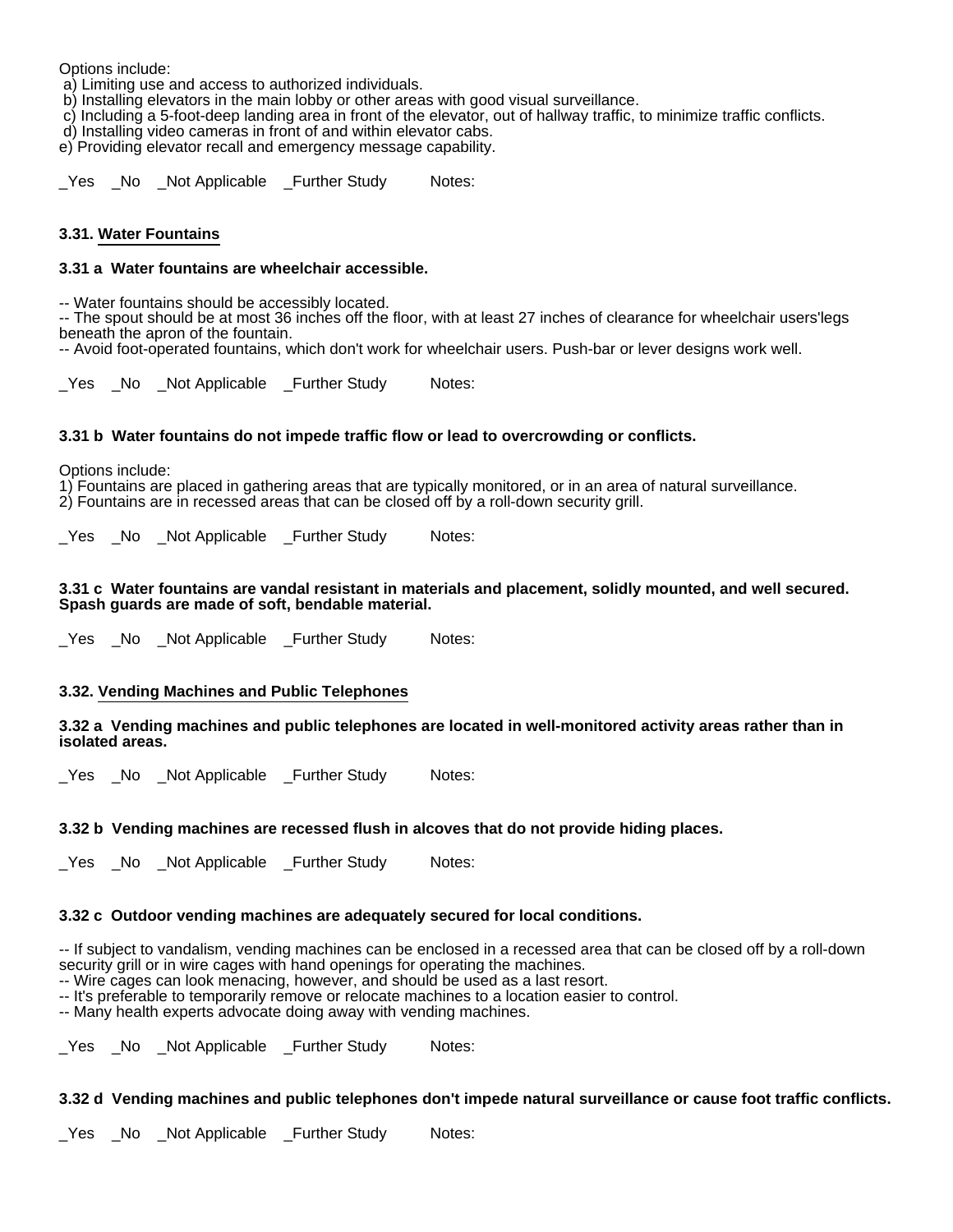**3.32 e A pay phone, emergency call station, or similar device is available external to the building for after-hours emergencies.**

\_Yes \_No \_Not Applicable \_Further Study Notes:

### **3.33. Fire Alarm and Control Systems**

**3.33 a All fire alarms and control systems meet local code requirements, are maintained by qualified personnel, and are in good working order.**

Yes No Not Applicable Further Study Notes:

### **3.33 b Fire extinguishers, pull stations, and standpipe cabinets are located where they can be easily monitored.**

Pull stations chronically used for false alarms can be put under electronic surveillance.

Yes No Not Applicable Further Study Notes:

# **3.33 c Alarms can be perceived and recognized as evacuation signals above ambient noise or light levels by everyone in the area.**

Yes No Not Applicable Further Study Notes:

### **3.33 d Fire alarm panels are not accessible to unauthorized personnel.**

\_Yes \_No \_Not Applicable \_Further Study Notes:

### **3.33 e There is redundant off-premises fire alarm reporting, such as to a fire station or a monitoring center.**

Yes No Not Applicable Further Study Notes:

#### **3.33 f Fire-detection equipment is reasonably protected from incapacitating mechanical or physical impact.**

\_Yes \_No \_Not Applicable \_Further Study Notes:

# **3.33 g Outdoor fire detection and response systems are protected against vandalism, corrosion, and the elements.**

\_Yes \_No \_Not Applicable \_Further Study Notes:

# **3.33 h An alarm system backup battery or emergency generator can operate the system for 24 hours.**

This protects occupants if the power goes out or the school is used as a temporary shelter.

\_Yes \_No \_Not Applicable \_Further Study Notes:

### **3.34. Means of Egress in Existing Buildings**

#### **3.34 a Every passageway from corridors and stairs to the street is clear of obstructions or impediments.**

Examples of violations are empty boxes, boxes of used fluorescent light tubes, carts, lawnmowers, steel racks, ball racks, and stored equipment, and tripping hazards such as electric cords, tools, lumber, and hoses.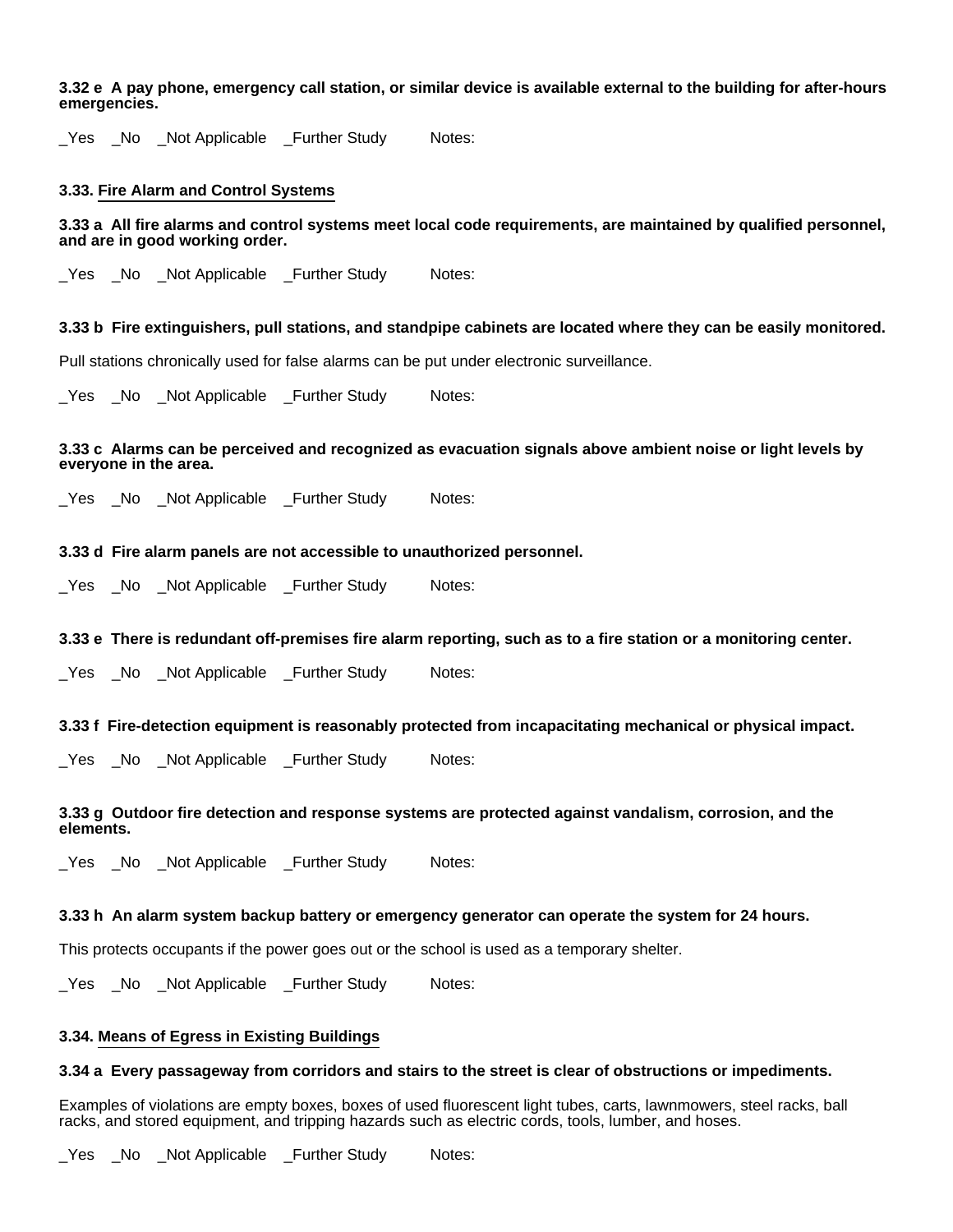# **3.34 b Exit doors have no locks, chains, or fastenings to prevent escape from inside the building.**

\_Yes \_No \_Not Applicable \_Further Study Notes:

# **3.34 c Areas required by the building or fire code to have two exits have, in fact, two functioning exits.**

Yes No Not Applicable Further Study Notes:

# **3.34 d Exit doors open in the direction of egress travel from areas designed to be occupied by more than 50 people.**

Yes No Not Applicable Further Study Notes:

### **3.34 e All egress paths are 28 inches or more in width.**

Examples of violations include a space of only 17 inches between a desk and wall in an egress path or only 14 inches between rows of desks or tables.

Yes No Not Applicable Further Study Notes:

**3.34 f All exits and the routes to them are clearly visible, conspicuously indicated and reliably illuminated, with signs in appropriate languages, so everyone readily knows the direction of escape from any point. Exit signs are distinctive in color and easily distinguished from decorations, finishes, and other signs. "EXIT" lettering is at least 6 inches high with principal strokes not less than 3/4-inch wide.**

Decorations or other materials cannot obstruct the view of, or access through, any element of a means of egress.

Yes No Not Applicable Further Study Notes:

### **3.34 g Exits do not rely on passage through rooms or spaces subject to locking.**

Yes No Not Applicable Further Study Notes:

### **3.34 h Storage or use of flammable or combustible materials in exit ways is explicitly prohibited and school staff, contractors, and others using the school understand this.**

Yes No Not Applicable Further Study Notes:

# **3.34 i Doors, passageways, or stairways that are neither exits nor leading to exits, but that can be mistaken for exits, are marked with a "NOT AN EXIT" sign or similar designation.**

Other appropriate marking would be "To Basement," "To Store Room," "To Mechanical Room," etc.

\_Yes \_No \_Not Applicable \_Further Study Notes:

### **3.35. General Fire Requirements for Existing Buildings**

### **3.35 a All fire doors are tight fitting and in good operational condition.**

Yes No Not Applicable Further Study Notes:

### **3.35 b There are no openings in walls, floors, ceilings, or above-ceiling spaces that would contribute to the spread of fire or smoke from one room to another.**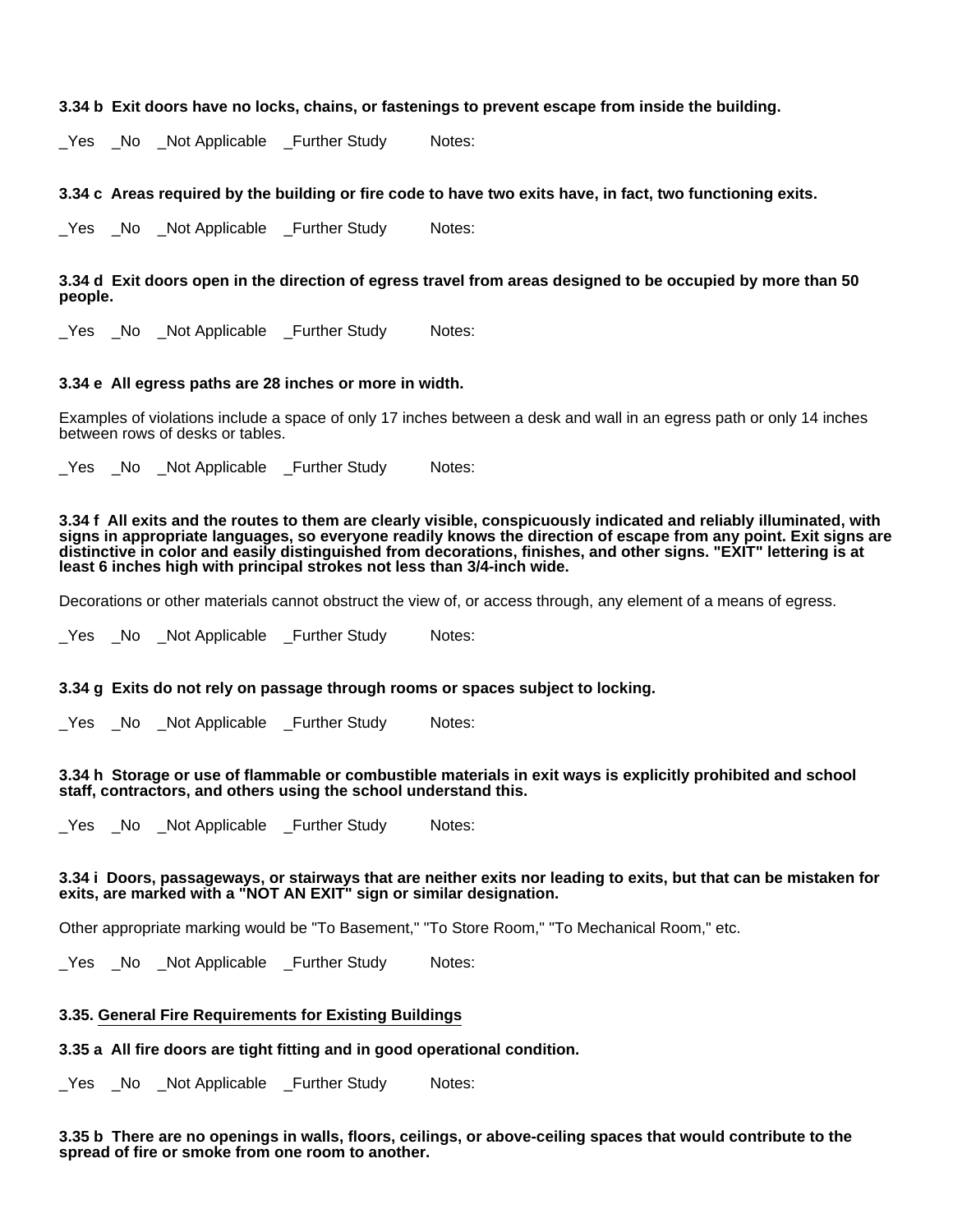Yes No Not Applicable Further Study Notes:

**3.35 c Vertical clearance between sprinklers and objects below them is at least 18 inches.**

\_Yes \_No \_Not Applicable \_Further Study Notes:

**3.35 d There is adequate clearance between stored materials and light fixtures or heaters.**

Yes No Not Applicable Further Study Notes:

**3.35 e Decorative materials, curtains, draperies, streamers, and fabrics are flame resistant.**

\_Yes \_No \_Not Applicable \_Further Study Notes:

**3.35 f Teaching materials and children's artwork cover 20 percent or less of the wall area.**

See Section 14.7.3.3 of NFPA 101, Life Safety Code, 2003.

\_Yes \_No \_Not Applicable \_Further Study Notes:

# **3.36. Storage and Equipment Rooms**

**3.36 a All rooms containing mechanical, electrical, communications, water, fire, security, and other critical equipment are identified by number or simply as "Equipment Room" to help prevent intruders from knowing where critical equipment is located.**

Check with local emergency services to ensure they are comfortable with this kind of unspecific designation.

\_Yes \_No \_Not Applicable \_Further Study Notes:

**3.36 b Doors to these rooms are made of metal or solid wood, with concealed hinges, pick plates, high quality deadbolt locks, and high security strike plates.**

\_Yes \_No \_Not Applicable \_Further Study Notes:

### **3.36 c Chemical storage areas are labeled with appropriate NFPA hazard diagrams.**

\_Yes \_No \_Not Applicable \_Further Study Notes:

**3.36 d Custodial closets containing cleaning solvents or other potentially toxic materials, potentially hazardous tools, or master keys, are kept securely locked.**

\_Yes \_No \_Not Applicable \_Further Study Notes:

# **3.37. Non-Structural Building Hazards**

**3.37 a In high risk, earthquake-prone, or wind hazard areas, roof tiles, parapets, cornices, balconies, signs, satellite dishes, etc., are adequately secured against falling.**

\_Yes \_No \_Not Applicable \_Further Study Notes:

**3.37 b In high risk or earthquake-prone areas, free-standing appliances, office equipment, sculpture, TVs, hanging plants, file cabinets, lockers, bookshelves, aquariums, and other unsecured heavy objects, along with**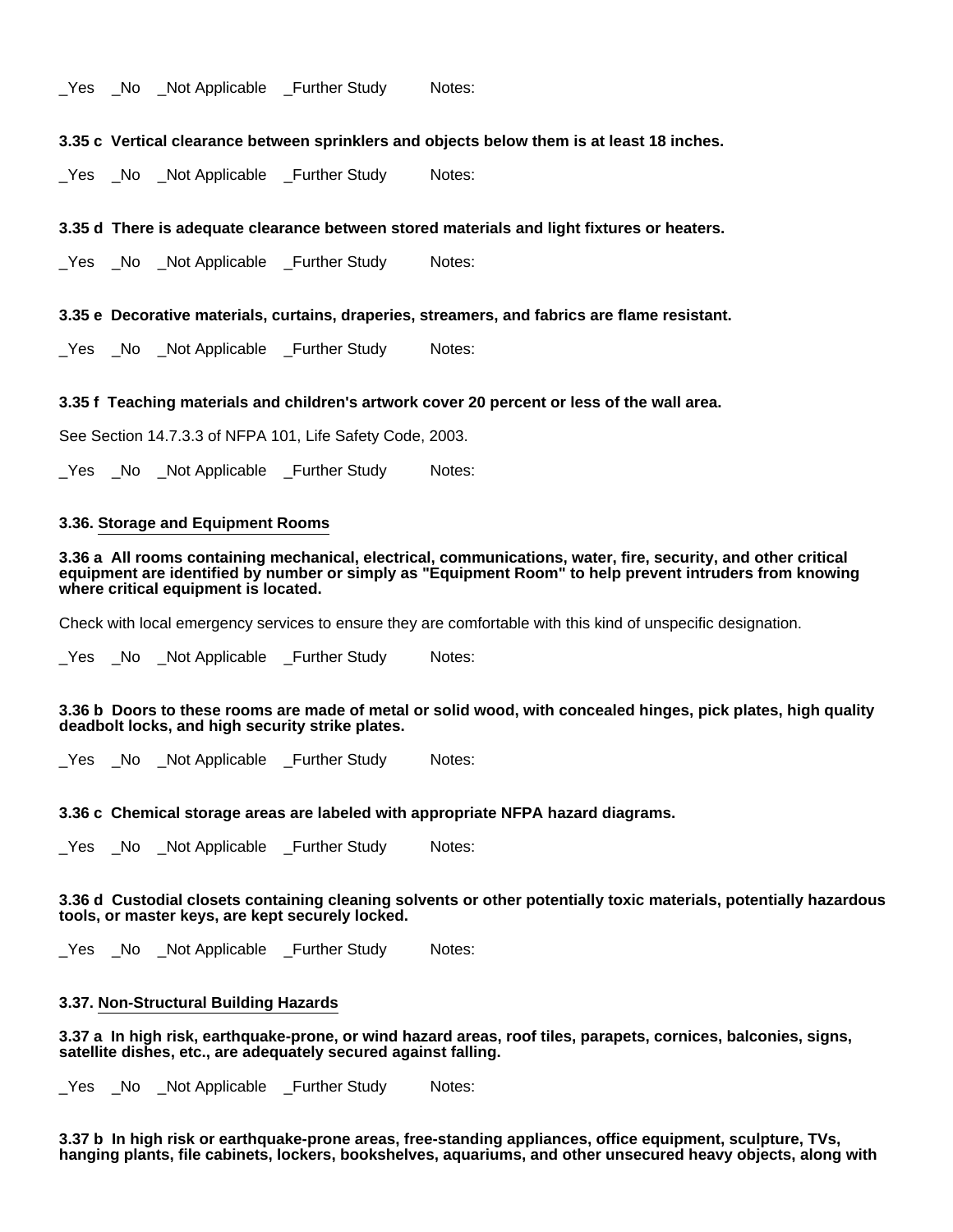# **ductwork, water heaters and other tanks, are adequately secured against falling.**

\_Yes \_No \_Not Applicable \_Further Study Notes:

### **3.37 c In high risk or earthquake-prone areas, heavy mechanical equipment is adequately secured. Sensitive equipment and gauges are protected against vibration damage.**

For instance, spring isolated equipment is restrained from jumping off isolators.

\_Yes \_No \_Not Applicable \_Further Study Notes:

#### **3.37 d In high risk or earthquake-prone areas, partitions that terminate at hung ceilings are properly braced to the structure above.**

Heavy partitions are particularly vulnerable to strong earthquake or explosive forces because of their stiffness and mass, and are prone to damage. They are particularly dangerous around stairs and exit ways.

Yes No Not Applicable Further Study Notes:

#### **3.37 e In high risk or earthquake-prone areas, ceilings--particularly heavy lath or plaster ceilings--are adequately braced or supported.**

Suspended ceilings require diagonal bracing. Plaster and gypsum board ceilings and soffits should be secured to structural framing.

Yes No Not Applicable Further Study Notes:

# **3.38. Emergency Shelters**

**3.38 a In high risk or wind hazard areas, spaces used for refuge, such as school gymnasiums, hallways, or other windowless areas are identified, with special consideration given to egress, lockdown ability, and emergency supply storage.**

\_Yes \_No \_Not Applicable \_Further Study Notes:

**3.38 b In wind hazard areas, large shelter spaces such as gyms have adequately reinforced roofs.**

Long-span-construction is normally inadequate.

\_Yes \_No \_Not Applicable \_Further Study Notes:

#### **3.38 c Areas used as safe havens in high wind areas either have no windows or have readily available shutters or equivalents with which to cover windows and block projectiles or flying glass.**

\_Yes \_No \_Not Applicable \_Further Study Notes:

### **4. COMMUNICATIONS SYSTEMS**

# **4.1. Building Notification Systems**

### **4.1 a A mass notification system reaches all building occupants (public address, pager, cell phone, computer override, etc.) and is supplied with emergency power.**

Depending on building size, the mass notification system will provide warning and alert information, along with actions to take before and after an incident.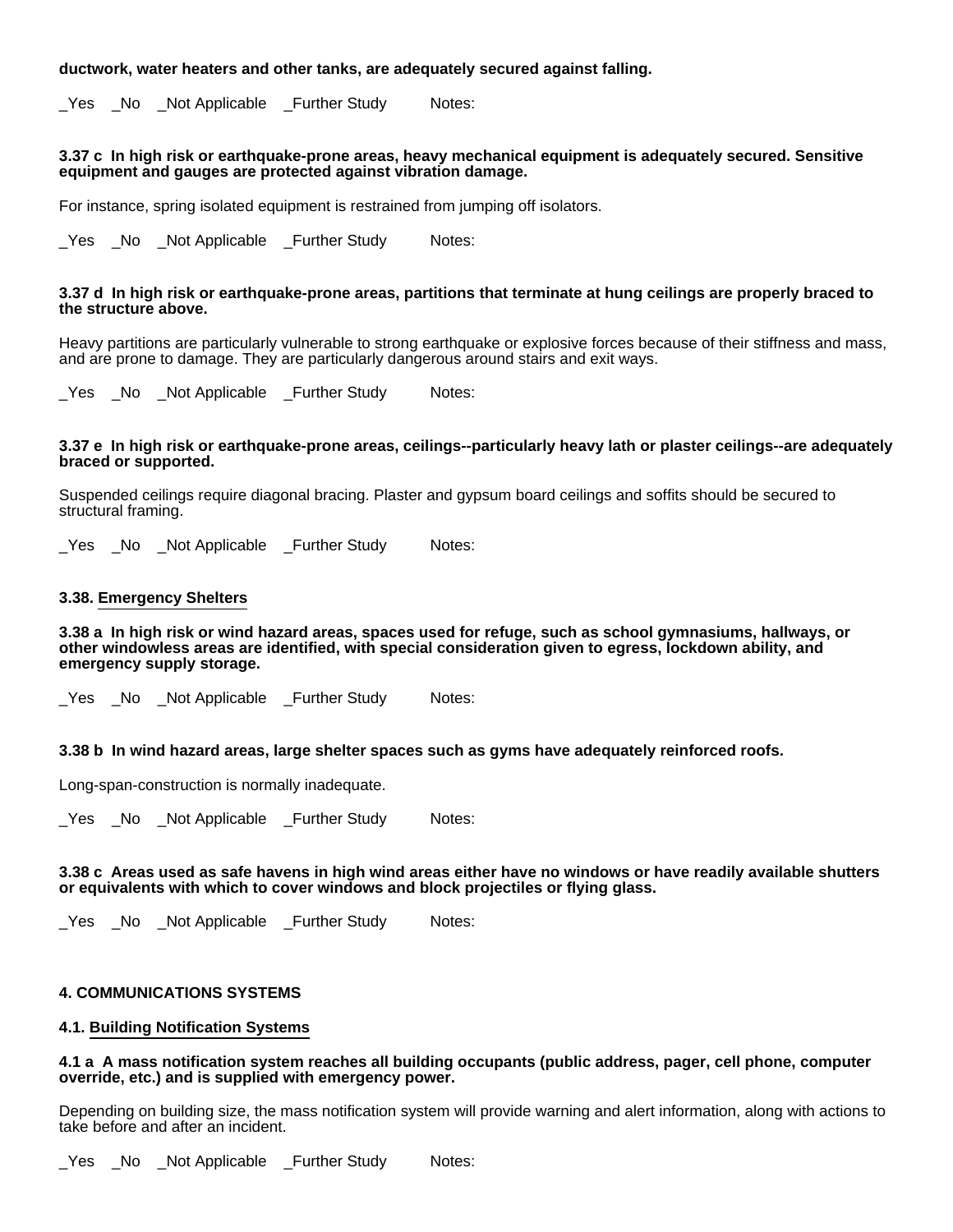# **4.1 b An uninterruptible power supply (UPS) provides emergency backup power.**

-- A UPS should be located at all computerized points, from the main distribution facility to individual data closets and at critical personal computers/terminals.

-- Critical LAN sections should also have uninterruptible power.

\_Yes \_No \_Not Applicable \_Further Study Notes:

#### **4.1 c In high risk, earthquake-prone, and wind hazard areas, exterior communication system components are adequately braced and supported. In high risk and earthquake-prone areas, interior communication system components are adequately braced and supported.**

Post- event communications are vital for issuing instructions to school administrators, students, faculty, and staff. Some components, such as satellite disc antennas, are easily damaged if not adequately supported.

Yes No Not Applicable Further Study Notes:

# **4.2. Radio/Wireless Communication Systems**

# **4.2 a The facility has the necessary transmitters, receivers, and repeaters to ensure radio communication by EMS personnel everywhere in the building.**

Radio frequency communication may not be possible within parts of larger schools, particularly if their construction incorporates many steel components, such as structural steel framing, steel bar joists, steel studs, and metal roof and floor decking.

\_Yes \_No \_Not Applicable \_Further Study Notes:

### **4.2 b A sufficient number of hand-held two-way radios or cellular phones are available to staff.**

The principal, vice principal, front office staff, playground supervisors, bus drivers, custodians, lunch duty staff, crossing guards, and school resource officers should have these devices.

Yes No Not Applicable Further Study Notes:

### **4.3. Telephone Systems**

#### **4.3 a The main telephone distribution room is secure.**

Yes No Not Applicable Further Study Notes:

#### **4.3 b The telephone system has an uninterruptible power supply (UPS).**

-- Many telephone systems are computerized and need a UPS to ensure reliability during power fluctuations. -- The UPS is also needed while waiting for emergency power to come on line or to allow an orderly shutdown.

Yes No Not Applicable Further Study Notes:

#### **4.4. Communications Wiring**

**4.4 a In high risk areas, communications system wiring is distributed in secure chases and risers, or otherwise secure areas, to prevent tampering.**

\_Yes \_No \_Not Applicable \_Further Study Notes:

#### **4.4 b Panic or duress alarm buttons are installed at the reception desk.**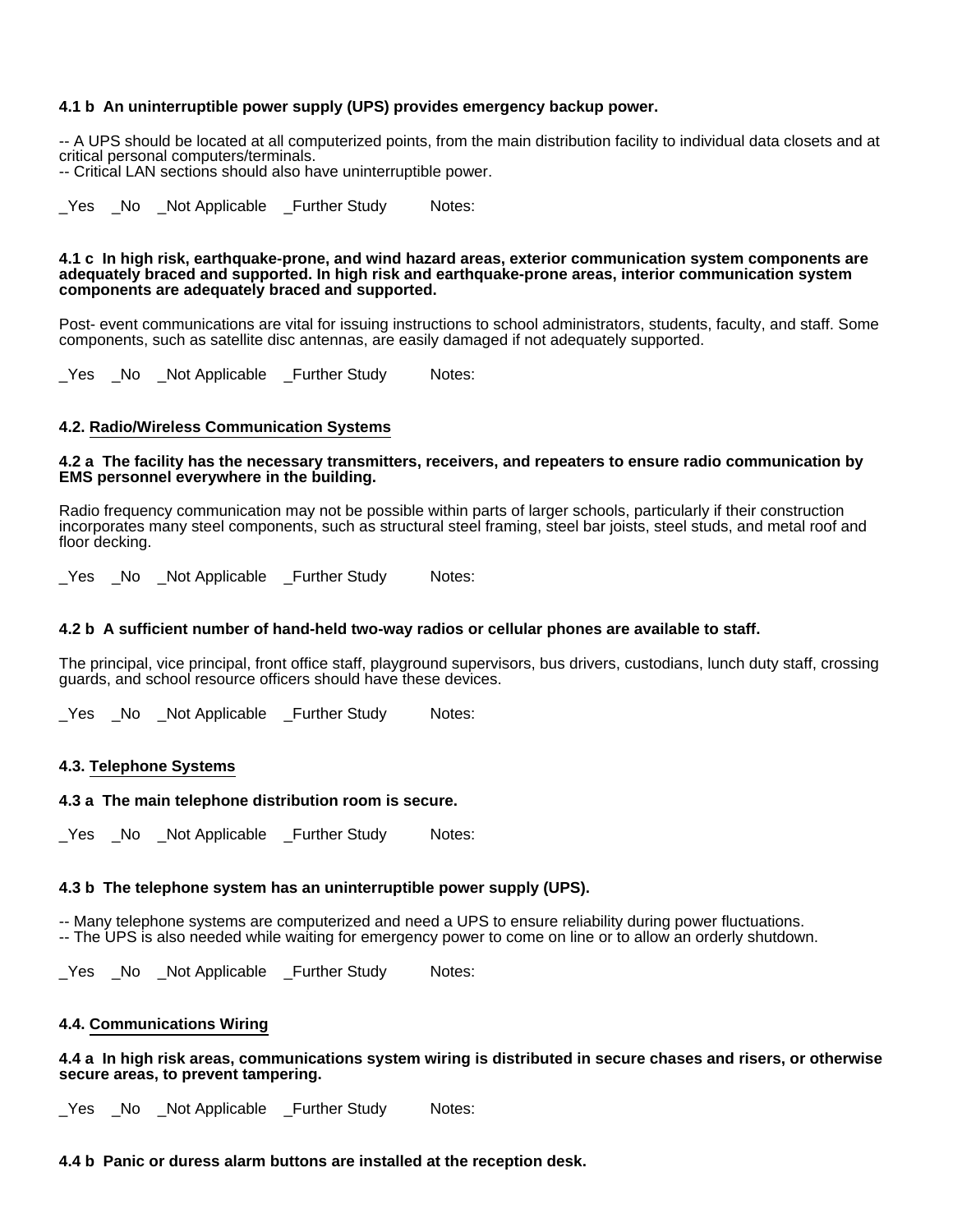Yes No Not Applicable Further Study Notes:

**4.4 c In high risk areas, panic button or intercom call boxes are used in parking areas, at entry points, in isolated areas, or along the building perimeter as needed. Where permanent buttons are impractical, individuals carry pendant alarms.**

\_Yes \_No \_Not Applicable \_Further Study Notes:

### **5. BUILDING ACCESS CONTROL AND SURVEILLANCE**

### **5.1. Building Access Control**

#### **5.1 a A basic security alarm system is installed throughout hallways, administrative offices, exit doors, and rooms containing high-value property such as computers, shop equipment, laboratory supplies, and musical instruments.**

-- As needs and budgets allow, use room alarm, motion detection, and electronic surveillance systems at primary and secondary entry points, stairwells, courtyards, unsupervised or hidden areas inside the building and along the building perimeter, rooms containing valuable equipment or student records, and in rooms containing dangerous chemicals such as chemistry labs and maintenance supply areas.

-- Have expert contractors install and maintain these systems.

Yes No Not Applicable Further Study Notes:

### **5.1 b Card access systems are installed throughout the campus for use by students and staff.**

Card access systems greatly simplify access control and eliminate problems associated with lost keys and massive rekeying.

Yes No Not Applicable Further Study Notes:

### **5.1 c Where keyed locks are used, a master key control system is in place to monitor keys and duplicates.**

\_Yes \_No \_Not Applicable \_Further Study Notes:

### **5.1 d Devices used for physical security are integrated with computer security systems.**

For example, they are used in place of or in combination with user ID and system passwords.

Yes No Not Applicable Further Study Notes:

## **5.1 e In high risk areas, magnetometers (metal detectors) and x-ray equipment are installed. Where installed, they are used effectively.**

Yes No Not Applicable Further Study Notes:

### **5.1 f Access to information on building operations, schematics, procedures, detailed drawings, and specifications is controlled and available only to authorized personnel.**

Yes No Not Applicable Further Study Notes:

## **5.2. CCTV Surveillance Systems**

**5.2 a CCTV camera systems cover appropriate areas of the school and record to digital or tape devices, which are set up to send images to printers or be downloaded onto disks. The pictures printed fromthis equipment**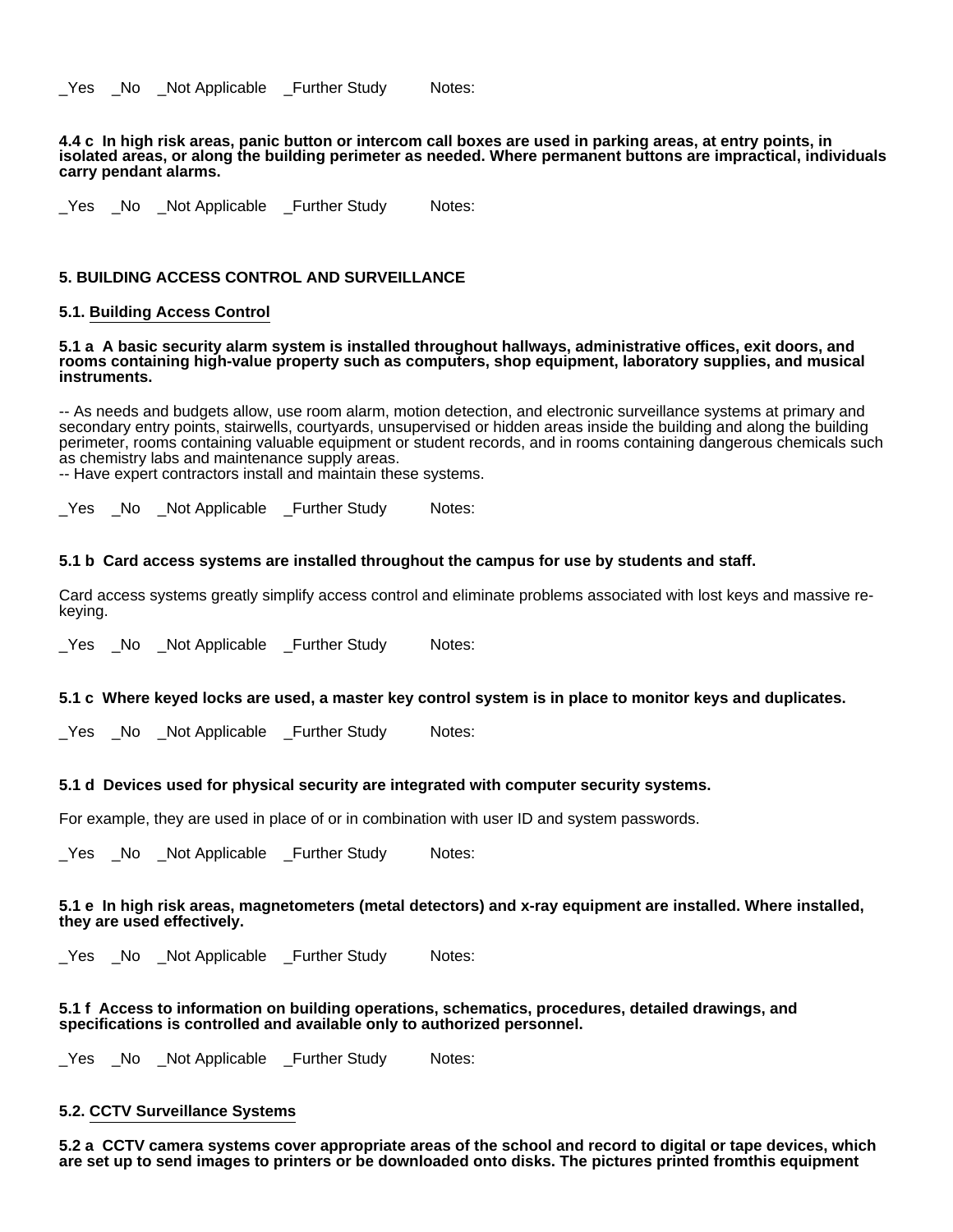# **provide clear enough images to identify suspects in a court of law.**

\_Yes \_No \_Not Applicable \_Further Study Notes:

#### **5.2 b CCTV cameras use lenses that capture useful images under existing lighting conditions. Infrared is used if needed for dark areas or at night.**

\_Yes \_No \_Not Applicable \_Further Study Notes:

#### **5.2 c Cameras are triggered by motion or intrusion.**

Yes No Not Applicable Further Study Notes:

**5.2 d Camera housings are designed to protect against tampering, vandalism, and exposure to extreme temperature or moisture.**

Yes No Not Applicable Further Study Notes:

**5.2 e Cameras have an uninterruptible power supply and are connected to the building's emergency power supply.**

Yes No Not Applicable Further Study Notes:

#### **6. UTILITY SYSTEMS**

#### **6.1. Site Utilities**

**6.1 a Utility lifelines (water, power, voice, data and internet communications, etc.) are adequately protected from vandalism and natural disasters, preferably by concealing, burying, or encasing. They are protected at points of entry into the building, and braced as needed.**

Yes No Not Applicable Further Study Notes:

**6.1 b Critical systems (e.g., main telephone switch room) are protected against extreme temperature and humidity exceeding normal operation limits.**

Yes No Not Applicable Further Study Notes:

#### **6.1 c In high risk areas, there are multiple, redundant locations for the telephone and communications service entering the site and serving the building.**

\_Yes \_No \_Not Applicable \_Further Study Notes:

#### **6.2. Water Supply and Storage**

#### **6.2 a In high risk, wind hazard, and flood prone areas, water supply lines and storage are adequately protected.**

Although bottled water can satisfy requirements for drinking water and minimal sanitation, domestic water meets many other needs, such as flushing toilets, building heating and cooling system operation, cooling of emergency generators, humidification, etc.

\_Yes \_No \_Not Applicable \_Further Study Notes:

#### **6.2 b Only authorized personnel have access to the water supply and its components.**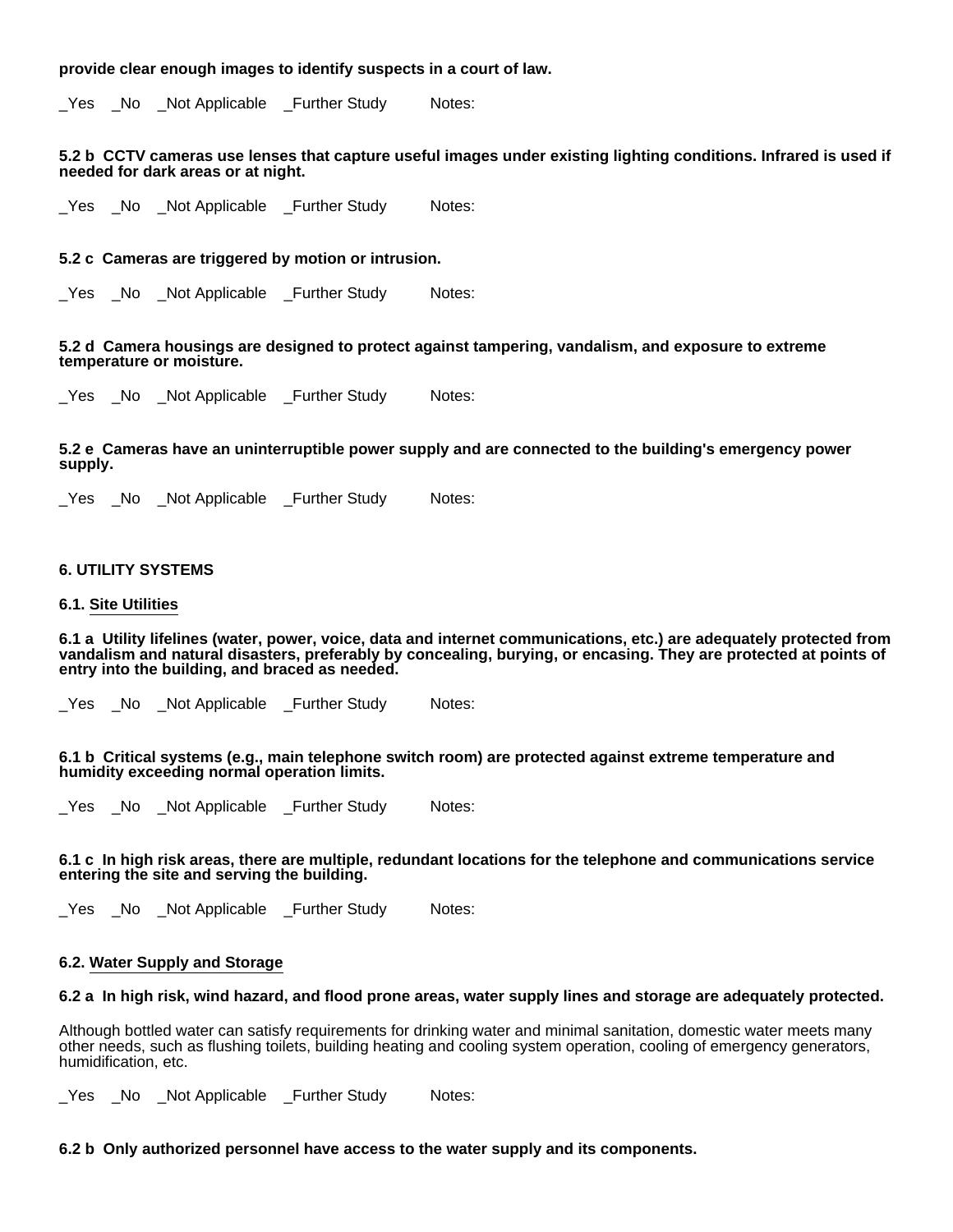\_Yes \_No \_Not Applicable \_Further Study Notes:

# **7. EMERGENCY POWER**

# **7.1. General**

**7.1 a Provisions for emergency power throughout the building, and especially for critical areas, are in place.**

Yes No Not Applicable Further Study Notes:

**7.1 b There is an exterior connection for emergency power from sources such as portable generators.**

\_Yes \_No \_Not Applicable \_Further Study Notes:

**7.1 c In high hazard areas, no single critical node allows both the normal electrical service and the emergency backup power to be affected by a single incident. Emergency and normal electrical equipment are installed at different locations as far apart as possible.**

\_Yes \_No \_Not Applicable \_Further Study Notes:

# **8. MECHANICAL SYSTEMS**

### **8.1. Fresh Air Intakes**

**8.1 a -- Fresh air intakes are located on roofs or placed high on exterior walls, at least 12 feet off the ground (or the fourth floor or higher in tall buildings), and away from vehicle exhaust-laden areas. -- Fresh air intakes are installed at less than 12 feet off the ground, they are within secure fenced areas, cages or enclosures, and are protected by metal mesh sloped at least 45 degrees to reduce the threat of objects being tossed onto them.**

**-- Air exhusts are located downwind from air intakes and separated by the maximum distance possible.**

-- Roof-mounted air intake locations are vulnerable to flying debris in high winds, so wall-mounting is preferable. -- Wall intake heights should be increased where existing platforms or building features (i.e., loading docks, retaining walls) might provide access to them.

Yes No Not Applicable Further Study Notes:

### **8.2. Air Handling and Filtration**

**8.2 a There is a master ventilation system shut-off in the principal's office or other designated area, making it possible to help control the spread of airborne contaminants through the ventilation system from any source, from chemical spills to volcanic ash fall to chemical-biological-radiological (CBR) attack.**

Yes No Not Applicable Further Study Notes:

**8.2 b Critical air systems have been balanced after initial construction or rebalanced after later renovation.**

\_Yes \_No \_Not Applicable \_Further Study Notes:

### **8.2 c Functional, tight-sealing fire dampers are installed and operational at all fire barriers, as required by building and fire codes.**

\_Yes \_No \_Not Applicable \_Further Study Notes:

**8.2 d In high risk areas, a smoke evacuation system with adequate purge capacity is operational, installed**